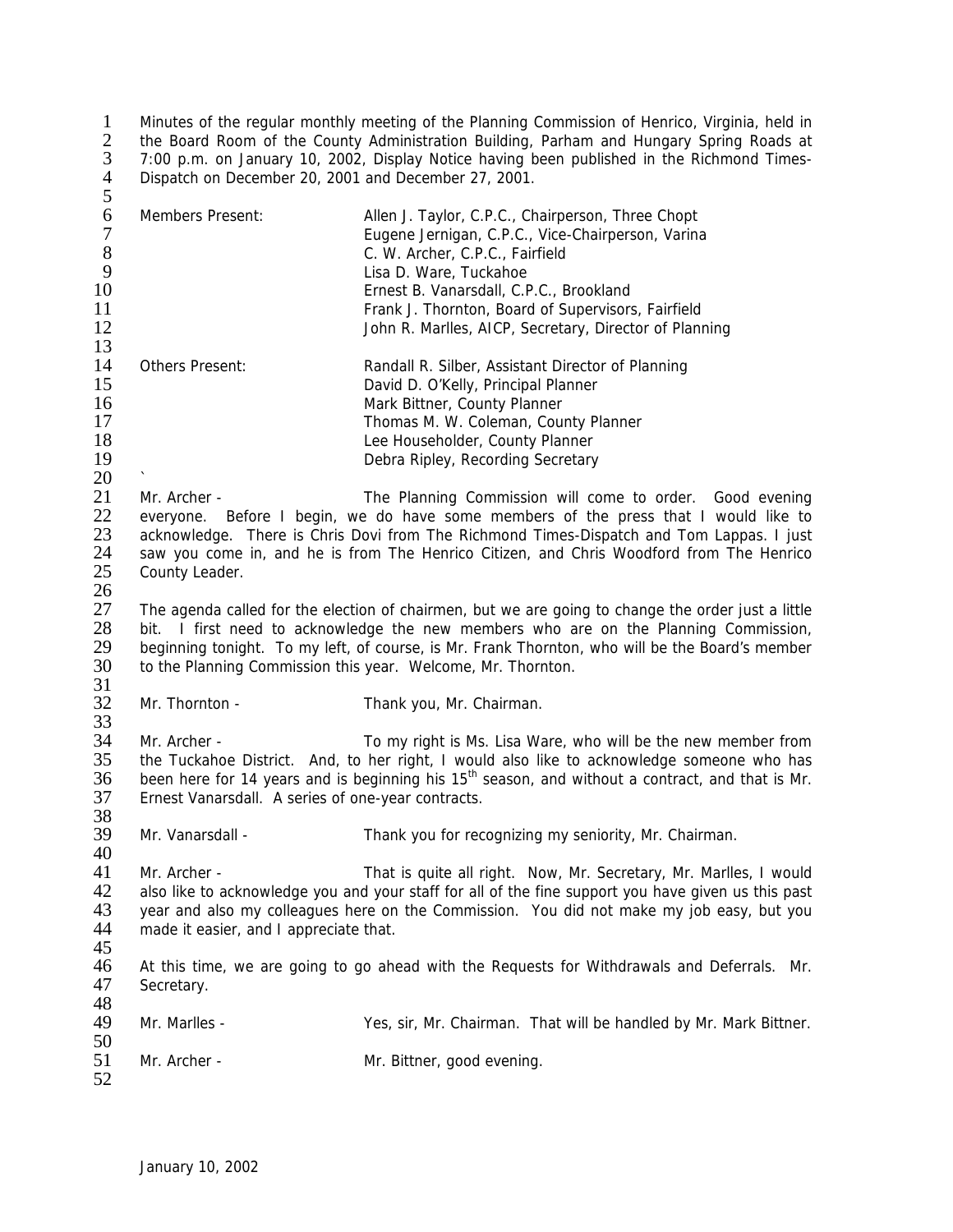53 Mr. Bittner - Thank you, Mr. Archer and Mr. Marlles. I would like to point out 54 we have a number of deferrals tonight and you see a list right now on the screen (referring to 54 we have a number of deferrals tonight and you see a list right now on the screen (referring to 55 rendering), and there is actually a second page of deferrals, as well. But, hopefully, as I call rendering), and there is actually a second page of deferrals, as well. But, hopefully, as I call them out, you will be able to follow them along on our agendas.

## 57<br>58 **TUCKAHOE:**

 **P-21-01 Sprint PCS**: Request for a provisional use permit under Sections 24-95(a) and 24-122.1 of Chapter 24 of the County Code in order to construct and operate a 135' communication tower and related equipment on part of Parcel 100-A-65 (753-740-8228) (8611 62 Henrico Avenue), containing 851 square feet, located at the southeast intersection of Henrico<br>63 Avenue and Ridge Road. The existing zoning is R-3 One Family Residence District. The Land Use 63 Avenue and Ridge Road. The existing zoning is R-3 One Family Residence District. The Land Use<br>64 Plan recommends Government. Plan recommends Government. 

- Mr. Bittner The deferral request is for one month to the February 14, 2002, Planning Commission meeting.
- Mr. Archer All right. Is there anyone here in opposition to the deferral of P-21-01, Sprint PCS? No opposition. Ms. Ware.

 72 Ms. Ware - I move to defer Case C-21-01, Sprint PCS, for 30 days to the 73 February 14, 2002 Planning Commission meeting at the request of the applicant. February 14, 2002 Planning Commission meeting at the request of the applicant.

74<br>75 Mr. Vanarsdall - Second.

77 Mr. Archer - Motion by Ms. Ware and seconded by Mr. Vanarsdall. All in favor<br>78 of the motion say aye. Those opposed say no. The ayes have it. The deferral is granted. The 78 of the motion say aye. Those opposed say no. The ayes have it. The deferral is granted. The 79 vote was 5-0. Mr. Thornton abstained. vote was 5-0. Mr. Thornton abstained. 

 At the request of the applicant, the Planning Commission deferred Case C-21-01, Sprint PCS, to 82 its meeting on February 14, 2002.

83<br>84 **P-1-02 Wes Blatter for VoiceStream Wireless:** Request for a provisional use permit under Sections 24-95(a) and 24-122.1 of Chapter 24 of the County Code in order to construct and operate a 175 foot telecommunications tower and related equipment on 87 part of Parcel 88-A-28 (736-743-5917), containing 2,500 square feet, located approximately 150<br>88 feet to the rear of (west of) the Merchant Square Shopping Center along Westbriar Drive. The 88 feet to the rear of (west of) the Merchant Square Shopping Center along Westbriar Drive. The 89 existing zoning is C-1 Conservation District. The Land Use Plan recommends Open 89 existing zoning is C-1 Conservation District. The Land Use Plan recommends Open<br>90 Space/Recreation. Space/Recreation.

| 92  | Mr. Bittner -      | This request is also for one month to February 14, 2002.         |
|-----|--------------------|------------------------------------------------------------------|
| 93  |                    |                                                                  |
| 94  | Mr. Archer -       | Is there anyone here in opposition to this<br>OK. Thank you.     |
| 95  | deferral, P-01-02? |                                                                  |
| 96  |                    |                                                                  |
| 97  | Mr. Pittman -      | Yes, Mr. Chairman, we are. We ought to hear it and be done       |
| 98  | with it tonight.   |                                                                  |
| 99  |                    |                                                                  |
| 100 | Mr. Archer -       | OK.                                                              |
| 101 |                    |                                                                  |
| 102 | Mr. Pittman -      | I see no reason for deferring it and putting it off any further. |
| 103 |                    |                                                                  |
| 104 | Mr. Archer -       | We will discuss that with the applicant and the staff and see if |
|     |                    |                                                                  |

we can work it out. Can we leave it on the agenda as it is?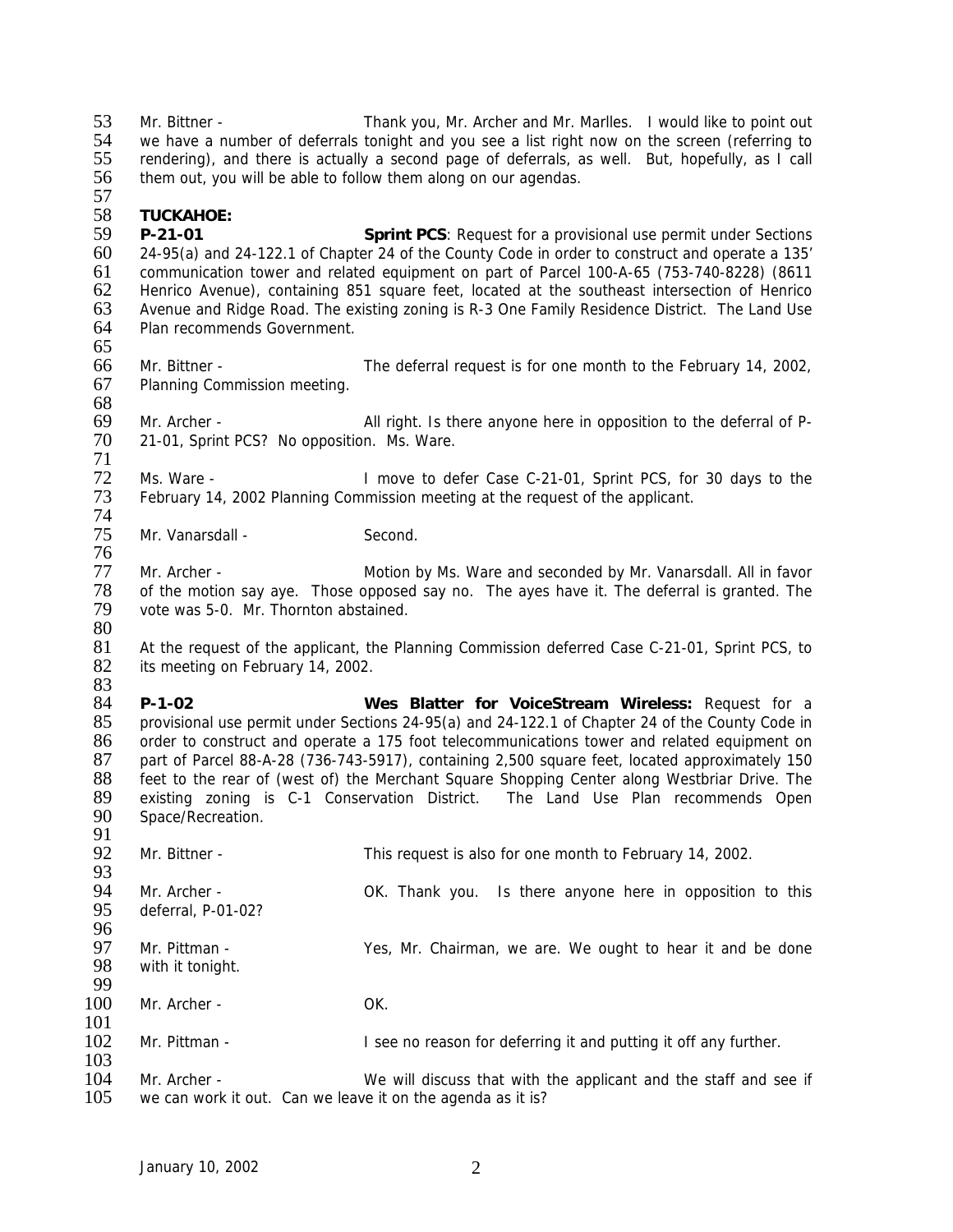| 106                                                         |                                                                                                                                                                                                                                                                                                                                                                                                                                                                                                                                                                                                                                                         |                                                                                                                                                                            |  |
|-------------------------------------------------------------|---------------------------------------------------------------------------------------------------------------------------------------------------------------------------------------------------------------------------------------------------------------------------------------------------------------------------------------------------------------------------------------------------------------------------------------------------------------------------------------------------------------------------------------------------------------------------------------------------------------------------------------------------------|----------------------------------------------------------------------------------------------------------------------------------------------------------------------------|--|
| 107<br>108                                                  | Mr. Marlles -                                                                                                                                                                                                                                                                                                                                                                                                                                                                                                                                                                                                                                           | We could do that. Yes, sir.                                                                                                                                                |  |
| 109<br>110<br>111                                           | Mr. Archer -<br>name, sir?                                                                                                                                                                                                                                                                                                                                                                                                                                                                                                                                                                                                                              | It will be called in the order that it was shown, sir. And your                                                                                                            |  |
| 112<br>113                                                  | Mr. Pittman -                                                                                                                                                                                                                                                                                                                                                                                                                                                                                                                                                                                                                                           | Pittman.                                                                                                                                                                   |  |
| 114<br>115<br>116                                           | Mr. Archer -<br>see you.                                                                                                                                                                                                                                                                                                                                                                                                                                                                                                                                                                                                                                | You and I used to work together many, many years ago. Nice to                                                                                                              |  |
| 117<br>118                                                  | Mr. Vanarsdall -                                                                                                                                                                                                                                                                                                                                                                                                                                                                                                                                                                                                                                        | I told you we were informal, Mr. Pittman.                                                                                                                                  |  |
| 119<br>120<br>121<br>122<br>123<br>124<br>125<br>126        | $C-2C-02$<br>Charles W. Tiller for LLC Capitol City Properties: Request<br>to conditionally rezone from A-1 Agricultural District to R-2AC One Family Residence District<br>(Conditional), Parcel 57-A-3 (741-756-4435), containing 5.236 acres, located on the south line of<br>Church Road at its intersection with Oak Point Lane. A single-family residential subdivision is<br>proposed. The R-2A District allows a minimum lot size of 13,500 square feet. The use will be<br>controlled by proffered conditions and zoning ordinance regulations. The Land Use Plan<br>recommends Suburban Residential 1, 1.0 to 2.4 units net density per acre. |                                                                                                                                                                            |  |
| 127<br>128                                                  | Mr. Bittner -                                                                                                                                                                                                                                                                                                                                                                                                                                                                                                                                                                                                                                           | This is a request for a one-month deferral to February 14, 2002.                                                                                                           |  |
| 129<br>130<br>131                                           | Mr. Archer -                                                                                                                                                                                                                                                                                                                                                                                                                                                                                                                                                                                                                                            | All right. Is there opposition to this deferment, C-2C-02, Charles<br>W. Tillar for LLC Capitol City Properties? No opposition. All right.                                 |  |
| 132<br>133                                                  | Ms. Ware -                                                                                                                                                                                                                                                                                                                                                                                                                                                                                                                                                                                                                                              | I move to defer Case C-2C-02 for 30 days to the February 14,<br>2002 Planning Commission meeting at the request of the applicant.                                          |  |
| 134<br>135<br>136                                           | Mr. Vanarsdall -                                                                                                                                                                                                                                                                                                                                                                                                                                                                                                                                                                                                                                        | Second.                                                                                                                                                                    |  |
| 137<br>138<br>139<br>140                                    | Mr. Archer -<br>was 5-0. Mr. Thornton abstained.                                                                                                                                                                                                                                                                                                                                                                                                                                                                                                                                                                                                        | Motion by Ms. Ware and seconded by Mr. Vanarsdall. All in favor<br>of the motion say aye. All opposed say no. The ayes have it. The motion is granted. The vote            |  |
| 141<br>142<br>143                                           |                                                                                                                                                                                                                                                                                                                                                                                                                                                                                                                                                                                                                                                         | At the request of the applicant, the Planning Commission deferred Case C-2C-02, Charles W.<br>Tiller for LLC Capitol City Properties, to its meeting on February 14, 2002. |  |
| 144<br>145<br>146<br>147<br>148<br>149<br>150<br>151<br>152 | Deferred from the December 13, 2001 Meeting:<br>Wes Blatter for VoiceStream Wireless: Request for a<br>P-19-01<br>provisional use permit under Sections 24-95(a) and 24-122.1 of Chapter 24 of the County Code in<br>order to construct and operate a 165' communication tower and related equipment on part of<br>Parcel 191-A-17 (799-702-8496), containing 10,000 square feet (0.223 acre) located at 6535<br>Barksdale Road approximately 1,200 feet north of Kukymuth Road. The existing zoning is A-1<br>Agricultural District. The Land Use Plan recommends Suburban Residential 1, 1.0 to 2.4 units net<br>density per acre.                    |                                                                                                                                                                            |  |
| 153<br>154                                                  | Mr. Bittner -                                                                                                                                                                                                                                                                                                                                                                                                                                                                                                                                                                                                                                           | This is a one-month deferral request to February 14, 2002.                                                                                                                 |  |
| 155<br>156<br>157                                           | Mr. Archer -<br>VoiceStream Wireless? No opposition. Mr. Jernigan.                                                                                                                                                                                                                                                                                                                                                                                                                                                                                                                                                                                      | All right.<br>Is there opposition to this deferral, P-19-01,                                                                                                               |  |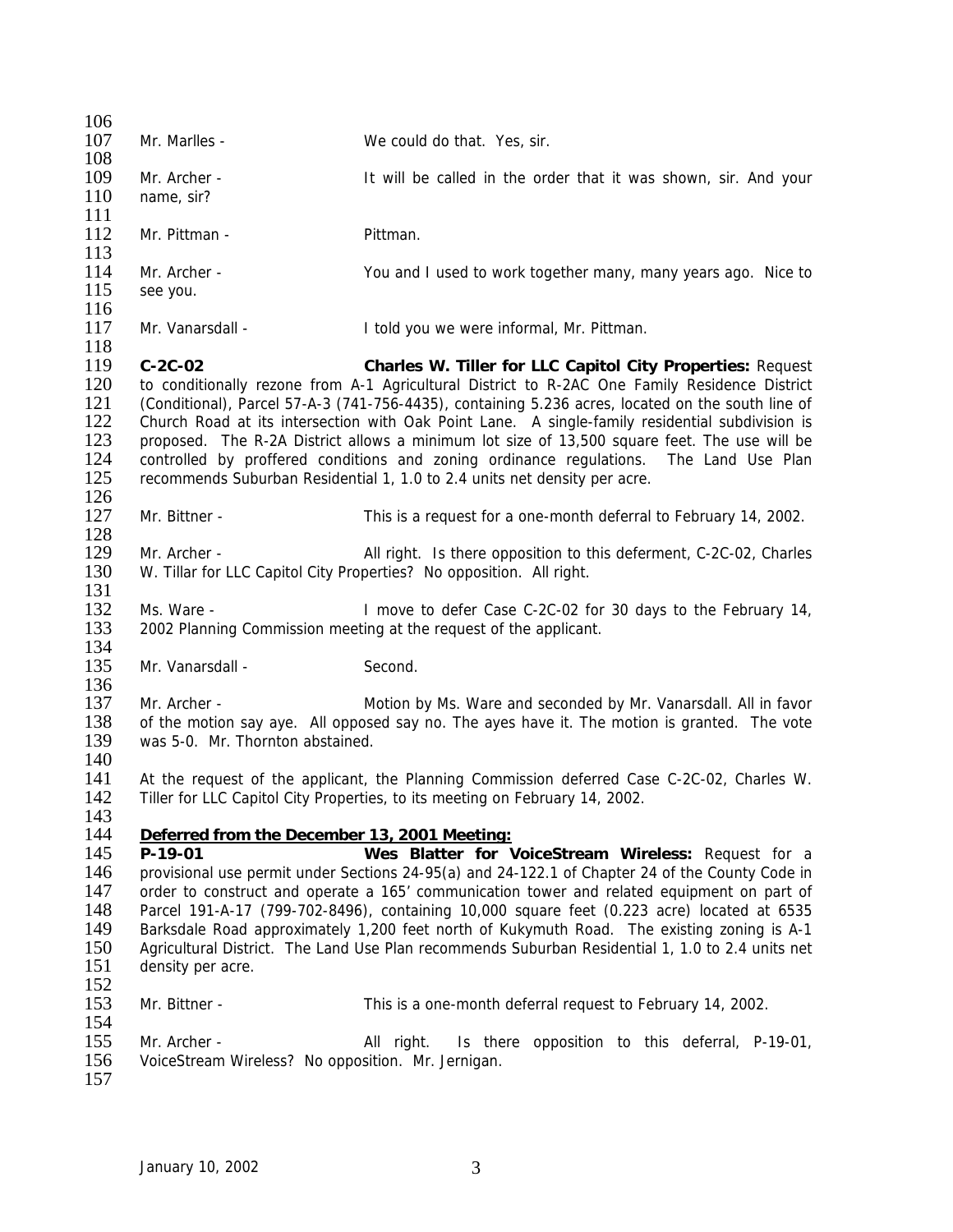158 Mr. Jernigan - Mr. Chairman, I make a motion to defer Case P-19-01 to 159 February 14 2002 at the request of the applicant February 14, 2002, at the request of the applicant. 160 161 Mr. Taylor - Second. 162 163 Mr. Archer - Motion by Mr. Jernigan and seconded by Mr. Taylor. All in favor 164 of the motion say aye. Those opposed say no. The ayes have it. The deferral is granted. The 165 vote was 5-0. Mr. Thornton abstained. vote was 5-0. Mr. Thornton abstained.  $\frac{166}{167}$ 167 At the request of the applicant, the Planning Commission deferred Case P-19-01, Wes Blatter for 168 VoiceStream Wireless to its meeting on February 14, 2002. VoiceStream Wireless to its meeting on February 14, 2002.  $\frac{169}{170}$ 170 **C-3-02 E. Montgomery Thomson:** Request to rezone from A-1 171 Agricultural District to M-1 Light Industrial District, Parcel 172-2-1-4B (812-712-0438) (1.0 acre)<br>172 and part of Parcel 172-A-5 (811-712-7547) (7.9 acres), containing 8.9 acres, located and part of Parcel 172-A-5 (811-712-7547) (7.9 acres), containing 8.9 acres, located 173 approximately 75 feet west of Brighton Road, 500 feet north of Charles City Road, and 174 approximately 655 feet west of the intersection of Klockner and Sarellen Roads. A Light 175 Industrial facility is proposed. The use will be controlled by zoning ordinance regulations. The 176 Land Use Plan recommends Planned Industrial. The site is also in the Airport Safety Overlay 176 Land Use Plan recommends Planned Industrial. The site is also in the Airport Safety Overlay<br>177 District. District. 178<br>179 Mr. Bittner - This is a request for a one-month deferral to February 14, 2002.  $\frac{180}{181}$ Mr. Archer - The Is there opposition to this deferral, C-3-02, E. Montgomery 182 Thomson? No opposition. Mr. Jernigan. 183 184 Mr. Jernigan - Mr. Chairman, I make a motion to defer Case C-3-02, E. 185 Montgomery Thomson, to February 14, 2002, at the request of the applicant. 186 187 Mr. Vanarsdall - Second. 188<br>189 189 Mr. Archer - Motion by Mr. Jernigan and seconded by Mr. Vanarsdall. All in<br>190 favor of the motion say ave. All opposed say no. The aves have it. The motion carries. The vote 190 favor of the motion say aye. All opposed say no. The ayes have it. The motion carries. The vote 191 was 5-0. Mr. Thornton abstained. was 5-0. Mr. Thornton abstained. 192<br>193 At the request of the applicant, the Planning Commission deferred Case C-3-02, E. Montgomery 194 Thomson to its meeting on February 14, 2002. 195 196 *Deferred from the November 15, 2001 Meeting:* 197 **C-59-01 Robert B. Wilton:** Request to rezone from R-3 One Family 198 Residence District to M-1 Light Industrial District, part of Parcel 61-A-68 (770-756-2492),<br>199 containing 1.15 acres, located on the east line of Old Staples Mill Road approximately 450 feet 199 containing 1.15 acres, located on the east line of Old Staples Mill Road approximately 450 feet 200 north of Staples Mill Road (U. S. Route 33). A mini storage warehouse and office are proposed. 200 north of Staples Mill Road (U. S. Route 33). A mini storage warehouse and office are proposed.<br>201 The use will be controlled by zoning regulations. The Land Use Plan recommends Light Industry. The use will be controlled by zoning regulations. The Land Use Plan recommends Light Industry.  $\frac{202}{203}$ 203 Mr. Bittner - This request is for two months, to March 14, 2002, Planning 204 Commission meeting. Commission meeting. 205 206 Mr. Archer - OK. February is beginning to look like the St. Valentine's Day 207 Massacre. Is there opposition to this deferral, C-59-01, Robert B. Wilton? No opposition. Mr.<br>208 Vanarsdall. Vanarsdall. 209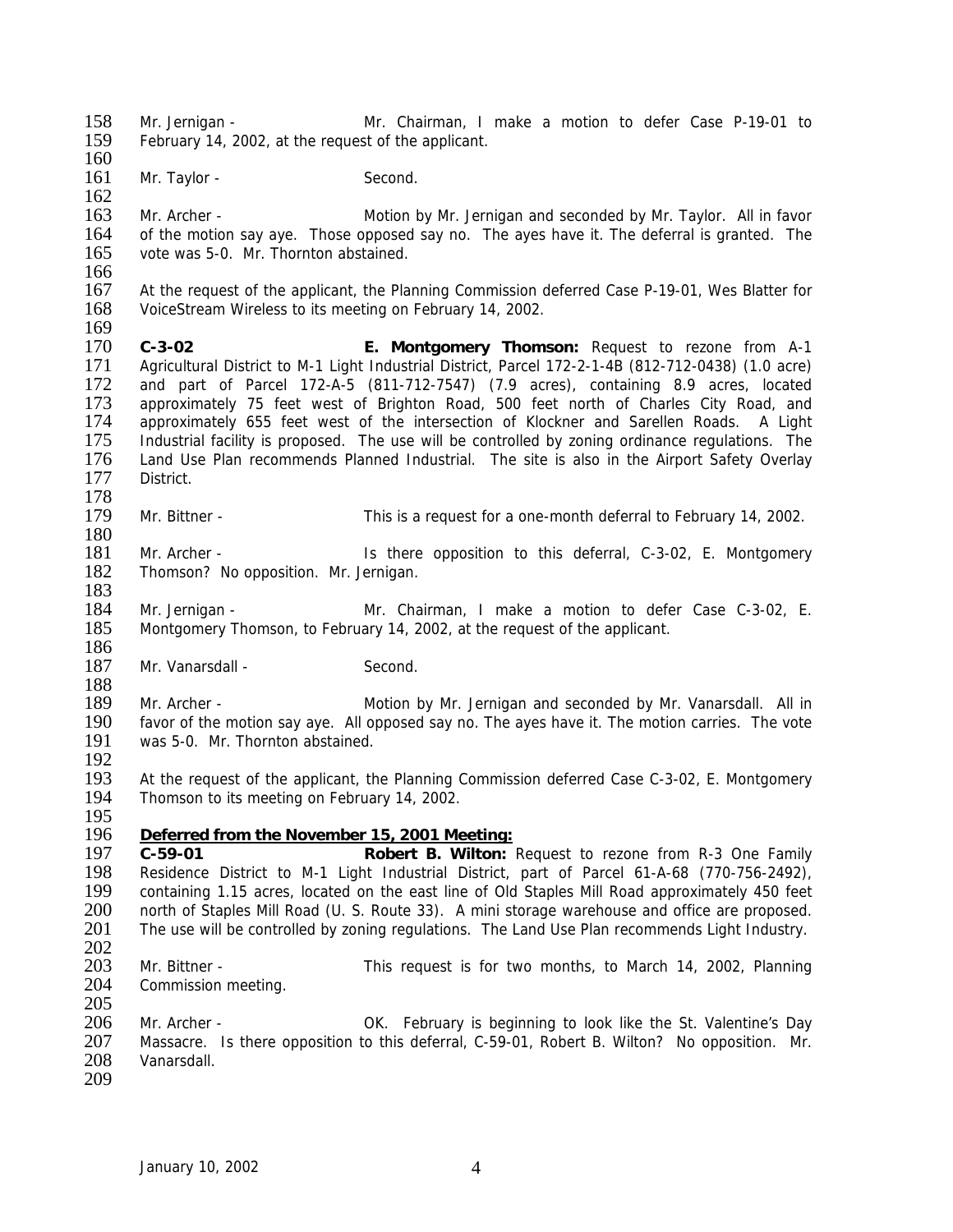210 Mr. Vanarsdall - I move that Case C-59-01, Robert B. Wilton, be deferred to 211 March 14 2002 which is 60 days at the applicant's request March 14, 2002, which is 60 days, at the applicant's request. 212

213 Mr. Taylor - Second.

215 Mr. Archer - Motion by Mr. Vanarsdall and seconded by Mr. Taylor. All in 216 favor of the motion say aye. Those opposed say no. The ayes have it. The motion is granted.

 $\frac{217}{218}$ 218 At the request of the applicant, the Planning Commission deferred Case C-59-01, Robert B.<br>219 Wilton, to its meeting on March 14, 2002. Wilton, to its meeting on March 14, 2002.

 $\frac{220}{221}$ 

236

246

214

## 221 *Deferred from the November 15, 2001 Meeting:*

222 **C-62C-01 Darrell Hicks for Southside Investments:** Request to 223 amend proffered conditions accepted with rezoning case C-129C-88, on Parcel 129-A-59 (809-<br>224 730-0626), containing 6.13 acres, located at 1301 N. Laburnum Avenue at the northeast 224 730-0626), containing 6.13 acres, located at 1301 N. Laburnum Avenue at the northeast<br>225 intersection of N. Laburnum Avenue and Creighton Road. The property is zoned B-3C, Business 225 intersection of N. Laburnum Avenue and Creighton Road. The property is zoned B-3C, Business<br>226 District (Conditional) and O-2C, Office District (Conditional). The amendment is related to 226 District (Conditional) and O-2C, Office District (Conditional). The amendment is related to 227 building materials, building design, and permitted uses. The Land Use Plan recommends Office.<br>228 The site is also in the Airport Safety Overlay District. The site is also in the Airport Safety Overlay District.

229<br>230 230 Mr. Bittner - This request is for a three-month deferral to April 11, 2002<br>231 meeting. meeting.

 $\frac{232}{233}$ 233 Mr. Archer - OK. Did we get any new information on that, Mr. Bittner?

 $\frac{234}{235}$ Mr. Bittner - No, we did not get any information.

237 Mr. Archer - All right. Is there opposition to this deferral, Case C-62C-01, 238 Southside Investments? No opposition. Then I will move deferment of Case C-62C-01, Darrell 239 Hicks for Southside Investments, to the April 11, 2002 meeting, at the request of the applicant.

 $\frac{240}{241}$ Mr. Vanarsdall - Second.

 $\frac{242}{243}$ 243 Mr. Archer - Motion by Archer and seconded by Mr. Vanarsdall. All in favor of 244 the motion say ave. Those opposed say no. The aves have it. The deferral is granted. The vote 244 the motion say aye. Those opposed say no. The ayes have it. The deferral is granted. The vote 245 was 5-0. Mr. Thornton abstained. was 5-0. Mr. Thornton abstained.

247 At the request of the applicant, the Planning Commission deferred Case C-62C-01, Darrel Hicks 248 for Southside Investments, to its meeting on April 11, 2002.

249<br>250 250 **C-6C-02 Michael J. Kelly for L-C Corporation:** Request to amend 251 proffered conditions accepted with rezoning case C-14C-87, on Parcel 48-A-45 (749-760-0500)<br>252 (Universal Ford), containing 4.057 acres, located on the south line of West Broad Street (U. S. 252 (Universal Ford), containing 4.057 acres, located on the south line of West Broad Street (U. S.<br>253 Route 250) approximately 400 feet east of Cox Road. The amendment is related to eliminating 253 Route 250) approximately 400 feet east of Cox Road. The amendment is related to eliminating<br>254 the buffer on the south line of the property. The existing zoning is B-3C Business District 254 the buffer on the south line of the property. The existing zoning is B-3C Business District 255 (Conditional). The Land Use Plan recommends Commercial Concentration. (Conditional). The Land Use Plan recommends Commercial Concentration. 256

257 Mr. Bittner - This request is for two months, to the March 14, 2002 Planning 258 Commission meeting.

259<br>260 260 Mr. Archer - OK. Is there opposition to the deferral of Case C-6C-02, Michael<br>261 J. Kellev for L-C Corporation? Opposition to the deferral? OK, Mr. Taylor, I quess we will have to 261 J. Kelley for L-C Corporation? Opposition to the deferral? OK, Mr. Taylor, I guess we will have to 262 hear it. Thank vou, gentlemen. hear it. Thank you, gentlemen.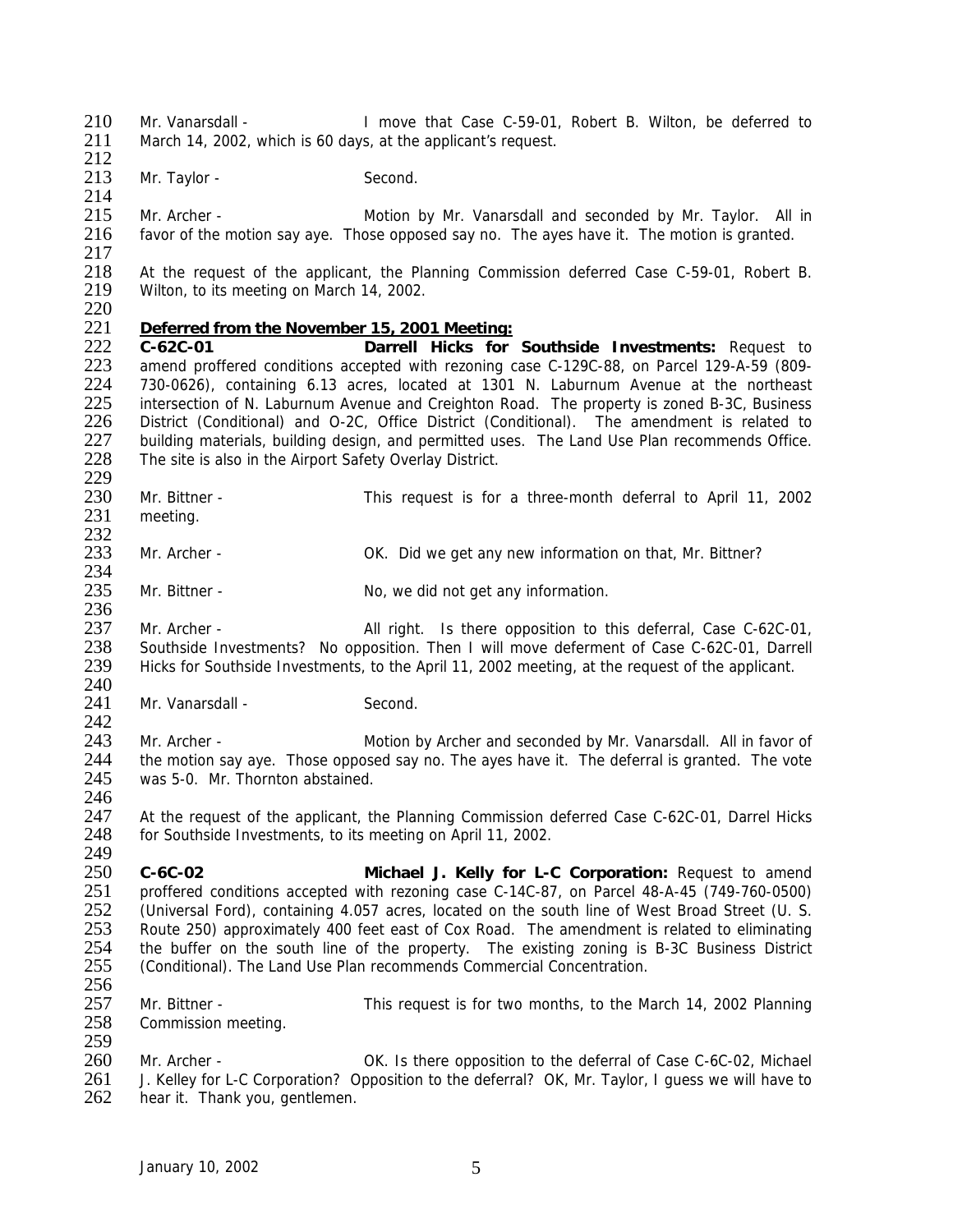$\frac{263}{264}$ 264 Mr. Taylor - Well, Mr. Chairman, the people who are objecting, they might 265 want to say something now. Can we do that? want to say something now. Can we do that? 266 267 Mr. Vanarsdall - Ask them why they want it deferred? 268 269 Mr. Taylor - Is there a reason for the deferment. 270<br>271 Mr. Goode - The Coordinated to make a statement.  $\frac{272}{273}$ 273 Mr. Archer - Do you want to come down, sir? Maybe we can dispose of this 274 auickly. Please state your name for the record. sir. quickly. Please state your name for the record, sir. 275 276 Mr. Goode - Yes, sir. Thank you. My name is Read Goode, Jr. I am the 277 regional partner for Realty Corporation, which is an adjacent landowner to Universal Ford. We regional partner for Realty Corporation, which is an adjacent landowner to Universal Ford. We 278 have been involved in a very complicated project for six years immediately behind Universal Ford. 279 It has involved purchasing an entire neighborhood of 17 homes and a blighted neighborhood, 280 and in making the whole area better. We have a community there that is made up of Circuit 281 City, Truliant Federal Credit Union, Universal Ford and Jimmy Plotkin and the Summit Property, 281 City, Truliant Federal Credit Union, Universal Ford and Jimmy Plotkin and the Summit Property, 282 and I just wanted to go on record to state that we have a community there. It is a business 282 and I just wanted to go on record to state that we have a community there. It is a business<br>283 community. We have all worked very hard over six years to give land, to build roads, to be a 283 community. We have all worked very hard over six years to give land, to build roads, to be a<br>284 aood neighbor, to make the neighborhood a better place, and I am glad Mr. Kelly has decided to 284 good neighbor, to make the neighborhood a better place, and I am glad Mr. Kelly has decided to 285 defer this case to join the community. He represents an absentee owner, an out-of-town owner. 285 defer this case to join the community. He represents an absentee owner, an out-of-town owner, 286 and has not been that involved with all of this over the vears, and we are happy that he is going and has not been that involved with all of this over the years, and we are happy that he is going 287 to defer the case and hopefully work with us, especially on some drainage, some storm water<br>288 problems, and some other situations that involve the ultimate dedication of Westerre Parkway, problems, and some other situations that involve the ultimate dedication of Westerre Parkway, 289 which my company has built and is ready to dedicate with their cooperation. And I just wanted 290 to go on record saying that I am looking forward to working with them. 291 292 Mr. Archer - We appreciate that, sir. Thank you. 293<br>294 294 Mr. Vanarsdall - And you are not in opposition of the deferment at all? 295 Mr. Goode - No, sir. I just wanted to make that statement. 297<br>298 Mr. Vanarsdall - Thank you. We appreciate that. 299 300 Mr. Archer - All right, Mr. Taylor. 301 302 Mr. Taylor - Mr. Chairman, as a follow-up to that statement, I really want to 303 welcome the discourse between Mr. Kelly and Read Goode and all of the people involved, the 303 welcome the discourse between Mr. Kelly and Read Goode and all of the people involved, the 304 Truliant. Circuit City, Summit and Westerre people, working with Universal Ford because there 304 Truliant, Circuit City, Summit and Westerre people, working with Universal Ford because there<br>305 are a number of conflicts, issues, that the community has faced in that area, including the County 305 are a number of conflicts, issues, that the community has faced in that area, including the County<br>306 and some drainage issues, that I think now, with Mr. Kelly's efforts in conjunction with Mr. Goode 306 and some drainage issues, that I think now, with Mr. Kelly's efforts in conjunction with Mr. Goode 307 and staff that a two-month deferral will give us time to sort out all of the complexities and bring 307 and staff that a two-month deferral will give us time to sort out all of the complexities and bring 308 forth a truly beneficial project for the County. forth a truly beneficial project for the County. 309 310 Mr. Archer - All right. 311 312 Mr. Taylor - And with that I move that Case C-6C-02, Michael J. Kelly for L-C<br>313 Corporation, be deferred at the request of the applicant for two months until March 14, 2002. 313 Corporation, be deferred at the request of the applicant for two months until March 14, 2002.  $\frac{314}{315}$ Mr. Vanarsdall - Second.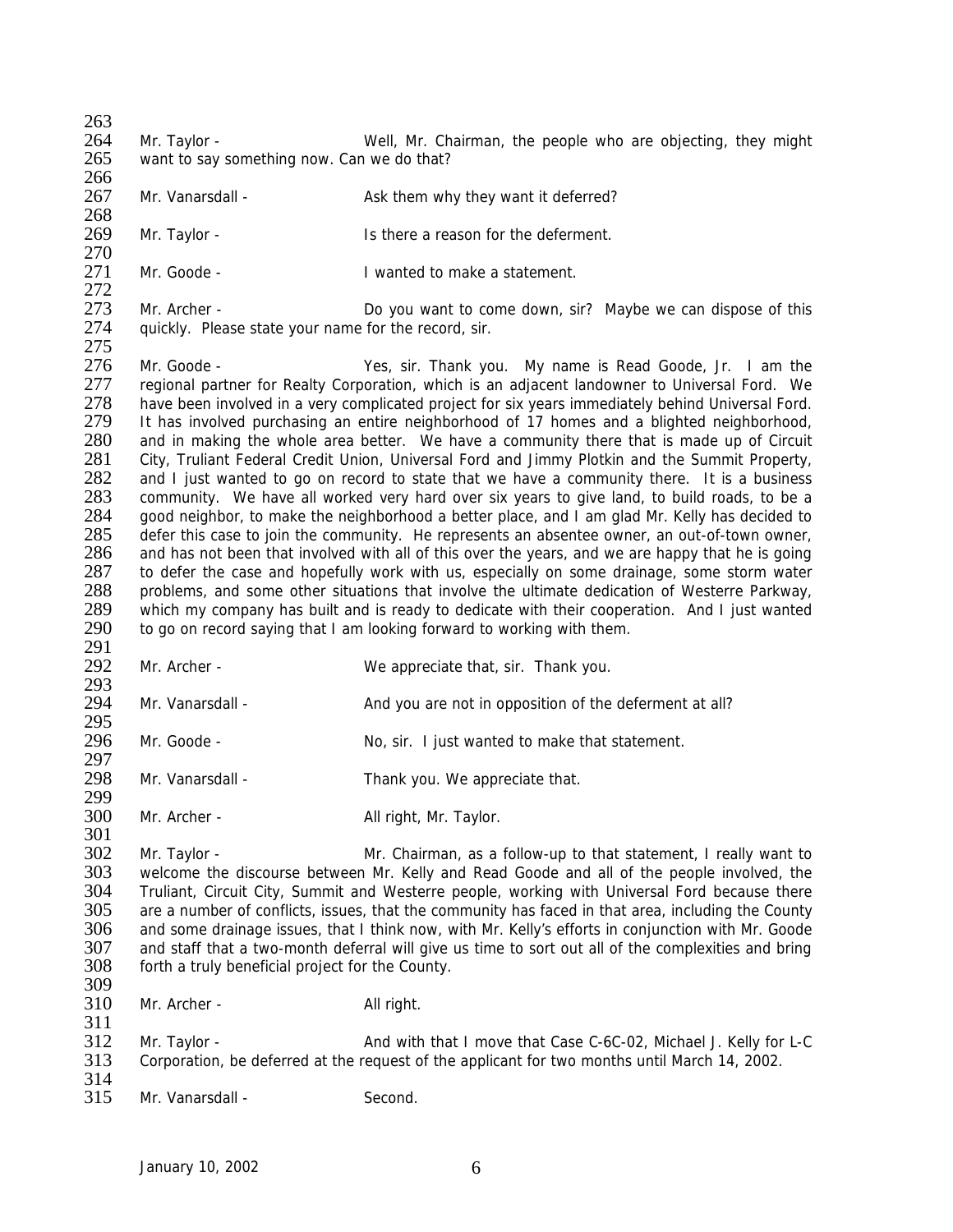$\frac{316}{317}$ 317 Mr. Taylor - Motion by Mr. Taylor and seconded by Mr. Vanarsdall. All in 318 favor of the motion say ave. All in opposition to the motion say no. The aves have it. The favor of the motion say aye. All in opposition to the motion say no. The ayes have it. The 319 deferment is granted to March 14, 2002. The vote was 5-0. Mr. Thornton abstained. 320 321 At the request of the applicant, the Planning Commission deferred Case C-6C-02, Michael J. Kelly 322 for L-C Corporation, to its meeting on March 14, 2002.  $323$ <br> $324$ 324 **C-7C-02 Michael J. Kelly for L-C Corporation:** Request to 325 conditionally rezone from A-1 Agricultural District to B-3C Business District (Conditional), part of 326 Parcel 48-A-44 (748-759-9860), containing 0.687 acre, located on the east line of Cox Road 326 Parcel 48-A-44 (748-759-9860), containing 0.687 acre, located on the east line of Cox Road<br>327 approximately 600 feet south of West Broad Street (U. S. Route 250). Automobile dealership 327 approximately 600 feet south of West Broad Street (U. S. Route 250). Automobile dealership<br>328 parking and accessory uses are proposed. The uses will be controlled by zoning ordinance parking and accessory uses are proposed. The uses will be controlled by zoning ordinance 329 regulations and proffered conditions. The Land Use Plan recommends Commercial<br>330 Concentration. Concentration. 331<br>332 332 Mr. Bittner - This is a request to defer for two months to March 14, 2002. 333<br>334 334 Mr. Archer - All right. Is there opposition to this deferral to the March 14,<br>335 2002 meeting, C-7C-02? Mr. Taylor. 335 2002 meeting, C-7C-02? Mr. Taylor. 336<br>337 337 Mr. Taylor - Mr. Chairman, I think that we should note that Case C-6C-02<br>338 and Case C-7C-02 are two cases that are directly linked, and I think it is wise to go ahead and 338 and Case C-7C-02 are two cases that are directly linked, and I think it is wise to go ahead and 339 defer that for the same reason that we deferred Case C-6C-02, and that will give all of the parties defer that for the same reason that we deferred Case C-6C-02, and that will give all of the parties 340 the opportunity to work in some degree of harmony and bring forth a good product. So, I will<br>341 move for approval of the deferment of Case C-7C-02, Michael J. Kelly for L-C Corporation, for two 341 move for approval of the deferment of Case C-7C-02, Michael J. Kelly for L-C Corporation, for two 342 months to March 14, 2002, at the request of the applicant. months to March 14, 2002, at the request of the applicant. 343 344 Mr. Vanarsdall - Second. 345<br>346 346 Mr. Archer - **Motion by Mr. Taylor and seconded by Mr. Vanarsdall.** All in 347 favor say ave. Those opposed say no. The aves have it. The deferral is granted. The vote was 347 favor say aye. Those opposed say no. The ayes have it. The deferral is granted. The vote was 348 5-0. Mr. Thornton abstained. 5-0. Mr. Thornton abstained. 349 350 At the request of the applicant, the Planning Commission deferred Case C-7C-02, Michael J. Kelly 351 for L-C Corporation, to March 14, 2002. for L-C Corporation, to March 14, 2002. 352 353 Mr. Bittner - That concludes the request for deferrals and withdrawals and I 354 would also like to point out that we do not have any cases on the Expedited Agenda tonight. We 355 are going to hear them in order. 356<br>357 357 Mr. Archer - Thank you, Mr. Bittner. You almost got them all. OK, at this<br>358 point, we will have the election of officers for the Year 2002, and I would be remiss if I didn't 358 point, we will have the election of officers for the Year 2002, and I would be remiss if I didn't 359 remind you that it is customary for the outgoing Chairman to receive a gift, and my colleagues 359 remind you that it is customary for the outgoing Chairman to receive a gift, and my colleagues 360 have already given me a gift. So, don't feel like they are slighting me. They are not. have already given me a gift. So, don't feel like they are slighting me. They are not. 361 362 Mr. Vanarsdall - I was going to mention that if he didn't, because I didn't want 363 you to think we were cheapskates. 364 365 Mr. Archer - I appreciate that. I will now turn it over to our Secretary, Mr.<br>366 Marlles. Marlles. 367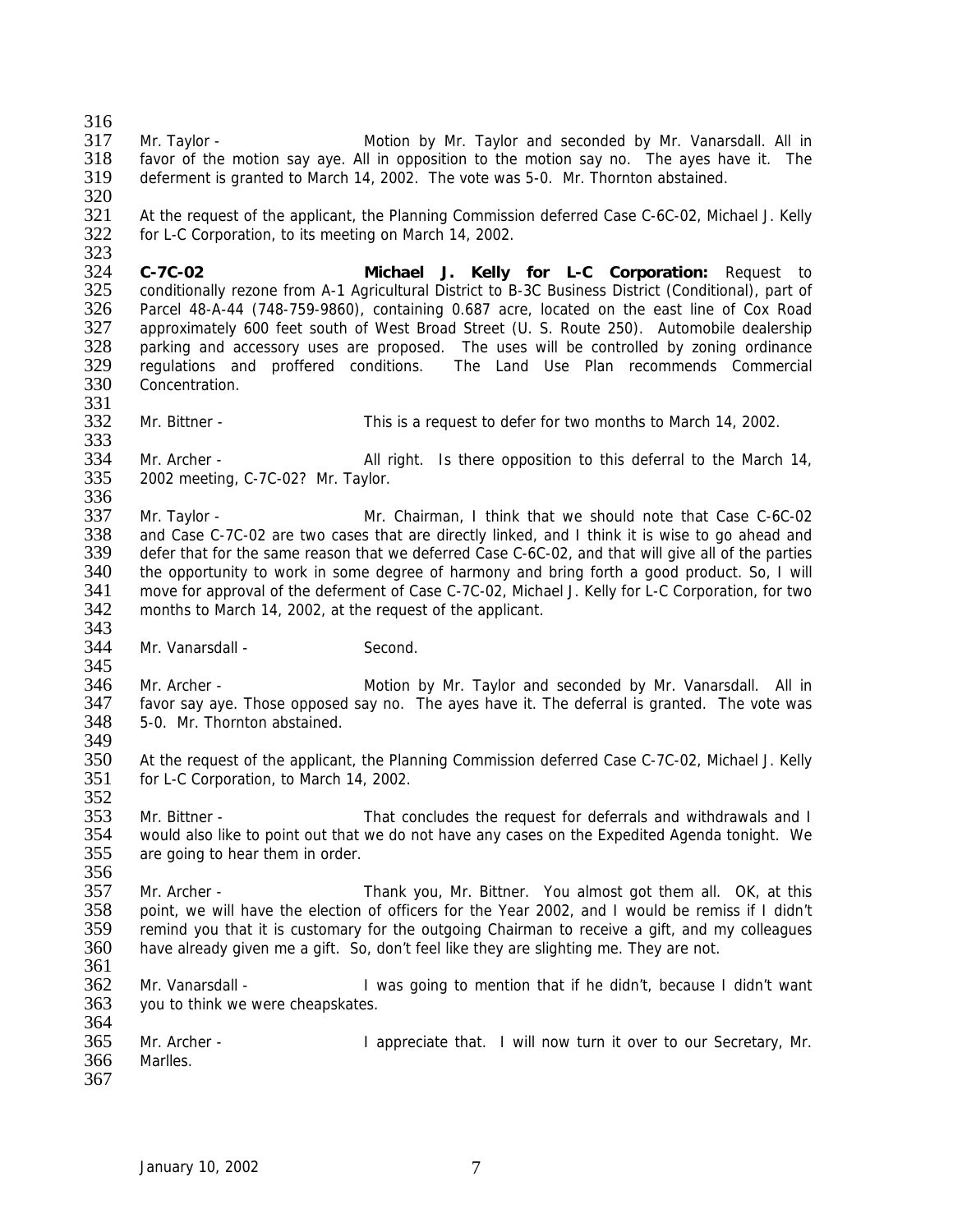368 Mr. Marlles - Thank you, Mr. Chairman. Good evening, members of the 369 Planning Commission, ladies and gentlemen in the audience. It is my duty and honor each year 370 to preside over the election of the Chairman and Vice-Chairman of the Commission at the first 371 meeting of the Commission in January. I would like to start by opening the floor for nominations 372 for Chairman of the Planning Commission for 2002. Do we have a nomination? for Chairman of the Planning Commission for 2002. Do we have a nomination? 373 374 Mr. Vanarsdall - Inominate Mr. Al Taylor to take us down the road for the Year<br>375 2002. 2002. 376<br>377 Mr. Jernigan - Second. 378<br>379 379 Mr. Marlles - We have a motion and a second nominating Mr. Taylor as <br>380 Chairman of the Planning Commission for 2002. Are there any other nominations? Chairman of the Planning Commission for 2002. Are there any other nominations? 381<br>382 382 Mr. Archer - I move to close the nominations, Mr. Secretary. 383 384 Mr. Vanarsdall - Second. 385<br>386 386 Mr. Marlles - We have a motion and a second closing the nominations for 387 Chairman of the Commission. All those in favor for Mr. Taylor to serve as Chairman of the 387 Chairman of the Commission. All those in favor for Mr. Taylor to serve as Chairman of the 388 Planning Commission for 2002 say ave. All those in opposition say no. I believe the vote is 388 Planning Commission for 2002 say aye. All those in opposition say no. I believe the vote is 389 unanimous. Mr. Tavlor is elected Chairman of the Commission for the coming vear, and 389 unanimous. Mr. Taylor is elected Chairman of the Commission for the coming year, and 390 congratulations Mr Taylor congratulations, Mr. Taylor. 391 392 Mr. Taylor - Thank you, sir. 393<br>394 Mr. Marlles - The State of the Vice-Chairman. Are there any 395 nominations from the floor for Vice-Chairman of the Planning Commission for the coming year? 396 397 Mr. Vanarsdall - Mr. Secretary, I move that we honor Mr. Ray Jernigan as Vice-<br>398 Chairman for the Year 2002. Chairman for the Year 2002. 399<br>400 Mr. Taylor - Second. 401<br>402 402 Mr. Marlles - OK. Are there any other nominations from the floor? OK. Do we have a motion to close the nominations? have a motion to close the nominations? 404<br>405 Mr. Archer - Motion to close, Mr. Secretary. 406 407 Mr. Vanarsdall - Second. 408<br>409 409 Mr. Marlles - We have a motion and a second nominating Mr. Jernigan as<br>410 Vice-Chairman of the Commission. All those in favor signify by saving ave. All those opposed by Vice-Chairman of the Commission. All those in favor signify by saying aye. All those opposed by 411 saying nay. Again, I believe that the vote is unanimous. Congratulations, Mr. Jernigan, you have 412 been elected Vice-Chairman. been elected Vice-Chairman. 413<br>414 Mr. Jernigan - Thank you. 415 416 Mr. Taylor - May I proceed?  $\frac{417}{418}$ 418 Mr. Vanarsdall - Before you proceed, I have a remark before you. We already<br>419 did all of this in the December meeting, but some of you may not have been here. I want to 419 did all of this in the December meeting, but some of you may not have been here. I want to 420 congratulate Mr. Archer for the good job that he did in taking us through 2001. 420 congratulate Mr. Archer for the good job that he did in taking us through 2001.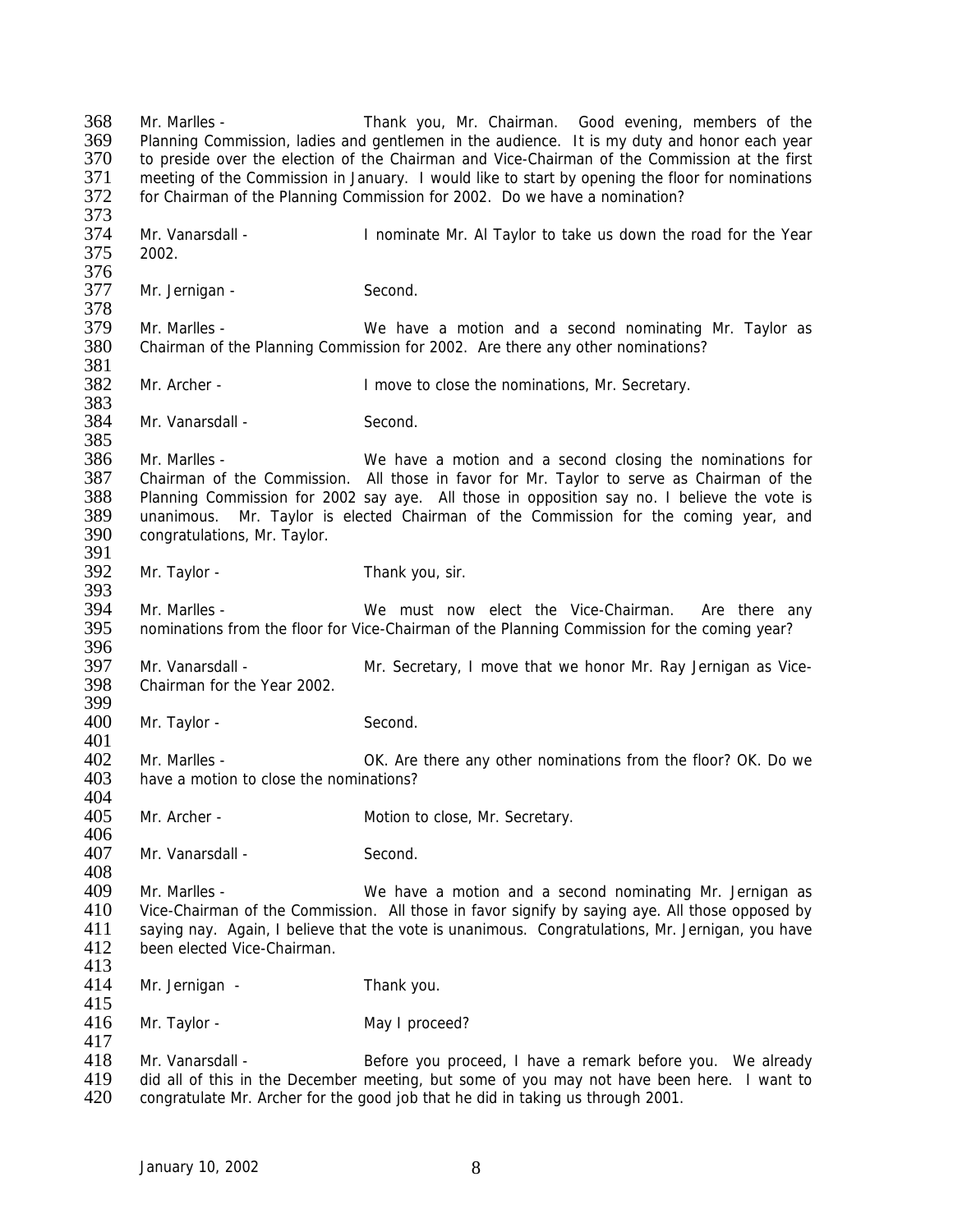$\frac{421}{422}$ 

423

Mr. Archer - Thank you, Mr. Vanarsdall. I appreciate that.

424 Mr. Taylor - **And I would also like to thank Mr. Archer for his year as** 425 Chairman. I also want to thank Ms. Dwyer for her year as Vice-Chairman. She has left the 425 Chairman. I also want to thank Ms. Dwyer for her year as Vice-Chairman. She has left the 426 Planning Commission this year due to professional demands. As Mr. Archer said, both received a 427 small token from the staff on the Commission's esteem at the POD meeting for their long service<br>428 on the Commission, but I also want to acknowledge the new appointee from the Tuckahoe 428 on the Commission, but I also want to acknowledge the new appointee from the Tuckahoe<br>429 District, Ms. Lisa Ware. She will ably fill in for Ms. Dwyer and I also acknowledge the press 429 District, Ms. Lisa Ware. She will ably fill in for Ms. Dwyer and I also acknowledge the press 430 people being here, and with that. Mr. Director (sic). I will turn the meeting back to you. 430 people being here, and with that, Mr. Director (sic), I will turn the meeting back to you.

431<br>432 After Mr. Marlles - The Mr. Chairman, and members of the Commission and ladies and<br>433 The antlemen, before I read the first case. I do want to explain that it has been the tradition that 433 gentlemen, before I read the first case, I do want to explain that it has been the tradition that 434 the Board representative, in this case Mr. Thornton, who sits on the Planning Commission, 435 typically does not vote on every case that comes before the Commission. typically does not vote on every case that comes before the Commission. The reason for that is 436 for many of the actions that come before the Planning Commission, the Board of Supervisors 437 makes the final decision. So, unless there is a need for a tiebreaker for a vote, the Board 438 representative usually does not vote on these cases. I just wanted to explain that, Mr. Chairman.

- 439<br>440 The first case on tonight's agenda, and this was originally a request for a deferral, is P-01-02.
- 441<br>442 442 **P-1-02 Wes Blatter for VoiceStream Wireless:** Request for a 443 provisional use permit under Sections 24-95(a) and 24-122.1 of Chapter 24 of the County Code in order to construct and operate a 175 foot telecommunications tower and related equipment on 445 part of Parcel 88-A-28 (736-743-5917), containing 2,500 square feet, located approximately 150<br>446 feet to the rear of (west of) the Merchant Square Shopping Center along Westbriar Drive. The feet to the rear of (west of) the Merchant Square Shopping Center along Westbriar Drive. The 447 existing zoning is C-1 Conservation District. The Land Use Plan recommends Open 448 Space/Recreation.
- 449

459

- 450 Mr. Marlles The staff report was prepared by Mr. Tom Coleman from the 451 Planning Office. Planning Office.
- 452<br>453 453 Mr. Coleman - Thank you, Mr. Secretary. The applicant has requested a<br>454 deferral on this case. Staff raised a number of issues concerning this application and we felt that 454 deferral on this case. Staff raised a number of issues concerning this application and we felt that 455 30 days was warranted to allow the applicant additional time to address those concerns. 455 30 days was warranted to allow the applicant additional time to address those concerns.<br>456 Obviously, there were persons here who were in opposition to the deferral of this case and if Obviously, there were persons here who were in opposition to the deferral of this case and if 457 they have specific questions concerning this, we will be happy to try to attempt to answer those 458 questions.
- 460 Mr. Taylor Sir, would you like you to approach the podium and explain why<br>461 you are in opposition to the deferral of this case? you are in opposition to the deferral of this case?
- 462<br>463 Mr. Buddy Pittman - Yes, sir, Mr. Chairman. We have been adverse to this proposal 464 for a long period of time and…
- 465<br>466 Mr. Taylor - Would you state your name for the record, please?

468 Mr. Pittman - My name is Buddy Pittman. I reside at 1603 Hollandale Road 469 directly across the street from the proposed site, and several neighbors of Tuckahoe Village are 470 here tonight to speak on our position. We think it is incumbent upon the party to move forward<br>471 with their request, and if they are not prepared to do so, we would ask you to dismiss this matter 471 with their request, and if they are not prepared to do so, we would ask you to dismiss this matter 472 in its entirety and have it stricken from any further consideration. in its entirety and have it stricken from any further consideration.

473

467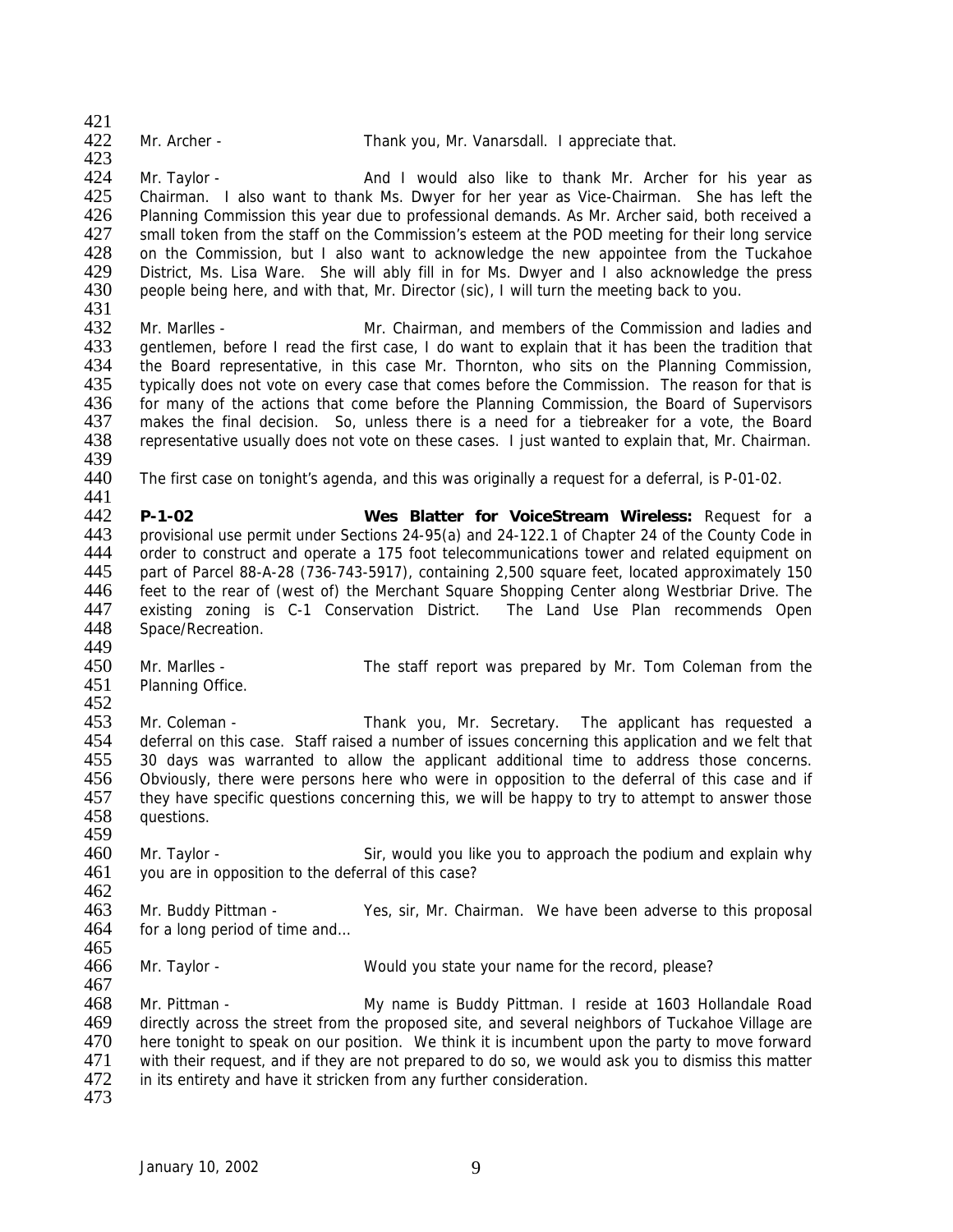| 474<br>475        | Mr. Taylor -                        | Thank you, sir. Are there any other comments?                                                                                                                                                        |
|-------------------|-------------------------------------|------------------------------------------------------------------------------------------------------------------------------------------------------------------------------------------------------|
| 476<br>477<br>478 | Ms. Ware -<br>concerning this case? | Has the applicant had an opportunity to meet with the residents                                                                                                                                      |
| 479               | Mr. Pittman -                       | He has made no effort to do so, ma'am.                                                                                                                                                               |
| 480<br>481<br>482 | Ms. Ware -                          | You've not received a letter or any information?                                                                                                                                                     |
| 483<br>484        | Mr. Pittman -                       | No, ma'am.                                                                                                                                                                                           |
| 485               | Ms. Monticelli -                    | My name is Joan Monticelli. And I wish I could show you where                                                                                                                                        |
| 486<br>487        |                                     | I live on this map, but my back yard, yes, (referring to rendering). Yes, I will show you where I<br>am. This is the tower right here. OK. My hand is shaking. There is another tower within a block |
| 100.              |                                     |                                                                                                                                                                                                      |

488 of this tower and I would say that it is in here (referring to rendering). There is a tower at the 489 beginning of the shopping center right off of Patterson Avenue, and the other tower is projected 490 where those three dots are (referring to rendering) now, and that is my backyard. My backyard is where those three dots are (referring to rendering) now, and that is my backyard. My backyard is 491 right here (referring to rendering). I think that is right. Yes. My fence. It is 250 feet from this 492 tower. It is only across the parking lot, and all of this area behind this recreation association is a 492 tower. It is only across the parking lot, and all of this area behind this recreation association is a<br>493 floodplain, and the tower is going up adjacent to tennis courts where, when we had two 493 floodplain, and the tower is going up adjacent to tennis courts where, when we had two<br>494 hurricanes, the tennis courts were under water. The 10-foot fence on the tennis court was gone 494 hurricanes, the tennis courts were under water. The 10-foot fence on the tennis court was gone<br>495 over in canoes with children and adults in the neighborhood at this time. Now. I see water 195 over in canoes with children and adults in the neighborhood at this time. Now, I see water<br>196 coming up into this parking lot several times a year. Not this year, because we have had a 496 coming up into this parking lot several times a year. Not this year, because we have had a<br>497 drought, but I mean, it comes up half way into the parking lot, two or three times a year. When drought, but I mean, it comes up half way into the parking lot, two or three times a year. When 498 we have a good downpour, this tower, the base of this tower is going to be under water, and this 499 recreation center cannot expand. They have nowhere to go, and it my understanding they have recreation center cannot expand. They have nowhere to go, and it my understanding they have 500 a good membership. They are not in debt; they are not going to reduce the dues. It is a strictly 501 a money venture, and one of the Board members commented to me that this whole area back 502 here (referring to rendering) is going to be tower alley. Now, I have driven around a lot since I<br>503 received this letter, and I have looked for towers. I don't think I have seen any as close to 503 received this letter, and I have looked for towers. I don't think I have seen any as close to 504 homes as this tower is to my home. It is directly out of my kitchen window. I mean, out of my 504 homes as this tower is to my home. It is directly out of my kitchen window. I mean, out of my<br>505 kitchen window. The other one is, too, but it is less than a block away, and I would like to ask 505 kitchen window. The other one is, too, but it is less than a block away, and I would like to ask<br>506 the people who are applying for this, and the Board of the Tuckahoe Village Association, would 506 the people who are applying for this, and the Board of the Tuckahoe Village Association, would 507 they want this in their backvard? I don't think so. And I am strongly opposed to this, and I 507 they want this in their backyard? I don't think so. And I am strongly opposed to this, and I<br>508 opposed the other one by letter, but we have not received anything. This has been talked about 508 opposed the other one by letter, but we have not received anything. This has been talked about 509 to me many times this past summer, that it is going to go through. No, they voted it down. And to me many times this past summer, that it is going to go through. No, they voted it down. And 510 then they wanted more money. They are getting more money. And it was also told to me that if 511 we don't take the opportunity, Wilton will get it, and we need the money more than he does. And 512 that, I think, is all I have to say.

- 
- 513<br>514

514 Mr. Taylor - Thank you, ma'am. Is there anybody else that would like to<br>515 speak? Please approach the podium. Please state your name. speak? Please approach the podium. Please state your name.

 $\frac{516}{517}$ 517 Mr. D. Andrew Monticelli - Yes, my name is Dr. D. Andrew Monticelli. I am the husband of 518 the young lady who just spoke. Young lady! Truly, this area is zoned Conservation and I brought 518 the young lady who just spoke. Young lady! Truly, this area is zoned Conservation and I brought 519 the dictionary with me to read the definition of conservation, and it says. "Planned management 519 the dictionary with me to read the definition of conservation, and it says, "Planned management<br>520 of natural resource to prevent exploitation." My God, they are going to put a tower there. What of natural resource to prevent exploitation." My God, they are going to put a tower there. What 521 does that mean? They want to make some money. That is exploitation, right? OK. Strike one. 522 Then it goes on and says after that, "Destruction and the invading of the area" which is<br>523 supposed to be natural and quiet, "or neglect," Exploitation, that is a big strike. And I just want 523 supposed to be natural and quiet, "or neglect." Exploitation, that is a big strike. And I just want 524 to say that the area is conservation. It is zoned that way. And these people want to come in 524 to say that the area is conservation. It is zoned that way. And these people want to come in 525 and change it. It is all right. Leave it the way that it is. If it is not broken, don't fix it. and change it. It is all right. Leave it the way that it is. If it is not broken, don't fix it. 526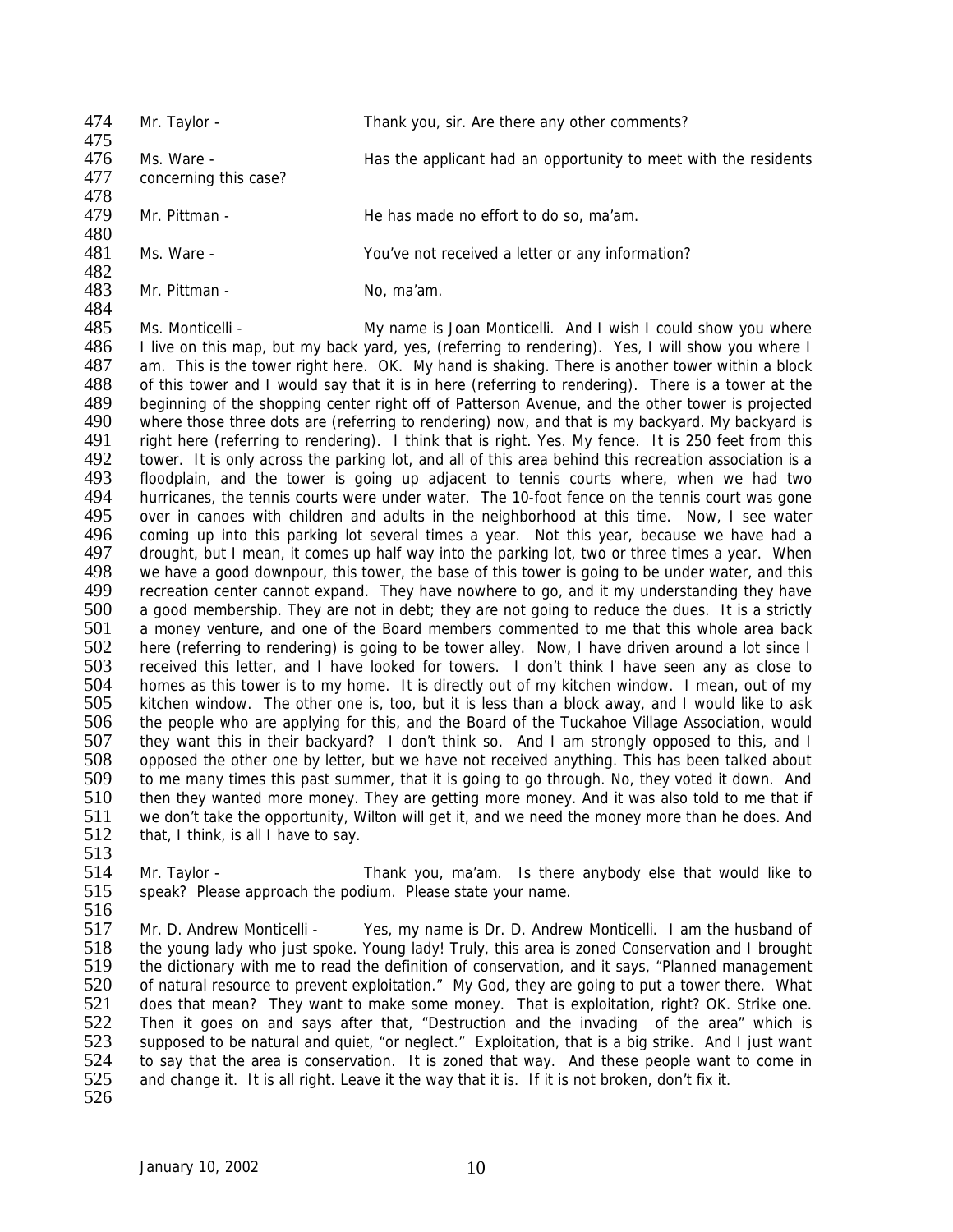527 No. 2, let me get my 3 x 5 card. Danger. OK. Climbing towers. I am from New Jersey. Years<br>528 ago they had barbed wire around these towers but we got over them and we climbed up and I 528 ago they had barbed wire around these towers, but we got over them and we climbed up, and I<br>529 mean I am glad that I made it. None of us had any accidents, and this is right by the 529 mean I am glad that I made it. None of us had any accidents, and this is right by the 530 Pennsylvania Railroad tracks, going by the land where the New York Giants play, but there was<br>531 barbed wire on those fences. We got over them. And it is dangerous, No. 1. No 2, icicles in 531 barbed wire on those fences. We got over them. And it is dangerous, No. 1. No 2, icicles in<br>532 winter. Ice could form up, form icicles and fall down. And if anybody is close by. I know that it 532 winter. Ice could form up, form icicles and fall down. And if anybody is close by, I know that it 533 is not very common, but there is a slight chance this could happen. Would you rather have no 533 is not very common, but there is a slight chance this could happen. Would you rather have no<br>534 chances or a slight chance? I would rather have no chances. A slight chance, there is some 534 chances or a slight chance? I would rather have no chances. A slight chance, there is some 535 dancer there. There is No. 2 dancer. No. 3 dancer, if the tower falls, most likely it won't. But it 535 danger there. There is No. 2 danger. No. 3 danger, if the tower falls, most likely it won't. But it 536 could. If it did, it is right next to that swimming pool. It would fall on the swimming pool, fall 536 could. If it did, it is right next to that swimming pool. It would fall on the swimming pool, fall 537 on the tennis courts. There are people there. People would be hurt and maybe somebody killed. 537 on the tennis courts. There are people there. People would be hurt and maybe somebody killed.<br>538 It is a small danger. But it is a danger. Most likely it wouldn't, but there is a danger there. No. 538 It is a small danger. But it is a danger. Most likely it wouldn't, but there is a danger there. No.<br>539 3, it is an eyesore definitely, and I would like to ask all of you here if anybody here would 3, it is an eyesore definitely, and I would like to ask all of you here if anybody here would 540 welcome a tower a couple hundred feet from their homes, raise your hands. Anybody would<br>541 want a tower, two or three hundred feet. Any of you? Mr. Thornton? Would you want a tower 541 want a tower, two or three hundred feet. Any of you? Mr. Thornton? Would you want a tower<br>542 two hundred or three hundred feet? Would you welcome it? Would you want one? Nobody 542 two hundred or three hundred feet? Would you welcome it? Would you want one? Nobody 543 would want one. That is unanimous. would want one. That is unanimous.

544<br>545 Mr. Vanarsdall - **One almost got near my house, and I worked hard getting rid of** 546 it.

547<br>548 548 Mr. Monticelli - So, my reasons, I will go over again. One is exploitation<br>549 definitely and zoned conservation Let's keep it that way No. 2 danger. They are not high 549 definitely and zoned conservation Let's keep it that way. No. 2, danger. They are not high<br>550 dangers, but there is a chance. Some of the dangers are children getting over there, climbing. dangers, but there is a chance. Some of the dangers are children getting over there, climbing. 551 Icicles, tower falling, and it is an eyesore. And that is why I would say, and this is where I<br>552 definitely, definitely it should not be built. And thank you for your time and thank you for 552 definitely, definitely it should not be built. And thank you for your time and thank you for 553 listening to me go on and on. listening to me go on and on.

554<br>555

Mr. Taylor - Thank you, doctor.

556<br>557 Mr. Vanarsdall - Mr. Secretary, did you explain the rules about the time limits on this? 558

559<br>560 560 Mr. Marlles - Yes, sir. Mr. Vanarsdall, I don't think we are intending on 561 hearing the case, but I think the Commissioner would like to know the reasons why the residents 561 hearing the case, but I think the Commissioner would like to know the reasons why the residents 562 felt they were opposed to it. felt they were opposed to it.

564 Mr. Vanarsdall - Well, it looks like we are hearing it, which I don't object to. 565 That is up to the Chairman there.

566<br>567

563

Citizen - Citizen - Unintelligible.

568<br>569 569 Mr. Marlles - Yes, ma'am. If your concerns are similar to those that have<br>570 already been expressed, and I think we would suggest you not repeat the same concerns that 570 already been expressed, and I think we would suggest you not repeat the same concerns that 571 have already been expressed by similar speakers, just so we can move ahead with the agenda. 571 have already been expressed by similar speakers, just so we can move ahead with the agenda.<br>572 Ma'am, you have to come up to the podium if you are going to comment. Ma'am, you have to come up to the podium if you are going to comment.

573

574 Ms. Lois Backer - I am Lois Backer and I have been a resident on Hollendale Road 575 since the early 1970s, and I don't want to take up your time erroneously, only to support what 576 Dr. Monticelli and Ms. Monticelli have said, that we want to retain the safe and aesthetic quality<br>577 of our neighborhood that we have worked so hard to keep for many vears, and with a tower so 577 of our neighborhood that we have worked so hard to keep for many years, and with a tower so<br>578 close by already, we would prefer that another one not be put right there behind our home. And 578 close by already, we would prefer that another one not be put right there behind our home. And 579 I appreciate vou letting me say that. Thank you. I appreciate you letting me say that. Thank you.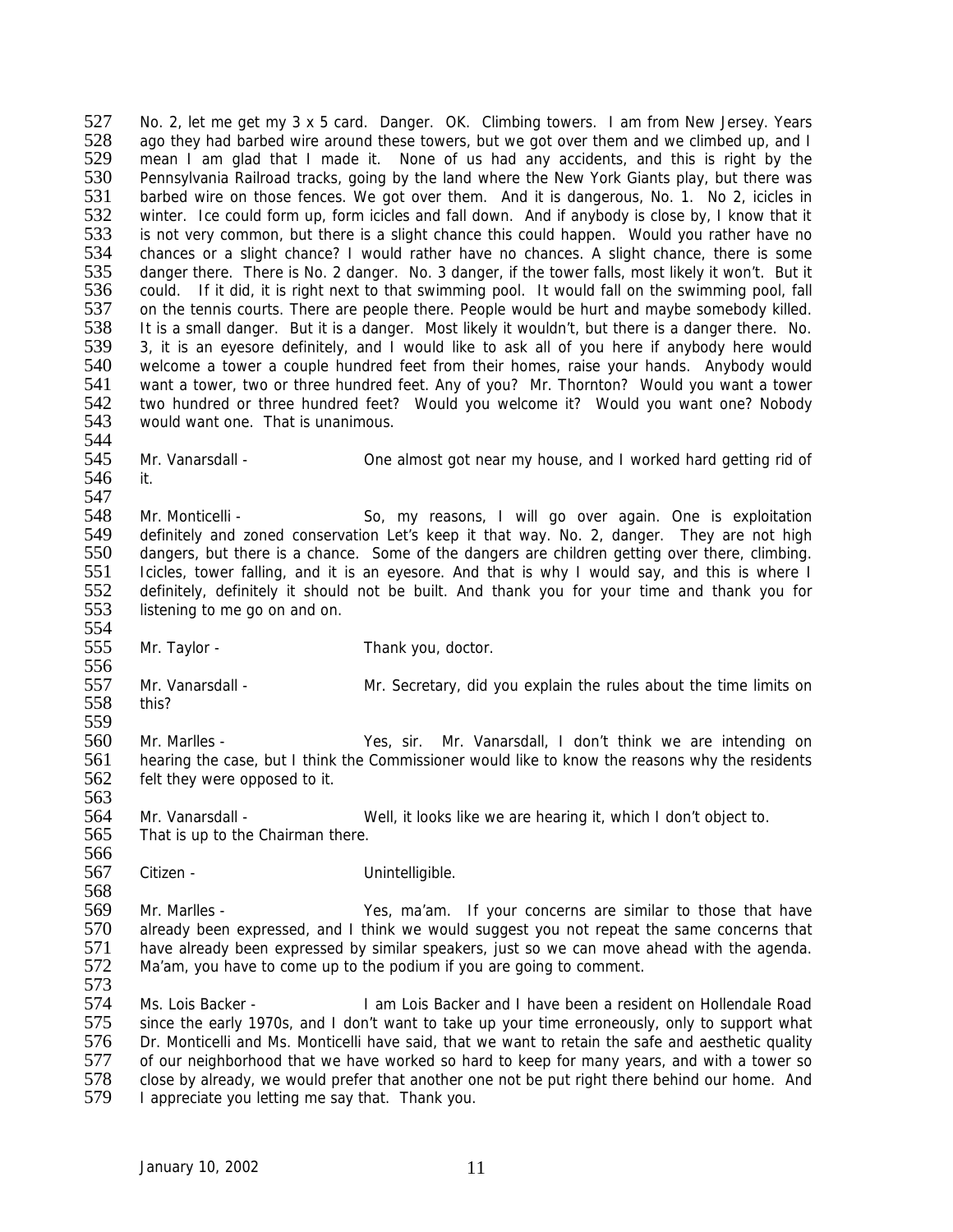580<br>581 581 Mr. Taylor - Thank you very much. I think you are going to say the same 582 thing: please go ahead. thing; please go ahead. 583<br>584 Ms. Ware - This point, I want to thank you for expressing your opinion in 585 opposition to this tower. I would also at this point like to support the deferral for 30 days for a 586 couple of reasons: #1, I would like to give the applicant the opportunity to respond to you the 587 neighbors and citizens that live in this area, and secondly. I would also like the opportunity to 587 neighbors and citizens that live in this area, and secondly, I would also like the opportunity to 588 explore with the applicant the alternatives that the staff report has presented on this case that 588 explore with the applicant the alternatives that the staff report has presented on this case that 589 have not, as vet, been explored. So, with that, I would like to request that Case P-01-02 be 589 have not, as yet, been explored. So, with that, I would like to request that Case P-01-02 be 590 deferred for 30 days and will be heard in completion at the February 14, 2002 meeting of the 590 deferred for 30 days and will be heard in completion at the February 14, 2002 meeting of the 591 Planning Commission. Planning Commission. 592 593 Mr. Vanarsdall - Second, and that is at the applicant's request. 594<br>595 Ms. Ware -  $\qquad \qquad$  At the applicant's request, yes. 596 597 Mr. Taylor - OK, the motion is made and seconded to defer case P-01-02 for 598 30 days. 30 days. 599 600 Ms. Ware - May I also say one more thing? If you could all write your<br>601 mames and phone numbers down and could you get that. Mr. Coleman, from them, so that I can 601 names and phone numbers down and could you get that, Mr. Coleman, from them, so that I can  $602$  be in touch with them and keep them undated be in touch with them and keep them updated. 603 604 Mr. Archer - We need to vote on the motion. 605 606 Mr. Taylor - All in favor of deferral for 30 days say aye. Opposed say nay. 607 The ayes have it and we will proceed to the next item. The motion carried. The vote was 5-0. 608 Mr. Thornton abstained. 609<br>610 610 At the request of the applicant, the Planning Commission deferred Case P-01-02, Wes Blatter for 611 VoiceStream Wireless, to its meeting on February 14, 2002. VoiceStream Wireless, to its meeting on February 14, 2002. 612 613 **C-1C-02 Henry A. Shield:** Request to amend proffered conditions 614 accepted with rezoning case C-72C-89, on Parcels 99-14-A-2 (745-739-0596), 9 (744-739-8744), 615 29 (744-739-0693) and 38 (744-740-7611), containing 2.3 acres, located south of Derbyshire 616 Road in the Gaslight Subdivision at 9504 Gaslight Court; 9600 Gaslight Place; 9632 Gaslight 617 Place; and 516 Gaslight Drive. The amendment is related to the types of roofing materials 618 allowed. The property is zoned R-2C One Family Residence District (Conditional). The Land Use 619 Plan recommends Suburban Residential 1, 1.0 to 2.4 units net density per acre.  $620$ <br> $621$ Mr. Marlles - The staff report will be given by Mr. Lee Householder.  $622$ <br> $623$ Mr. Vanarsdall - Was this pulled off of the Expedited Agenda? 624<br>625 Mr. Householder - Yes, I believe it was. This case was originally on the Expedited 626 Agenda and we have received a call in opposition and a letter in opposition. So, staff suggested it 627 be taken off of the Expedited Agenda. We are prepared to make a presentation, but it is my 628 understanding that the Commission member was thinking about deferring this case. 629<br>630 Mr. Vanarsdall - The applicant didn't think it was still on Expedited Agenda, did 631 he?

632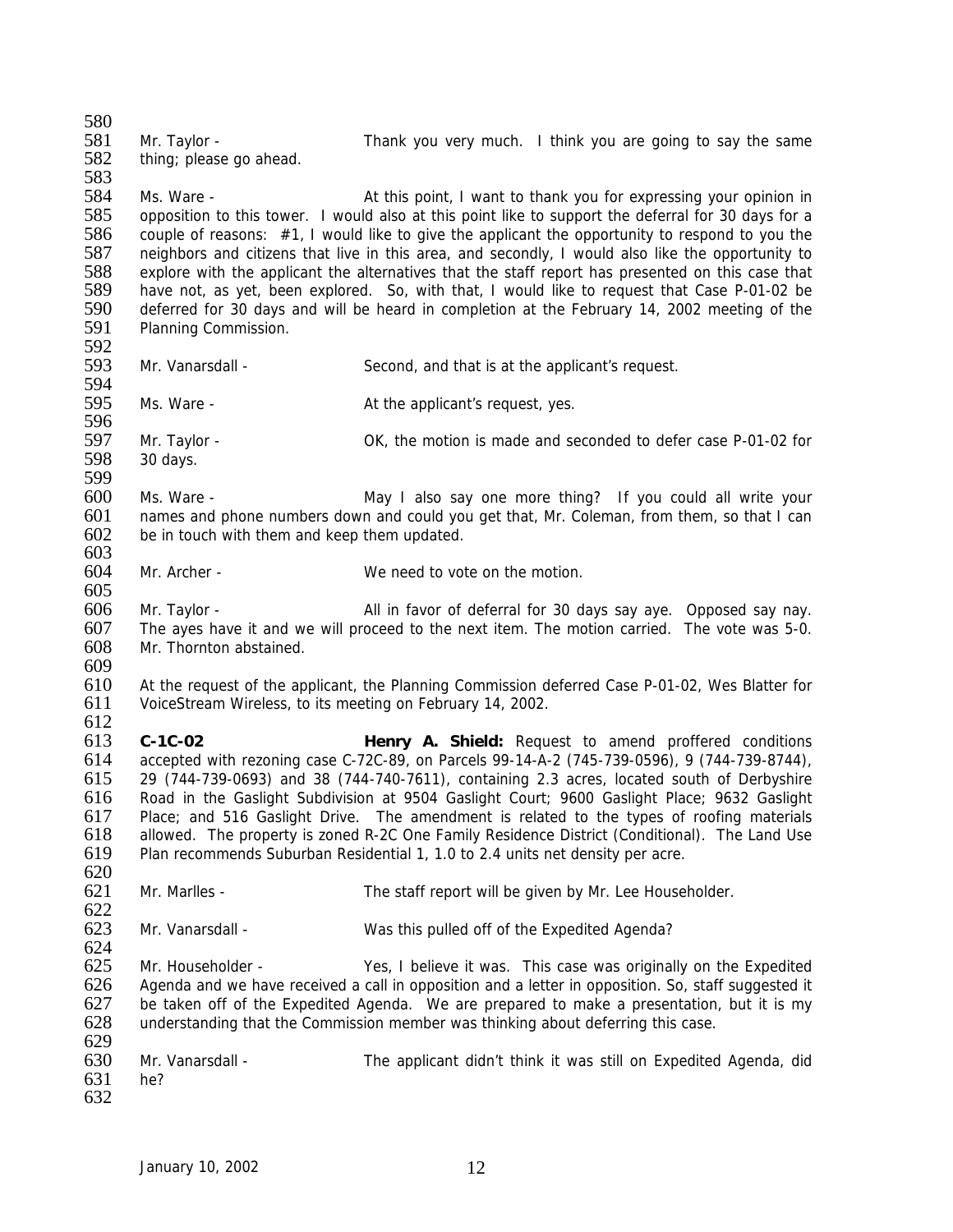633 Mr. Householder - I informed him when he got here.

634<br>635 Mr. Vanarsdall - OK. Good.

636<br>637 Mr. Householder - With that, if you are interested in deferring, Ms. Ware? 638

639 Ms. Ware - Yes. I am. I move to defer Case C-1C-02 for 30 days to the 640 February 14, 2002 Planning Commission meeting at the request of the Commission member. February 14, 2002 Planning Commission meeting at the request of the Commission member.

641<br>642 Mr. Jernigan - Second.

643<br>644

644 Mr. Taylor - **Motion made by Ms. Ware and seconded by Mr. Jernigan.** All in 645 favor say ave. All opposed say nay. The motion passes. Unanimous in favor of deferral. The favor say aye. All opposed say nay. The motion passes. Unanimous in favor of deferral. The 646 vote was 5-0. Mr. Thornton abstained. 647

648 The Planning Commission deferred Case C-1C-02, Henry A. Shield, to its meeting on February 14, 649 2002.

650<br>651 **C-4C-02 Andrew M. Condlin for Better Housing Coalition and Henrico Community Housing Corporation:** Request to conditionally rezone from M-1C Light Industrial District (Conditional) and A-1 Agricultural District to R-5C General Residence District (Conditional), Parcels 146-A-94 (807-723-9052), 96 (807-723-6957) and 97 (807-723-4861), containing 27.84 acres, located on the north line of Nine Mile Road approximately 218 feet east of Dabbs House Road. A senior housing development and other multi-family development is proposed. The R-5 District allows a density up to 14.52 units per acre. The use will be controlled by proffered conditions and zoning ordinance regulations. The Land Use Plan recommends Office/Service. The site is also partially in the Airport Safety Overlay District. 660

- 661 Mr. Marlles The staff report will be given by Mr. Lee Householder.
- 662<br>663 Mr. Householder - All right. Thank you, Mr. Secretary.

664<br>665

 As you mentioned, the subject request would rezone 27.84 acres from A-1 Agricultural District and M-1C Light Industrial District (Conditional) to R-5C General Residence District (Conditional). The requested use is the development of 160 senior apartment units and 50 multi-family apartments. The subject request consists of three long, heavily wooded parcels that you see here (referring to rendering) that front on Nine Mile Road.

670

671 Approximately one-third of the subject property is zoned M-1C, and the property also surrounds a 672 much smaller residential parcel that is a single-family home here (referring to slide), which is still 673 zoned A-1 and fronts on Nine Mile Road, and is not a part of this request. The most recent 673 zoned A-1 and fronts on Nine Mile Road, and is not a part of this request. The most recent 674 development in this area is the Hilliard House. The Hilliard House was rezoned to R-5 in August 674 development in this area is the Hilliard House. The Hilliard House was rezoned to R-5 in August 675 (675) 675 1997 and built in 1999 as multi-family facility for homeless women and children. Other notable 676 developments in the vicinity of this request include the Henrico County Eastern Government 677 Center here (referring to rendering) and across the street here (referring to rendering), we have 678 the Masonic Home of Virginia, and then the Fairfield Woods Subdivision is on the northern border 678 the Masonic Home of Virginia, and then the Fairfield Woods Subdivision is on the northern border of the property.

680

681 The applicant has indicated, and I will show you a Concept Plan (referring to rendering) that this 682 project will be developed in three distinct phases and they have proffered this Conceptual Site<br>683 Plan. In the first phase, which you see with the red lines and the red structure (referring to 683 Plan. In the first phase, which you see with the red lines and the red structure (referring to 684 rendering), the applicant would like to construct a 160-unit apartment building that is age 684 rendering), the applicant would like to construct a 160-unit apartment building that is age 685 restricted. Behind it to the north in the orange (referring to rendering), in second phase, the restricted. Behind it to the north in the orange (referring to rendering), in second phase, the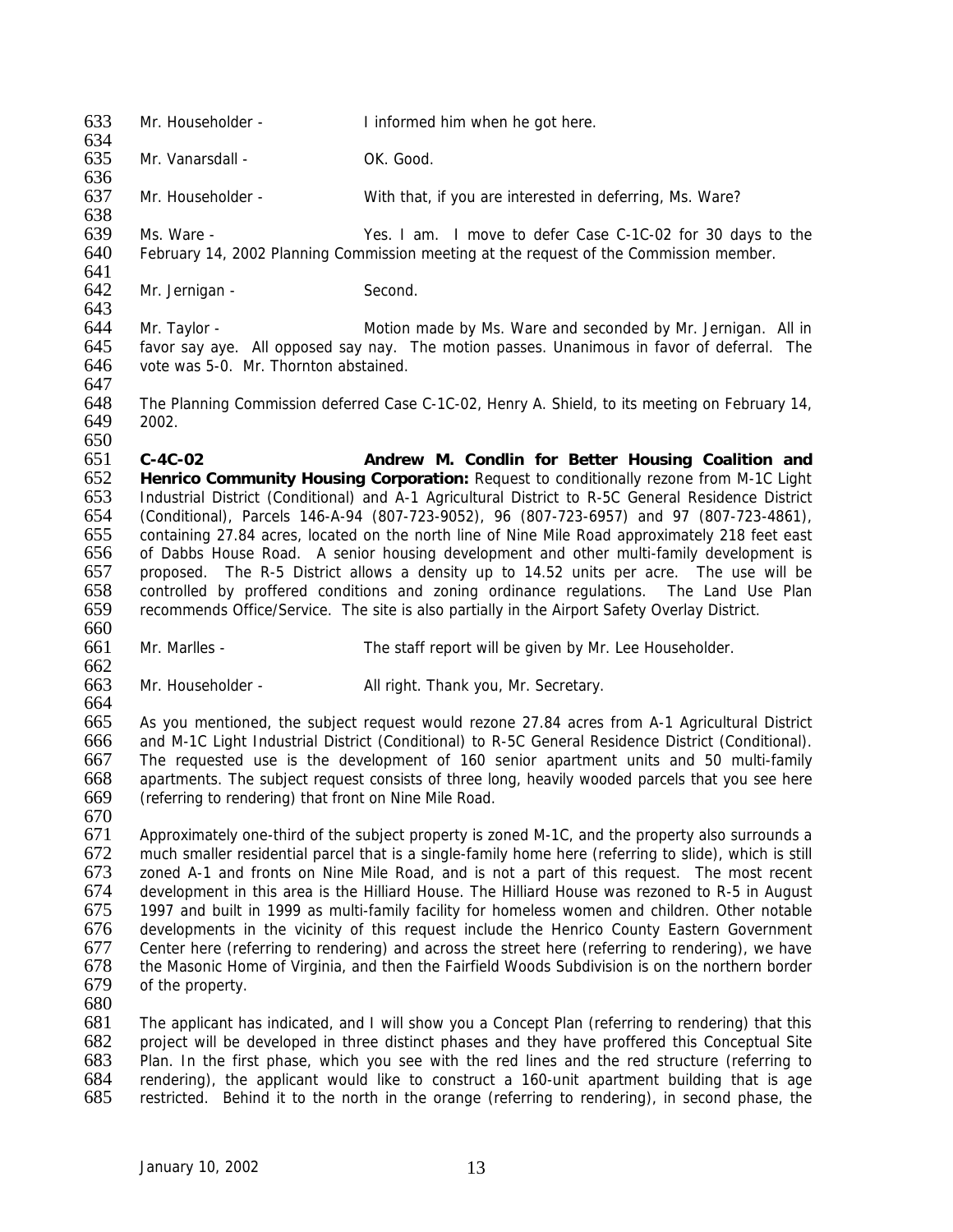686 applicant would like to construct up to 50 apartment units in several two to four unit structures<br>687 that have the appearance of single-family homes. Both developments would be partially funded 687 that have the appearance of single-family homes. Both developments would be partially funded 688 by tax credits and marketed to low and moderate-income individuals. The overall density for this by tax credits and marketed to low and moderate-income individuals. The overall density for this 689 proposal would be 8.4 units per acre.

690

691 To the front along Nine Mile Road (referring to rendering) is an area that could possibly be used 692 for what is called CATC. In addition, this request includes an area that is set aside for the 693 development of an employment center for the Capital Area Training Consortium (CATC). The 693 development of an employment center for the Capital Area Training Consortium (CATC). The 694 applicant and the representatives of the County are currently negotiating the potential 694 applicant and the representatives of the County are currently negotiating the potential 695 development of an employment center on a small portion of the subject property that fronts on 695 development of an employment center on a small portion of the subject property that fronts on<br>696 Nine Mile Road. Nine Mile Road.

697<br>698

The applicant has revised their proffers for the property. The proffers are divided into four 699 sections to reflect the varying types of developments that are on this property. I will go over<br>700 each phase as quickly as I can. each phase as quickly as I can.

701 The two developments in Phases II and III would be partially funded by tax credits, and are 703 marketed to low or moderate-income individuals.

704<br>705

705 Phase I of the property is shown on the conceptual site plan as the area proposed for the senior<br>706 apartments. The applicant has revised proffer #16, and those were handed out to you this 706 apartments. The applicant has revised proffer #16, and those were handed out to you this 707 evening, which limits the use of the property to multi-family independent living residences for 707 evening, which limits the use of the property to multi-family independent living residences for<br>708 seniors. In this proffer, they also define the term "senior" to mean someone that is at least fifty-708 seniors. In this proffer, they also define the term "senior" to mean someone that is at least fifty-<br>709 five (55) years of age and that would be enforced upon rental adhering to the Fair Housing five (55) years of age and that would be enforced upon rental adhering to the Fair Housing 710 requirements. The applicant has also submitted and proffered this architectural elevation showing<br>711 a 3-story senior apartment building, limited the density to no more than 160 units, and added 711 a 3-story senior apartment building, limited the density to no more than 160 units, and added<br>712 proffer #18 that the senior apartments will be a mix of one and two bedroom units ranaina from 712 proffer #18 that the senior apartments will be a mix of one and two bedroom units ranging from<br>713 500 to 800 square feet per unit. 500 to 800 square feet per unit.

714

715 Phase II of the property is shown on the conceptual site plan as the area proposed for low to<br>716 moderate-income apartments. It would not be restricted to seniors. This apartment proposal is 716 moderate-income apartments. It would not be restricted to seniors. This apartment proposal is<br>717 unique in that the applicant is proposing several 2 to 4 unit structures that have the appearance 717 unique in that the applicant is proposing several 2 to 4 unit structures that have the appearance<br>718 of single-family housing development. The applicant has proffered architectural elevations for 718 of single-family housing development. The applicant has proffered architectural elevations for<br>719 these structures (see Exhibits C-1, C-2, C-3, and C-4) and proffered to limit the density to fifty 719 these structures (see Exhibits C-1, C-2, C-3, and C-4) and proffered to limit the density to fifty<br>720 (50) units (referring to rendering). (50) units (referring to rendering).

721

722 Phase III **-** The applicant has submitted three proffers for the Phase III of the proposal, which is the proposed location for the employment center. These proffers include a 25' landscape buffer 724 along Nine Mile Road.

725 The applicant has address the concerns that were listed in the staff report including:

- 727 728 1. There are Civil War earthworks located on the proposed development site. The conceptual 729 blan shows the protection of the earthworks, and there now a proffered commitment in 729 plan shows the protection of the earthworks, and there now a proffered commitment in  $730$  proffer  $\#3$  offered commitment to preserve them. proffer  $#3$  offered commitment to preserve them.
- 731 2. The concept plan also shows a substantial amount of landscaping and buffer areas. Staff 733 feels that this landscaping adds to the appearance and overall quality of the proposal and 734 the applicant has added Proffer #27 to provide a 75' building setback along the western 735 boundary line and Proffer #30 to provide a 100' buffer along the northern property line.
- 

736 737 The applicant has also addressed staff concerns regarding Recreation Areas, stormwater management facilities, conservation zoning, sound suppression, screening of mechanical equipment,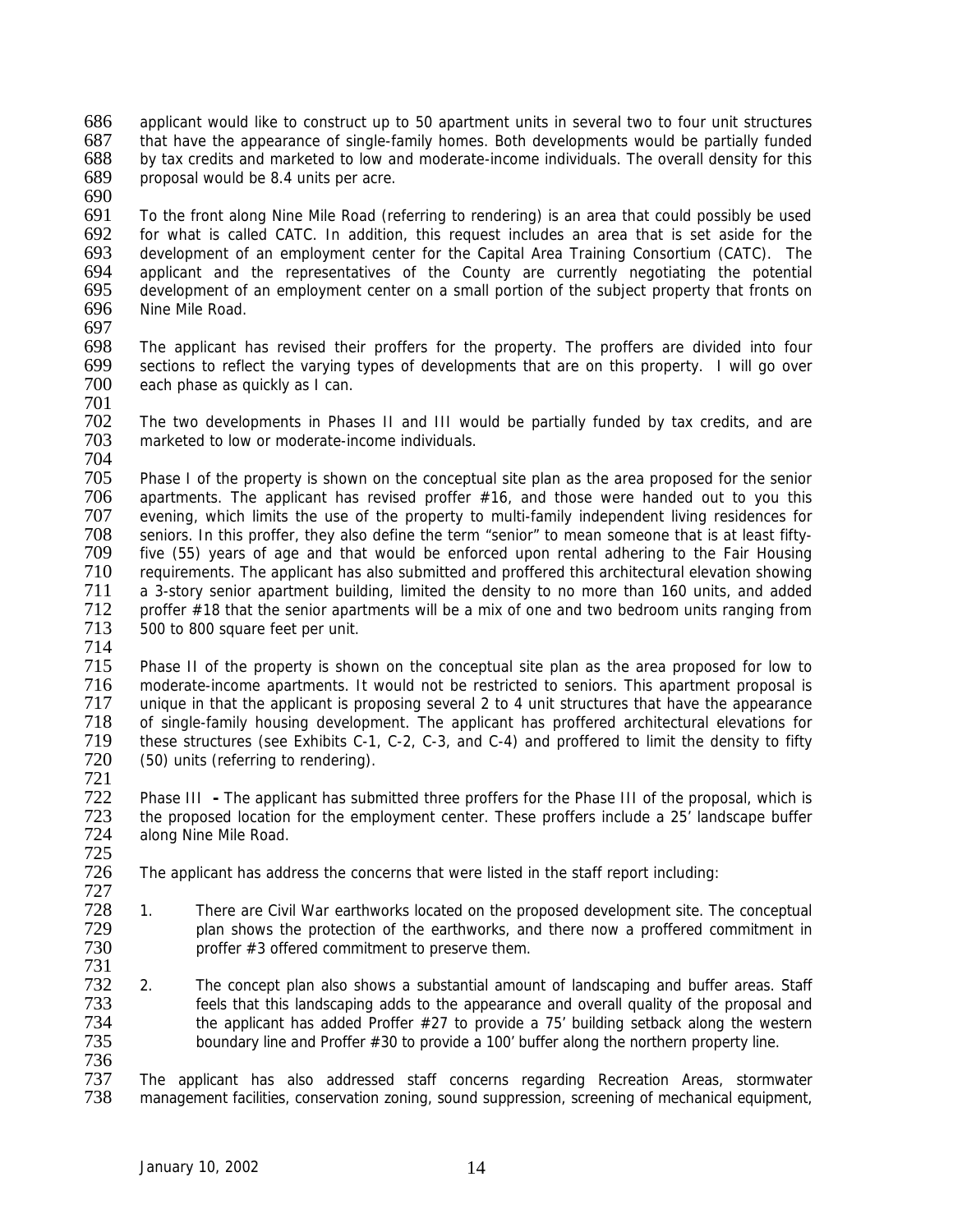739 and tree protection.

740<br>741

In summary, the requested zoning is not consistent with the 2010 Land Use Plan's 742 recommendation of Office/Service in this area. The applicant has proffered many elements which<br>743 staff feels may justify a deviation from the recommendations of the 2010 Plan and staff feels this 743 staff feels may justify a deviation from the recommendations of the 2010 Plan and staff feels this 744 subject property is located in an area that may be sensible for this type of development,<br>745 especially for senior housing and low/moderate income apartments. Staff recommends approval 745 especially for senior housing and low/moderate income apartments. Staff recommends approval 746 of this request. I will answer any questions that you may have. of this request. I will answer any questions that you may have.

747<br>748 748 Mr. Jernigan - Thank you, Mr. Householder. Let me ask you one thing. When<br>749 we were at the neighborhood meeting, and I know that you were not on the bus trip with us. 749 we were at the neighborhood meeting, and I know that you were not on the bus trip with us,<br>750 was any financing discussed on this, how it was going to be financed? was any financing discussed on this, how it was going to be financed?

751

777

752 Mr. Householder - No, sir. I don't remember any particulars mentioned in a public setting. setting. 754

755 Mr. Jernigan - Yes, I wasn't sure if it was. I didn't think it was. I thought we 756 discussed it on the bus trip, but you weren't there. OK. You have to ask for opposition.

757 758 Mr. Householder - I didn't hear anyone ask for opposition. That is what Mr.<br>759 Jernigan was asking. Is there a call for opposition? Jernigan was asking. Is there a call for opposition?

760<br>761 761 Mr. Taylor - Is there any opposition to this case? Oh, there is substantial 762 opposition. Well, Mr. Secretary, what shall we do here? opposition. Well, Mr. Secretary, what shall we do here?

763<br>764 Mr. Marlles - Mr. Chairman, when there is opposition to a case, it is the policy 765 of the Commission to impose a ten minute time limit. The applicant, basically, ladies and 766 gentlemen, has 10 minutes to present their case. That 10 minutes does not include any time 767 responding to questions from the Commission. Generally, it is advisable for the applicant to set 768 aside a couple of minutes for rebuttal. The opponents to the case are also granted a total of 10<br>769 minutes to present their concerns. Again, the same rules apply. Any time spent answering 769 minutes to present their concerns. Again, the same rules apply. Any time spent answering 770 questions from the Commission is not included in that 10 minutes. Of course, the applicant's do<br>771 not have a chance for rebuttal. So. Mr. Chairman. I do have the clock, so I assume the 771 not have a chance for rebuttal. So, Mr. Chairman, I do have the clock, so I assume the 772 Commission will want to follow the policy. Commission will want to follow the policy.

773 The Mr. Jernigan - The Let me ask Mr. Householder one more question. After the 1775 discussions that we had in the meetings the other day, have they fulfilled all of the proffers, discussions that we had in the meetings the other day, have they fulfilled all of the proffers, 776 everything that we requested?

The Mr. Householder - Yes, sir. One thing that Mr. Condlin mentioned this evening was<br>
The sound suppression measures. He has, he is going to have to revise that proffer to meet their 779 the sound suppression measures. He has, he is going to have to revise that proffer to meet their<br>780 needs, but staff is comfortable with his request and we asked for a sound suppression of 55 and 780 needs, but staff is comfortable with his request and we asked for a sound suppression of 55 and 781 co-efficient rating, and they proffered that. Now, they would like to maintain 55 in the floors but 782 only 50 in the walls between the units, and staff is comfortable with that. If this case moves 782 only 50 in the walls between the units, and staff is comfortable with that. If this case moves<br>783 forward, we would be willing to work on that between now and the Board, unless you would like 783 forward, we would be willing to work on that between now and the Board, unless you would like 784 to discuss it further, but that was the only other item that was possibly outstanding. But, yes, 785 they do have... they do have... 786

787 Mr. Jernigan - Everything else was fulfilled? 788 Mr. Householder - Yes. 790<br>791 Mr. Taylor - The Music Condine I guess we will hear from Mr. Condlin.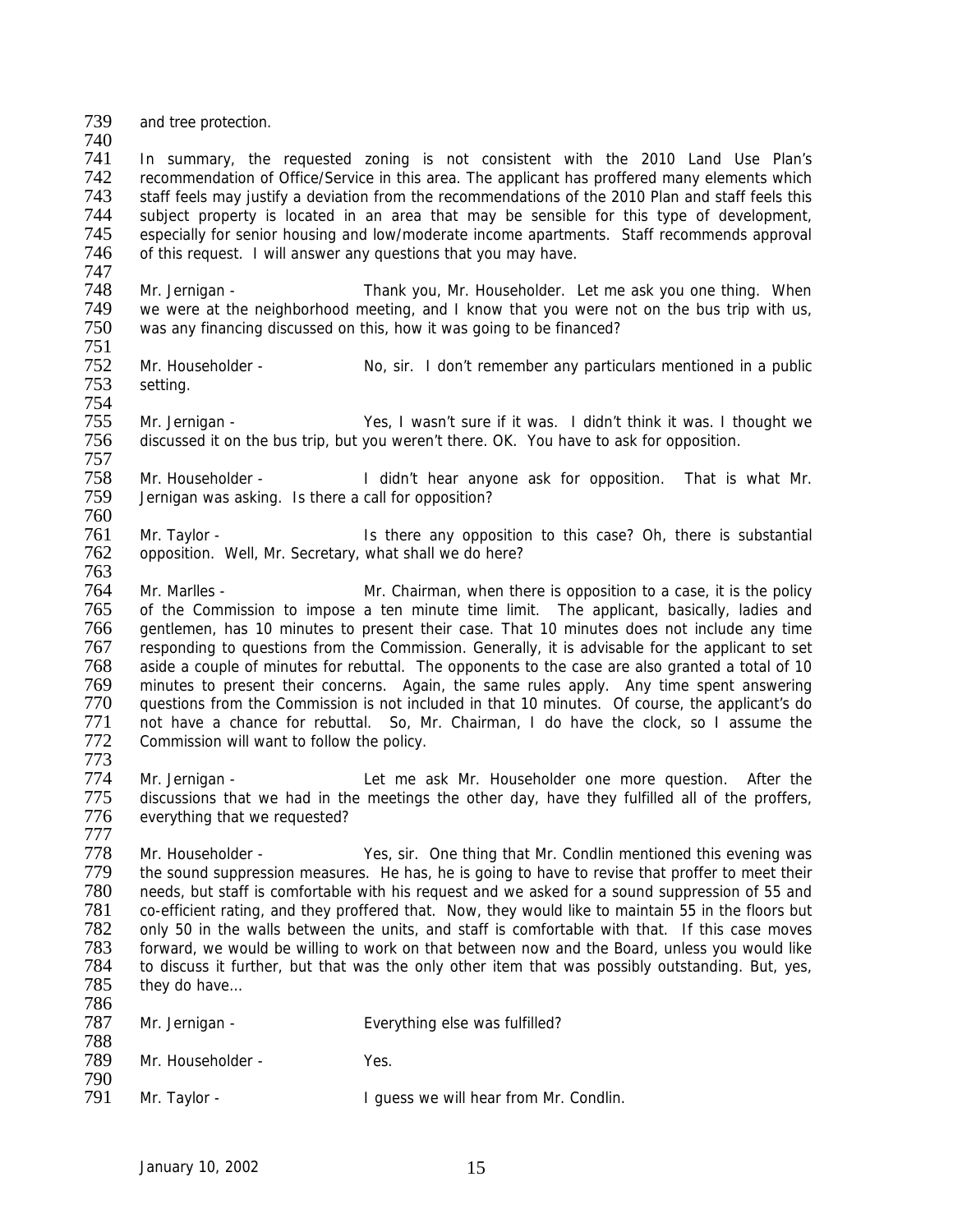794

792<br>793

Mr. Marlles - The Mr. Condlin, would you like to reserve some time for rebuttal?

795 Mr. Condlin - Yes, I will take six minutes for my presentation. I believe there<br>796 are some people here to speak in favor beyond me, and they are going to take about a minute 796 are some people here to speak in favor beyond me, and they are going to take about a minute<br>797 and so if I can have two minutes for rebuttal time from there. Mr. Chair, members of the and so if I can have two minutes for rebuttal time from there. Mr. Chair, members of the 798 Commission, my name is Andy Condlin from Williams Mullen and am here on behalf of Nine Mile<br>799 Road, LLC. We have with us, and Nine Mile Road, LLC is made up of two organizations. The first 799 Road, LLC. We have with us, and Nine Mile Road, LLC is made up of two organizations. The first 700 SO is Henrico Community Housing Corporation. represented tonight by Elizabeth Palen?. I think 800 is Henrico Community Housing Corporation, represented tonight by Elizabeth Palen?. I think<br>801 some of you know that it is a private non-profit organization that has, that you are probably 801 some of you know that it is a private non-profit organization that has, that you are probably 802 familiar with, but the Hilliard House is responsible for, and working with the County on the 802 familiar with, but the Hilliard House is responsible for, and working with the County on the 803 Hilliard House on the corner of Nine Mile and Dabbs House Road. Also, Nine Mile Road, LLC, is 803 Hilliard House on the corner of Nine Mile and Dabbs House Road. Also, Nine Mile Road, LLC, is 804 made up of the Better Housing Coalition, and I have with me this evening T. J. Somanath and made up of the Better Housing Coalition, and I have with me this evening T. J. Somanath and 805 Bob Newman from the Better Housing Coalition. Again, a private, non-profit organization, they<br>806 have extensive experience in metropolitan Richmond in constructing and managing housing have extensive experience in metropolitan Richmond in constructing and managing housing 807 communities well over 10 years, and that is going to be one of the keys to my presentation this 808 evening, the fact that this is not a situation where it is a for-profit developer. These are non-809 profit entities and they are going to be here and have great experience in managing. They not 810 only will construct, but they will stay and manage these facilities for the housing needs of the 810 only will construct, but they will stay and manage these facilities for the housing needs of the 811 area. As Mr. Householder has explained, the property is broken out into three parts, three 811 area. As Mr. Householder has explained, the property is broken out into three parts, three 812 distinct areas, and unto that end we have designed the proffers in this case specifically to that. 812 distinct areas, and unto that end we have designed the proffers in this case specifically to that.<br>813 What I mean by that is we have four sections of the proffer. Proffers in the first section applies 813 What I mean by that is we have four sections of the proffer. Proffers in the first section applies 814 to the entire property, to all three areas, and then we break it up into the various sections. Phase 814 to the entire property, to all three areas, and then we break it up into the various sections, Phase 815 I being the senior housing, Phase II being the I being the senior housing, Phase II being the family housing, and then Phase III being the 816 anticipated County Civil War earthworks. I did want to explain a little bit and touch on some of 817 the proffers about the unique features of this site. I don't think the right pen is working, so I am the proffers about the unique features of this site. I don't think the right pen is working, so I am 818 going to, this is the area with the bunkers (referring to rendering) that Mr. Householder had 819 mentioned. These are Civil War earthworks that we have tried very hard to preserve and quite 820 frankly, at a great, to the great advantage of having a much lower density than would otherwise 821 be typical for an R-5 zoning. As a matter of fact, in this Phase II, we have a density with the 50<br>822 units of within 17 acres. We have a density of about 2.8 units per acre in an R-5. The bunkers 822 units of within 17 acres. We have a density of about 2.8 units per acre in an R-5. The bunkers<br>823 vill be cleaned up. Apparently. I have not walked in that area, but I understand it is full of 823 will be cleaned up. Apparently, I have not walked in that area, but I understand it is full of 824 bottles, mostly beer bottles, for what that is worth up to your knees as you walk through the 824 bottles, mostly beer bottles, for what that is worth up to your knees as you walk through the 825 center of this. That will be cleaned up and those will be preserved. As you can see on our site center of this. That will be cleaned up and those will be preserved. As you can see on our site 826 plan, we have also proffered in our proffers that we will have walking trails when we develop the 827 Phase II. We will have some walking trails, and this will serve, not only as an amenity, but we Phase II. We will have some walking trails, and this will serve, not only as an amenity, but we 828 are also going to maintain our rug structure to preserve these bunkers, and have some open 829 space, and make it a part of our recreational area for this community. Also, a significant part of space, and make it a part of our recreational area for this community. Also, a significant part of 830 our property includes what I call "wetlands area" which is, I know the engineers are cringing at 831 me when I just call everything that is green with water on it " a wetlands area," but that is well<br>832 over, we are going to have 100 foot buffer and we have proffered a 100-foot buffer separating 832 over, we are going to have 100 foot buffer and we have proffered a 100-foot buffer separating 833 this community from the Fairfield Woods community. We will also have, and we have put in our 833 this community from the Fairfield Woods community. We will also have, and we have put in our 834 proffers, come back and rezone the 100-vear floodplain when we do the Phase II POD. We will 834 proffers, come back and rezone the 100-year floodplain when we do the Phase II POD. We will<br>835 actually be rezoning that to a conservation area to further preserve that. Another issue that I 835 actually be rezoning that to a conservation area to further preserve that. Another issue that I<br>836 think is kind of unique to this site is the way that this land falls and the ability to put the 836 think is kind of unique to this site is the way that this land falls and the ability to put the 837 stormwater management pond in this area, that would tie in not only the bunkers and the 837 stormwater management pond in this area, that would tie in not only the bunkers and the 838 wetland area, but the added advantage of being able to serve the entire property through that wetland area, but the added advantage of being able to serve the entire property through that 839 stormwater management pond. We have also proffered that if it is a wet pond, we are going to 840 have some water features associated with that and make it part of the recreation area, some 841 water decks, water oriented decks, and things of that nature. As you can see in our concept plan<br>842 (referring to rendering), we have also buffered, of course, some areas to the west and, of 842 (referring to rendering), we have also buffered, of course, some areas to the west and, of course, the 25-foot buffer along the north side. course, the 25-foot buffer along the north side.

844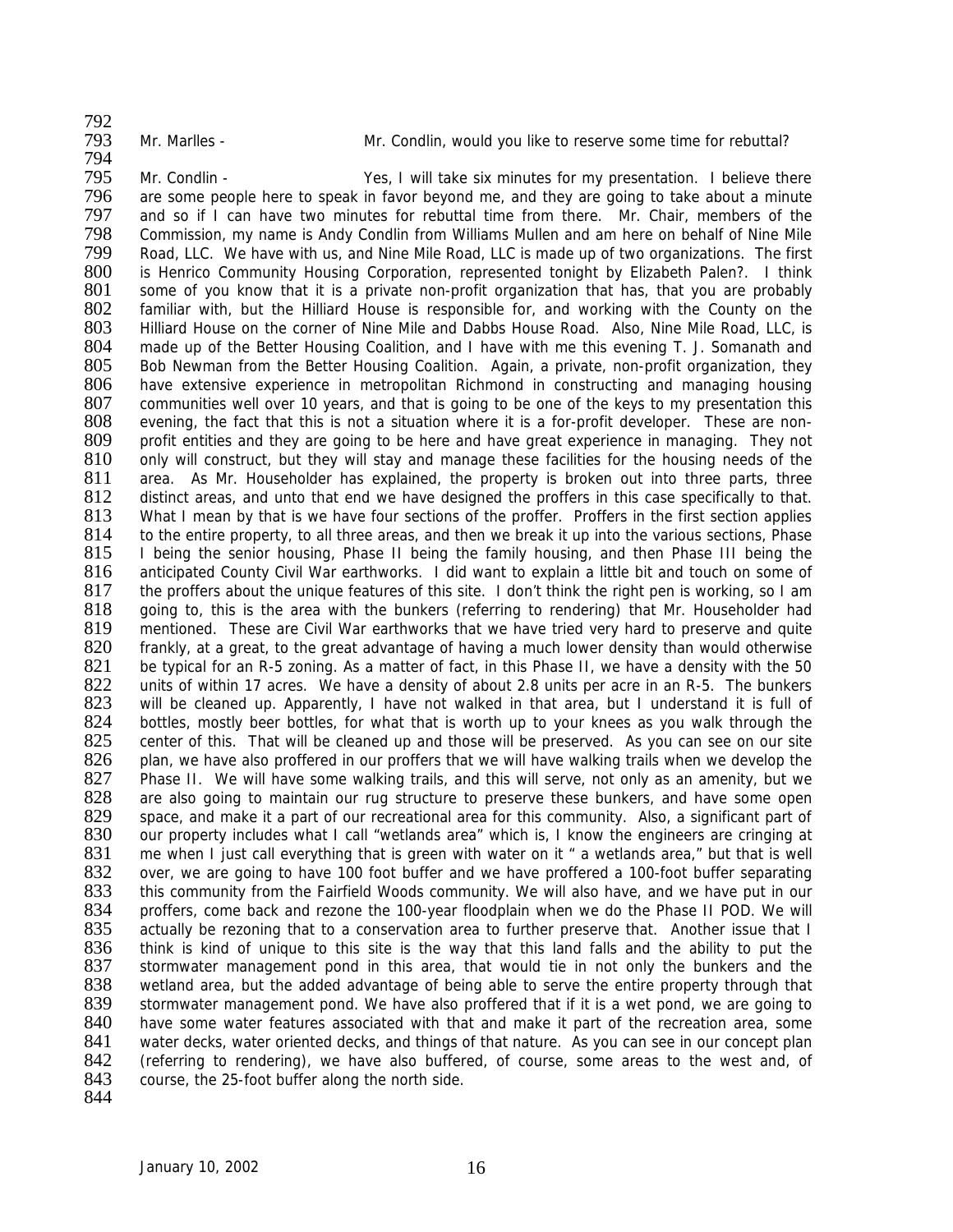845 We have worked, I think, and made a couple of presentations with the Fairfield Woods<br>846 subdivision representatives as well as the Dabbs House Road owners and Leertainly do 846 subdivision representatives, as well as the Dabbs House Road owners, and I certainly do 847 appreciate all the time. I know it has not been the most convenient time, but we have gone appreciate all the time. I know it has not been the most convenient time, but we have gone 848 through, and I think, quite frankly, not only to respond to the staff, but I think we have tried very<br>849 hard and I think we have legitimately responded to almost all of the concerns as far as the 849 hard and I think we have legitimately responded to almost all of the concerns as far as the 850 neighbors and the residents go. neighbors and the residents go.

851<br>852

852 On the concept plan, as you can see, (referring to rendering) as we go through the proffers, we<br>853 ont only have, we've got 15 proffers covering the entire property including a 40% open space. 853 not only have, we've got 15 proffers covering the entire property including a 40% open space, 854 preserving the bunkers, utilities to be underground, a very typical proffer that you would expect. 854 preserving the bunkers, utilities to be underground, a very typical proffer that you would expect.<br>855 We have also proffered street trees along all circulation roads and, as Mr. Householder 855 We have also proffered street trees along all circulation roads and, as Mr. Householder<br>856 referenced, a sound suppression system between all residential units, not just for the senjor 856 referenced, a sound suppression system between all residential units, not just for the senior<br>857 housing, but also for the other family housing, and that is something, that was a typo. It was my housing, but also for the other family housing, and that is something, that was a typo. It was my 858 fault, my misunderstanding of what was to 55 and what was to be 50, and I got those mixed up 859 in the proffers themselves. in the proffers themselves.

860

861 Turning to the senior housing, which is the Phase I portion of the property, this requires, and we 862 proffered that there has to be at least one tenant 55 years and older, absolutely. It is a senior 863 housing facility. We have limited it to 160 units, and all of this is in the proffers. You can see 863 housing facility. We have limited it to 160 units, and all of this is in the proffers. You can see<br>864 that it is a three-story facility on the wings, and you can see it a little bit better on this exhibit 864 that it is a three-story facility on the wings, and you can see it a little bit better on this exhibit 865 here (referring to rendering). This are, these wings, will be three-story, because there will be 865 here (referring to rendering). This are, these wings, will be three-story, because there will be 866 one or two bedroom units. The central part, as you can see here (referring to rendering), will be 866 one or two bedroom units. The central part, as you can see here (referring to rendering), will be 867 a community area, including a library and a common room. These are all things that we have 867 a community area, including a library and a common room. These are all things that we have 868 proffered. There is nothing that we are promising that maybe we can't do. These are things proffered. There is nothing that we are promising that maybe we can't do. These are things 869 that we have put into the proffers. I think there is a real need within Henrico County for senior 870 housing, particularly in this area. housing, particularly in this area.

871

872 As for the Phase II, I think there is a very unique, and something that we have not seen in 873 Henrico County. These are going to be two and three-bedroom units. Again, proffered. We have 874 minimum square footage requirements being at least 1,000 to over 1,400 square feet, is what we<br>875 anticipate. These are going to be side by side, and you can see that they each have their own 875 anticipate. These are going to be side by side, and you can see that they each have their own<br>876 separate entrance. This is where there are four units (referring to rendering) and you can see 876 separate entrance. This is where there are four units (referring to rendering) and you can see<br>877 here, there is an entrance there (referring to rendering) and there is an entrance there (referring 877 here, there is an entrance there (referring to rendering) and there is an entrance there (referring 878 to rendering). Each one is a two-story unit consisting of either two or three bedrooms, and these 878 to rendering). Each one is a two-story unit consisting of either two or three bedrooms, and these<br>879 are like, as we called them, mini-mansions is one of the terms that has been thrown around. 879 are like, as we called them, mini-mansions is one of the terms that has been thrown around.<br>880 There may be 2,400 square feet divided between two homes, or in between it will look just like There may be 2,400 square feet divided between two homes, or in between it will look just like 881 and function exactly as if they would be otherwise residential. A lot of these buildings, when you 882 look at them, you might not be able to tell the difference between this and any typical single-883 family residential detached housing. Again, we have limited this to 50 dwelling units on the 17- 884 acres for a density in an R-5 for family, family housing area of 2.8 units per acre, and I think that 885 is pretty significant, considering especially when the Fairfield Woods area to the north is right at 885 is pretty significant, considering especially when the Fairfield Woods area to the north is right at 886 that 2.4. It is very consistent with single-family detached housing typical subdivision. that 2.4. It is very consistent with single-family detached housing typical subdivision.

887<br>888

888 Finally, the Phase III, and I think the County can speak better to this or the staff could speak 889 better to this than I could, be that we are working toward the County to be able to provide for 889 better to this than I could, be that we are working toward the County to be able to provide for 890 this work force one area. So, it really will be a truly mixed-use facility with a density that really 890 this work force one area. So, it really will be a truly mixed-use facility with a density that really 891 does not rise much above, if at all, beyond that which would otherwise be allowed in a singledoes not rise much above, if at all, beyond that which would otherwise be allowed in a single-892 family typical subdivision. Finally, I conclude by saying that I am aware that this property is 893 listed in the Land Use Plan for Office/Service, and that it is zoned M-1C. I think some people 894 might disagree with me, but I think, at least it is our feeling, that given the proximity to the 895 Eastern Government Center, and also given the proximity to the single-family residential, that 895 Eastern Government Center, and also given the proximity to the single-family residential, that 896 this is, in fact, not appropriate for Office/Service or M-1. We have done, I think a very good job, 896 this is, in fact, not appropriate for Office/Service or M-1. We have done, I think a very good job, 897 I think an excellent job, we have bent over backwards to try to list everything, to be up front and I think an excellent job, we have bent over backwards to try to list everything, to be up front and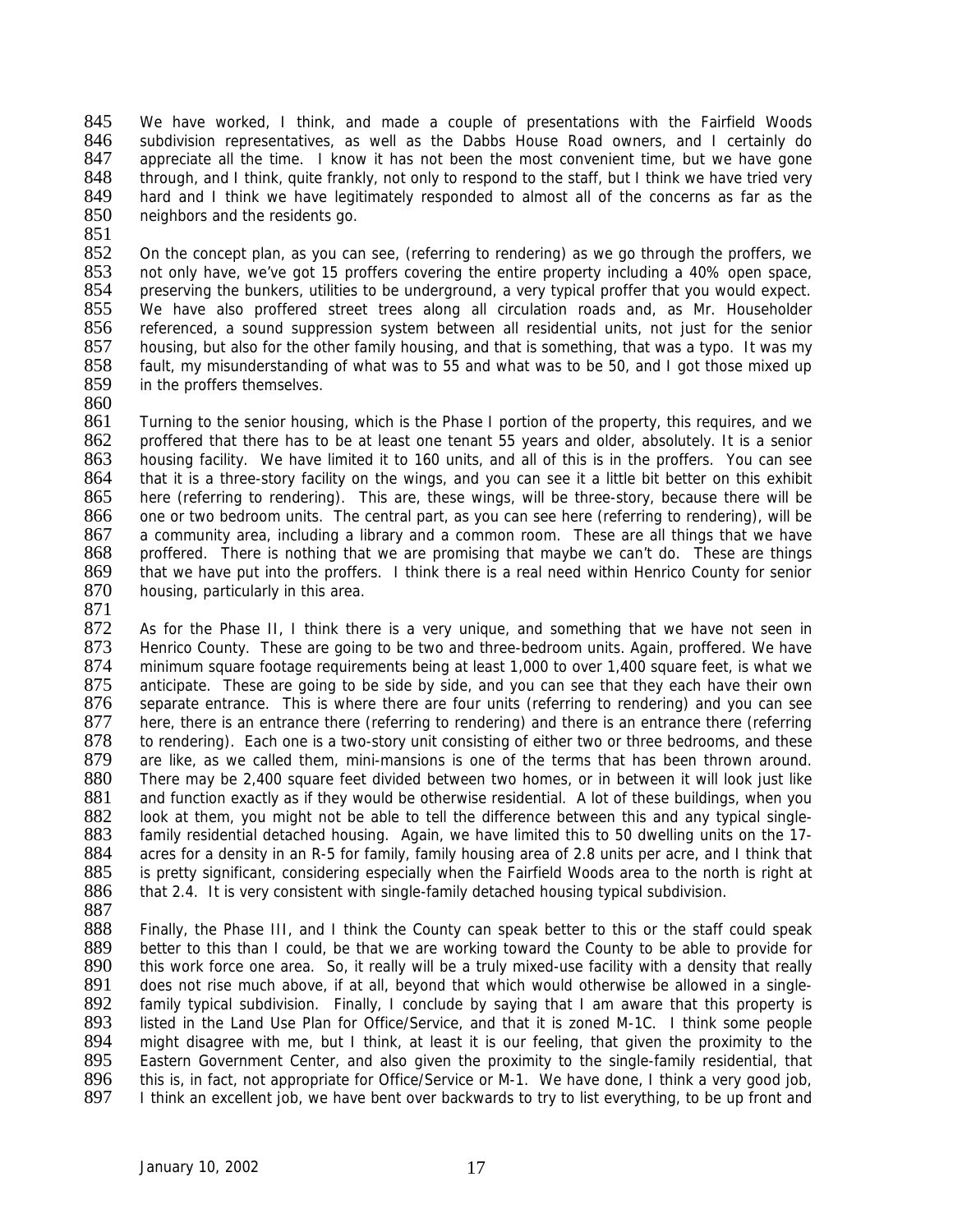898 honest with the neighbors and the County to discuss the issues and put them in the proffers, and<br>899 these are pretty extensive proffers as we go through at least in my experience and practicing in 899 these are pretty extensive proffers as we go through, at least in my experience, and practicing in <br>900 Henrico. The fact that this is appropriate for housing has been identified in the County's, it Henrico. The fact that this is appropriate for housing has been identified in the County's, it 901 wasn't the County's study but was done on behalf of the County, the Nine Mile Road Economic<br>902 Analysis and Revitalization Plan called for housing on this exact property. Now while they don't 902 Analysis and Revitalization Plan called for housing on this exact property. Now while they don't 903 necessarily dictate the type of housing. I think this is a good mixed use between the office for 903 necessarily dictate the type of housing, I think this is a good mixed use between the office for<br>904 the County facility and the other mixed use of senior housing, as well as the family housing in the 904 the County facility and the other mixed use of senior housing, as well as the family housing in the 905 rear. Finally, it is also consistent with the stated goal of the goals and objectives and policies of 905 rear. Finally, it is also consistent with the stated goal of the goals and objectives and policies of 906 the Comprehensive Plan, calling for the provision of the need for the elderly and residential 906 the Comprehensive Plan, calling for the provision of the need for the elderly and residential<br>907 opportunities that accommodate a variety of housing types for all people. This is obviously a 907 opportunities that accommodate a variety of housing types for all people. This is obviously a<br>908 very unique subdivision or development. It is a very unique case that we brought forward to vou 908 very unique subdivision or development. It is a very unique case that we brought forward to you<br>909 today. There is a lot of detail in the proffers. We have tried to if we said anything back it up 909 today. There is a lot of detail in the proffers. We have tried to if we said anything back it up<br>910 with a proffer and make that promise. By these proffers we have not only met the other with a proffer and make that promise. By these proffers we have not only met the other 911 concerns of the staff, and I believe concerns of the neighbors, but we have met every applicable<br>912 requirement or suggestion of the multifamily quidelines. And I think those are significant. I 912 requirement or suggestion of the multifamily guidelines. And I think those are significant. I<br>913 think we have probably met each and every one of the criteria that has been set by the County. 913 think we have probably met each and every one of the criteria that has been set by the County.<br>914 We provide for and protect the very unique features of this site, and also buffer this site, I think, We provide for and protect the very unique features of this site, and also buffer this site, I think, 915 probably more extensively than is particularly usual for this site of facility with senior housing and 916 this type of density next to other residential property. For these reasons. I believe we have 916 this type of density next to other residential property. For these reasons, I believe we have 917 matched or exceeded the jurisdictional prerequisites for this request. We, therefore, ask that you 917 matched or exceeded the jurisdictional prerequisites for this request. We, therefore, ask that you <br>918 follow the staff's recommendation and recommend this to the Board of Supervisors for approval. 918 follow the staff's recommendation and recommend this to the Board of Supervisors for approval.<br>919 And, of course, at this time, I will be happy to answer any questions that you might have. And, of course, at this time, I will be happy to answer any questions that you might have.

- 920<br>921 Mr. Taylor - Thank you, Mr. Condlin. Are there any questions for Mr.
- 922 Condlin?
- 
- 923<br>924
- Mr. Jernigan Yes, Mr. Condlin, this is going to be done on Section 42 925 financing. Would you explain to some of the people basically how that works. 926

927 Mr. Condlin - Yes, basically, that is a housing tax credit that is able to, well, 928 simply to be honest, the tax credit financing at this point is only for the senior housing. We have 928 simply to be honest, the tax credit financing at this point is only for the senior housing. We have 929 not committed to do any tax credit financing for the back part of the housing. What this does is a 929 not committed to do any tax credit financing for the back part of the housing. What this does is a<br>930 tax credit that has to do with the financing available for the construction of these facilities for 930 tax credit that has to do with the financing available for the construction of these facilities for<br>931 both the senior and certainly there has been many multi-family developments within Henrico 931 both the senior and certainly there has been many multi-family developments within Henrico<br>932 County that have been financed by the tax credit program, and what that does is gets an ability 932 County that have been financed by the tax credit program, and what that does is gets an ability<br>933 for these organizations to work with the federal government and get the tax credit that they can 933 for these organizations to work with the federal government and get the tax credit that they can<br>934 sell on the open market. What this is able to do is then it creates the equity that is necessary for 934 sell on the open market. What this is able to do is then it creates the equity that is necessary for 935 them to go out and get the financing. So, the tax credit itself gets sold and produces equity that them to go out and get the financing. So, the tax credit itself gets sold and produces equity that 936 gets put into the facility. This is not what you might typically think of as a Section 8 housing or 937 aovernment housing that is capped or anything of that nature. What we are dealing with here, is 937 government housing that is capped or anything of that nature. What we are dealing with here, is<br>938 there are some standards that we have to meet as far as our qualifications for the tax credit 938 there are some standards that we have to meet as far as our qualifications for the tax credit<br>939 financing, but you can see through the quality of the proffers that we put in here, this is no 939 financing, but you can see through the quality of the proffers that we put in here, this is no<br>940 different, and in this case I think we exceed most of your private developments, and most of 940 different, and in this case I think we exceed most of your private developments, and most of 941 vour privately financed developments. It is just a financing structure is all that it is it is not 941 your privately financed developments. It is just a financing structure is all that it is. It is not 942 related to but only to be able to create equity. related to but only to be able to create equity.

943<br>944

944 Mr. Jernigan - And income on this basically to qualify for this your income 945 would between \$20 and \$40 thousand dollars? would between \$20 and \$40 thousand dollars? 946

947 Mr. Condlin-<br>948 and using tax credit financing on the bus tour that we took with some of the residents, vourself 948 and using tax credit financing on the bus tour that we took with some of the residents, yourself<br>949 and staff, or some of the other members. We went over to Winchester Green. They range 949 and staff, or some of the other members. We went over to Winchester Green. They range<br>950 anywhere from, I quess, roughly, \$17,000 in the low range, but generally around \$20,000, and anywhere from, I guess, roughly, \$17,000 in the low range, but generally around \$20,000, and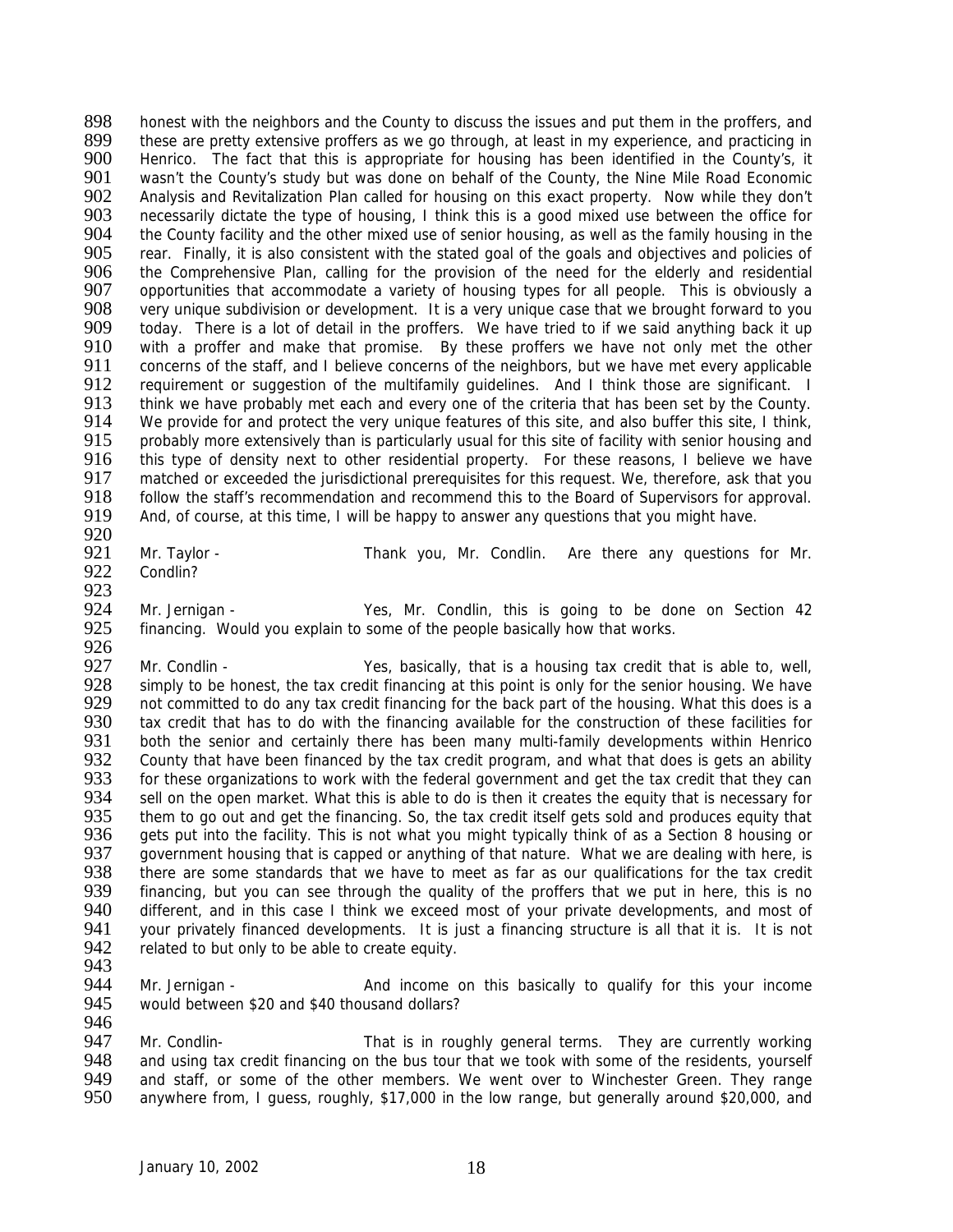951 they've got some, depending on the number of people in your family, up to \$70,000 for<br>952 qualifying under this I don't want to mislead you. By no means is this a "Gee you qualify 952 qualifying under this. I don't want to mislead you. By no means is this a "Gee, you qualify,<br>953 therefore, we have to let you in." This works just and exactly as any other multifamily therefore, we have to let you in." This works just and exactly as any other multifamily 954 development, if you will, in that they have rental criteria. You have to pass and they do a<br>955 criminal background check on every resident that might come into here. They do credit 955 criminal background check on every resident that might come into here. They do credit<br>956 references. They want to know that these people are going to pay, and the critical issue for these references. They want to know that these people are going to pay, and the critical issue for these 957 tax credits and for this group is that normally the type of people that might be going in here, the 958 teachers or the police officers, people in this area are running around income levels of \$20 to \$40 958 teachers or the police officers, people in this area are running around income levels of \$20 to \$40<br>959 thousand. What they want to be able to create is that your housing costs are about a third of 959 thousand. What they want to be able to create is that your housing costs are about a third of 960 vour overall income, as opposed to 50% where they would sit otherwise, so they are trying to 960 your overall income, as opposed to 50% where they would sit otherwise, so they are trying to 961 reduce from about 50% of vour income down to about a third of your income, and it is one of 961 reduce from about 50% of your income down to about a third of your income, and it is one of 962 the great benefits of this tax credit program. the great benefits of this tax credit program.

963

964 Mr. Jernigan - And one other thing, to the Fairfield Woods behind, what is the 965 closest distance that we figured for those who weren't at the meeting? The distance to the 965 closest distance that we figured for those who weren't at the meeting? The distance to the 966 house? house? 967

968 Mr. Condlin - Right. The homes, as you can see on this plan (referring to 969 rendering), here is the parking area and these are the potential housing areas. We figured there 969 rendering), here is the parking area and these are the potential housing areas. We figured there<br>970 vere over 350 feet between where there is one potential home and the next closest home in 970 were over 350 feet between where there is one potential home and the next closest home in<br>971 Fairfield Woods would be. Three hundred and fifty feet separated by a required 100 foot buffer. 971 Fairfield Woods would be. Three hundred and fifty feet separated by a required 100 foot buffer,<br>972 Fwhich, as you know, we cannot touch, cannot go into, except for what is otherwise allowed 972 which, as you know, we cannot touch, cannot go into, except for what is otherwise allowed<br>973 during POD and also there is a wetland area that is also: we are benefited as well as they are by 973 during POD and also there is a wetland area that is also; we are benefited as well as they are by 974 this wetlands area in here (referring to rendering), but it is 450 feet to answer your question this wetlands area in here (referring to rendering), but it is 450 feet to answer your question 975 between the closest point and our house, and one of the homes in our development, and one of 976 the homes in Fairfield Woods. the homes in Fairfield Woods.

- 977<br>978
	- Mr. Jernigan OK. That is all I have.
- 979<br>980 Mr. Taylor - Does anybody else have any questions?

981<br>982 982 Mr. Thornton - Mr. Chairman, I would like to ask a question. Mr. Condlin, would 983 vou clarify the statement you made about how an aspect of this housing was analogous to the 983 you clarify the statement you made about how an aspect of this housing was analogous to the 984 Nine Mile Road Corridor Study? Would you clarify that a little bit, please? Nine Mile Road Corridor Study? Would you clarify that a little bit, please?

985<br>986 986 Mr. Condlin - If I may, the Nine Mile Road Corridor Study identified this<br>987 particular piece of property as existing at Nine Mile and Dabbs House Road as for the whole 987 particular piece of property as existing at Nine Mile and Dabbs House Road as for the whole<br>988 economic, you know, having read through this, this is an analysis for the Nine Mile Road Corridor, economic, you know, having read through this, this is an analysis for the Nine Mile Road Corridor, 989 the whole corridor, not this particular section and it would bring past Laburnum and that whole<br>990 area, and including the mall, and this whole idea was that this would, the thought was from this 990 area, and including the mall, and this whole idea was that this would, the thought was from this 991 study that this particular property, and I don't know if you can put this up there (referring to 991 study that this particular property, and I don't know if you can put this up there (referring to 992 rendering), they show on there that this is for housing, what they call new housing. They don't 992 rendering), they show on there that this is for housing, what they call new housing. They don't 993 identify the type You will see in the graph I am showing you up there that it has got some sort 993 identify the type. You will see in the graph I am showing you up there that it has got some sort 994 of subdivision with roads coming off of there but that is what they do. As part of the economic 994 of subdivision with roads coming off of there, but that is what they do. As part of the economic<br>995 vitality, you need in order to bring businesses in and you have to have viable housing 995 vitality, you need in order to bring businesses in and you have to have viable housing<br>996 opportunities for workers that are going to be working at some of these businesses. So, I think 996 opportunities for workers that are going to be working at some of these businesses. So, I think 997 that is part of the analysis that they went through for this property. that is part of the analysis that they went through for this property.

- 998 Mr. Thornton - That was my point because I am very much familiar with that, 1000 and so I just wanted to make sure that the statement is clarified by that.
- 1001<br>1002 1002 Mr. Vanarsdall - The You are speaking of that study that they made, aren't you, Mr.<br>1003 Thornton? Thornton?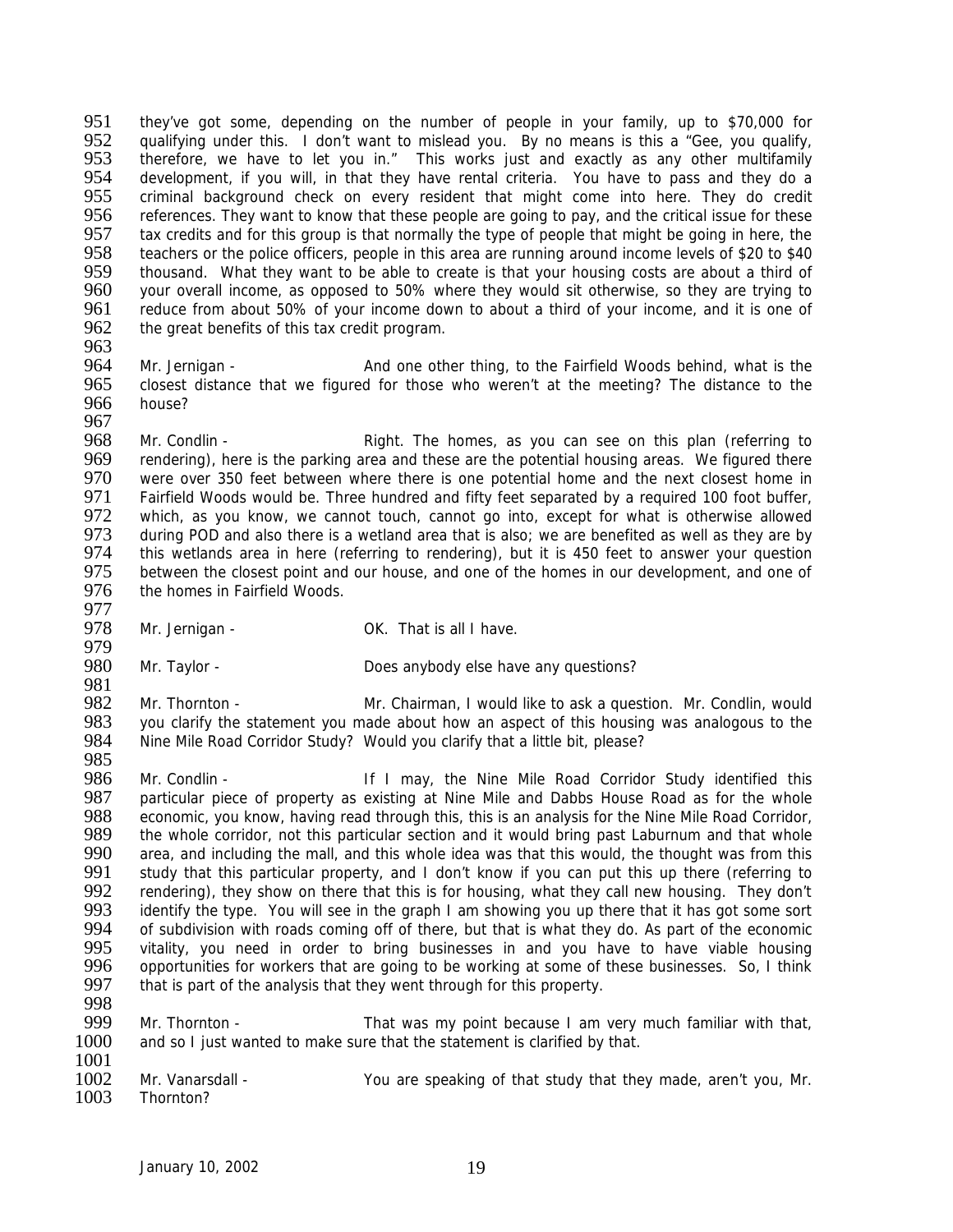1004<br>1005 Mr. Thornton - Yes, sir. 1006 1007 Mr. Vanarsdall - And what did you say that that section is? 1008<br>1009 Mr. Condlin- Well, you can see here (referring to rendering) they have got it 1010 here at the, this being the, of course I can never get this thing to work. The Eastern Henrico<br>1011 County Government Center is labeled up there, and I put a dot for no apparent reason, just to 1011 County Government Center is labeled up there, and I put a dot for no apparent reason, just to 1012 show it there, that we have asked for the rezoning, so it is, that is where the housing area would 1012 show it there, that we have asked for the rezoning, so it is, that is where the housing area would 1013 be. They call it new housing and I don't think they specified, at least I didn't see anywhere 1013 be. They call it new housing, and I don't think they specified, at least I didn't see anywhere 1014 where they specified the type of housing that was called for. I see the type of housing they've 1014 where they specified the type of housing that was called for. I see the type of housing they've 1015 oot in here, and I don't think our density level, certainly in the family housing, don't exceed this. 1015 got in here, and I don't think our density level, certainly in the family housing, don't exceed this, 1016 but again senior housing. I think there is a real need for this area and this would provide that but, again, senior housing, I think, there is a real need for this area, and this would provide that 1017 and have good quality, very similar to, if not exceeding, what we saw in Winchester Green in 1018 Chesterfield. I believe there are a few other speakers that wanted to speak in favor. Chesterfield. I believe there are a few other speakers that wanted to speak in favor. 1019<br>1020 Mr. Marlles - The Mr. Condlin, you've got a little less than three minutes, so do 1021 you still want to reserve two minutes for rebuttal? 1022<br>1023 Mr. Vanarsdall - The Land Use Plan recommends office. 1024<br>1025 1025 Mr. Karl Bren - My name is Karl Bren and I am the President of the Board of the 1026 Henrico Community Housing Corporation and I am also the vice-chairman of the Board of the 1026 Henrico Community Housing Corporation, and I am also the vice-chairman of the Board of the 1027 Better Housing Coalition. Very briefly, let me say this. We do this as volunteers, and we have Better Housing Coalition. Very briefly, let me say this. We do this as volunteers, and we have 1028 been at this for a number of years. We have had a very close association working with the 1029 County, particularly with the development of Hilliard House. What we feel, very briefly, is this: 1029 County, particularly with the development of Hilliard House. What we feel, very briefly, is this:<br>1030 We build absolutely quality developments and we take a backseat to no private development and We build absolutely quality developments and we take a backseat to no private development and 1031 certainly no non-profit development, and not only do we build quality in every aspect, but we will 1032 manage that property to absolutely high standards. We never do anything that would in any way 1033 deteriorate that community. In fact, we think it will enhance it tremendously. And so, we thank 1034 vou for the chance to be here tonight and urge you to support it. I'd be alad to answer any 1034 you for the chance to be here tonight and urge you to support it. I'd be glad to answer any 1035 auestions as well. questions as well. 1036<br>1037 Mr. Taylor - **Are there any questions from the Commission?** 1038<br>1039 Mr. Archer - That is the Mr. Bren, I had just one question and I just wanted to clarify 1040 something. The staff report indicates that there is merit to this concept, but it also indicates that 1041 there is considerable vacant land in Varina already zoned. Had you all looked at any alternative 1042 sites other than this one that might fit your purposes? 1043<br>1044 1044 Mr. Bren - Well, we are a small non-profit in terms of the time of 1045 development, and we spent a very substantial time being able to obtain and get this property. 1045 development, and we spent a very substantial time being able to obtain and get this property.<br>1046 This is the property we are familiar with because it is near the development we worked on for a 1046 This is the property we are familiar with because it is near the development we worked on for a<br>1047 Long time with Hilliard House, and Louess there is always, theoretically other land out there but 1047 long time with Hilliard House, and I guess there is always, theoretically, other land out there, but 1048 iust because of economics and the rest of it. you simply can't evaluate every possible thing out 1048 just because of economics and the rest of it, you simply can't evaluate every possible thing out 1049 there. We think this is an excellent use. We think that it will be an asset and certainly it will be 1049 there. We think this is an excellent use. We think that it will be an asset and certainly it will be 1050 an enhancement to making that corridor come alive again. an enhancement to making that corridor come alive again. 1051 1052 Mr. Taylor - Thank you, sir.  $\frac{1053}{1054}$ 1054 Mr. Lambert - Good evening, Mr. Taylor, and members of the Commission. My<br>1055 name is Bryce Lambert and I am an attorney here in Henrico County, and a 30-year resident. I 1055 name is Bryce Lambert and I am an attorney here in Henrico County, and a 30-year resident. I<br>1056 actually personally know a lot of the members here in opposition of this in walking in. I would actually personally know a lot of the members here in opposition of this in walking in. I would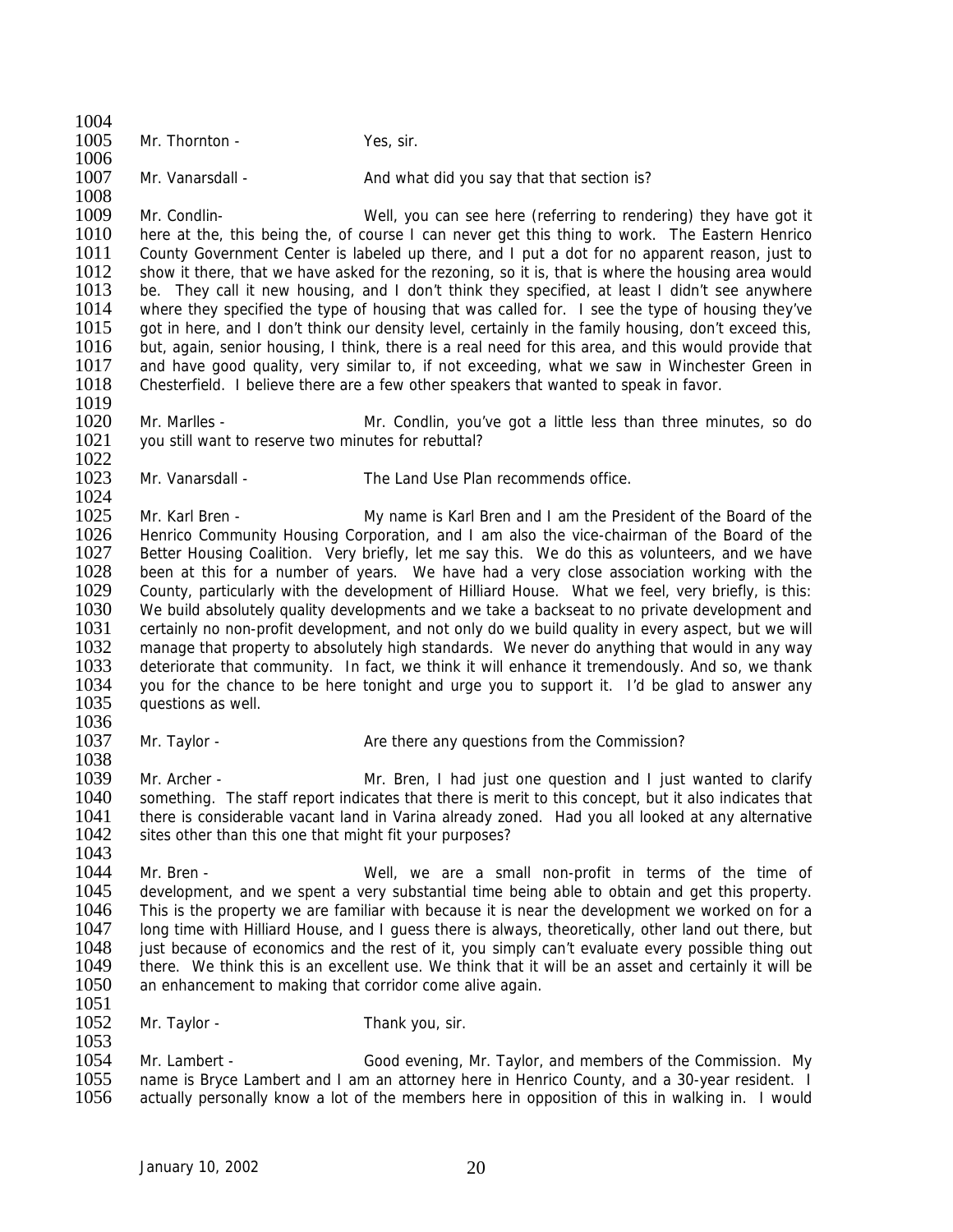1057 say I join Henrico Community Housing Corporation two years ago, and the one thing I would<br>1058 touch on is I had the privilege and opportunity of joining them at the time they were completing 1058 touch on is I had the privilege and opportunity of joining them at the time they were completing<br>1059 Hilliard House, and one thing they mentioned is the quality of the construction. You can imagine Hilliard House, and one thing they mentioned is the quality of the construction. You can imagine 1060 how difficult it is to convince a County or a community to build a homeless shelter for women 1061 and children in your backyard, but when you drive by, and I encourage everyone to do it if you<br>1062 haven't, when you see this you don't see a homeless shelter. And when you go inside, you don't 1062 haven't, when you see this you don't see a homeless shelter. And when you go inside, you don't 1063 feel like you are in the middle of a homeless shelter. It is absolutely beautiful, and the time they 1063 feel like you are in the middle of a homeless shelter. It is absolutely beautiful, and the time they<br>1064 spent in making sure they had appropriate staff to manage it also impressed me, so that is why I 1064 spent in making sure they had appropriate staff to manage it also impressed me, so that is why I<br>1065 am here in support of this motion by the petitioner. Thank you. am here in support of this motion by the petitioner. Thank you.

- 1066<br>1067 Mr. Taylor - Thank you very much.
- 1068 Mr. Marlles - Sir, you have about 20 seconds.

1070<br>1071 1071 Mr. Harwood - Good evening. My name is Drew Harwood and I am a Henrico<br>1072 County resident for 10 years and for those 10 years I have been involved professionally with the County resident for 10 years and for those 10 years I have been involved professionally with the 1073 people that are leading this development. In each and every case that I have witnessed 1074 throughout the Commonwealth of Virginia over the last 10 years, these people are in the 1075 business of building and improving neighborhoods, not destroving them. We think we have a 1075 business of building and improving neighborhoods, not destroying them. We think we have a<br>1076 very appropriate and very consistent opportunity and I think they deserve the chance. I support 1076 very appropriate and very consistent opportunity and I think they deserve the chance. I support 1077 the proposal for rezoning. Thank you. the proposal for rezoning. Thank you.

1078<br>1079

1080

1094

- Mr. Taylor The Very well done. You kept it to 20 seconds, too.
- 1081 Mr. Vanarsdall I didn't get a chance to ask either one of you. Do either one of 1082 vou live anywhere near this site? you live anywhere near this site?
- 1083<br>1084 Mr. Harwood - The domot live there, but my office is.
- 1085 1086 Mr. Vanarsdall - How about the other gentleman? Do you live anywhere near the 1087 site? 1087
- 1088<br>1089 Mr. Lambert - **I** live in the Tuckahoe District.
- 1090<br>1091 Mr. Vanarsdall - That is not near it.
- 1092<br>1093 Mr. Taylor - **I** believe that is all. We go to the opposition.
- 1095 Mr. Marlles Ladies and gentlemen, just as a suggestion, if you have a 1096 spokesperson, you might want to allow that person to speak first just to try to get your points 1097 across. across.

1098<br>1099 1099 Ms. Pearlingi - Good evening. My name is Carolyn Pearlingi. I reside at 517<br>1100 Bressingham Drive I am here tonight as President of the Fairfield Woods Homeowners 1100 Bressingham Drive. I am here tonight as President of the Fairfield Woods Homeowners<br>1101 Association. I represent 75 single-family homeowners that live within a development that is 1101 Association. I represent 75 single-family homeowners that live within a development that is 1102 adiacent to the proposed area, and I also would like to add that the development continues to 1102 adjacent to the proposed area, and I also would like to add that the development continues to<br>1103 arow. We oppose rezoning for more unrestricted multifamily rental housing adjacent to a singlegrow. We oppose rezoning for more unrestricted multifamily rental housing adjacent to a single-1104 family homeowners' development when the area already has three other multifamily rental 1105 complexes within a three-mile radius of the proposed property. Henrico County's Comprehensive 1106 Plan 2010 provides encouragement for owner-occupied residential housing for this area. And this 1107 proposal does not support that plan. We feel that the proposed development is too massive for 1107 proposal does not support that plan. We feel that the proposed development is too massive for<br>1108 that area and we have concerns about the preservation of the Civil War bunkers and the 1108 that area and we have concerns about the preservation of the Civil War bunkers and the 1109 wetlands located in the area. Therefore, the Fairfield Woods Homeowners want the zoning to wetlands located in the area. Therefore, the Fairfield Woods Homeowners want the zoning to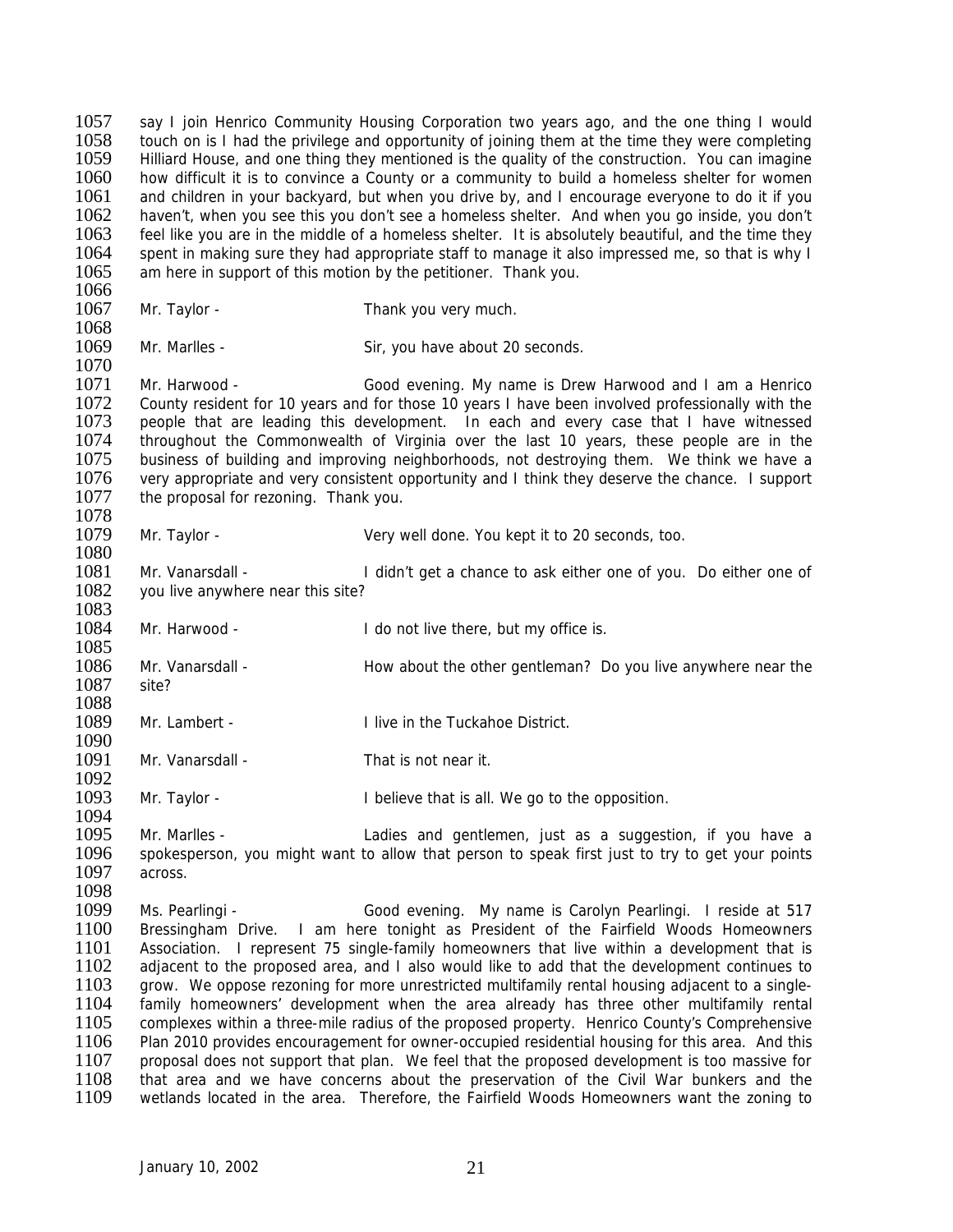1110 remain as is, and are willing to deal with any development that may come about pursuant to the 1111 current zoning. Thank you current zoning. Thank you. 1112 1113 Mr. Jernigan - Don't leave yet. I want to clear up something with you. 1114 1115 Ms. Pearlingi - OK. 1116<br>1117 Mr. Jernigan - When we talked when we were in southside on the bus trip, 1118 remember that they said they didn't know what kind of financing they were using on the back<br>1119 portion, but that they were using Section 42 on the front. Do you remember the discussion on portion, but that they were using Section 42 on the front. Do you remember the discussion on 1120 that?  $\frac{1121}{1122}$ Ms. Pearlingi - The Community of the Mateuseum of the Millen of the Millen and discussion about 1123 financing. I questioned the financing in my mind. I did not address, personally, I did not ask a<br>1124 guestion, but I do remember, and I have checked with other people present tonight to ask if they question, but I do remember, and I have checked with other people present tonight to ask if they 1125 remembered, and none remembered that being addressed at the meeting, and it was certainly 1126 not discussed with me during the transit from the Government Center to the site. not discussed with me during the transit from the Government Center to the site. 1127<br>1128 Mr. Jernigan - **OK. Ms. Pearlingi, what would you like to have back there?** 1129<br>1130 1130 Ms. Pearlingi - I would like, we would like, I don't want to speak personally. I 1131 was asked a question on Saturday. I don't want to speak just for myself. I speak for my 1131 was asked a question on Saturday. I don't want to speak just for myself. I speak for my<br>1132 community and we would like the zoning to remain as is. We are satisfied with it as is and we 1132 community, and we would like the zoning to remain as is. We are satisfied with it as is and we<br>1133 feel that we are willing to let the future deal with the future. feel that we are willing to let the future deal with the future. 1134<br>1135 Mr. Jernigan - You'd rather have an industrial complex? 1136 1137 Ms. Pearlingi - Yes. We feel that this massive development will – is just a bit 1138 much for our area, and as I said previously, we do have several, three multifamily housing 1139 developments within a three mile radius of this proposed area. There is one at the corner of 1140 Nine Mile and Laburnum, which is within a mile, and if you go down approximately two more 1140 Nine Mile and Laburnum, which is within a mile, and if you go down approximately two more 1141 miles, if that far, there are two other multifamily housing developments. So, within a three-mile 1141 miles, if that far, there are two other multifamily housing developments. So, within a three-mile<br>1142 radius we have three others, and we feel that this was certainly tax our community in every area. radius we have three others, and we feel that this was certainly tax our community in every area. 1143<br>1144 Mr. Jernigan - Cassett Controller Controller Controller Controller Controller Controller Controller Controller 1145 1146 Mr. Taylor - When you say tax, do you really mean from… 1147 1148 Ms. Pearlingi - Services. I am sorry. As far as services, schools, all of the 1149 services, yes.  $\frac{1150}{1151}$ 1151 Mr. Taylor - And with the County's Eastern Center there, are there not many<br>1152 Services available social services that perhaps could handle this additional workload? services available, social services, that perhaps could handle this additional workload?  $\frac{1153}{1154}$ 1154 Ms. Pearlingi - I don't think so. I feel, we feel that this, we are talking about a<br>1155 I ot of people. We are talking about a lot of people and we are also talking about a lot of housing 1155 lot of people. We are talking about a lot of people and we are also talking about a lot of housing<br>1156 on approximately 17 acres of land. It was presented as 27, but it was not presented with the on approximately 17 acres of land. It was presented as 27, but it was not presented with the 1157 wetlands and bunker areas subtracted from the total area, so the density of that area definitely 1158 concerns my community.  $\frac{1159}{1160}$ 1160 Mr. Jernigan - Now, you know the density, I thought it was 2.9. Mr. Condlin 1161 said 2.8. and vour neighborhood is 2.6. said 2.8, and your neighborhood is 2.6. 1162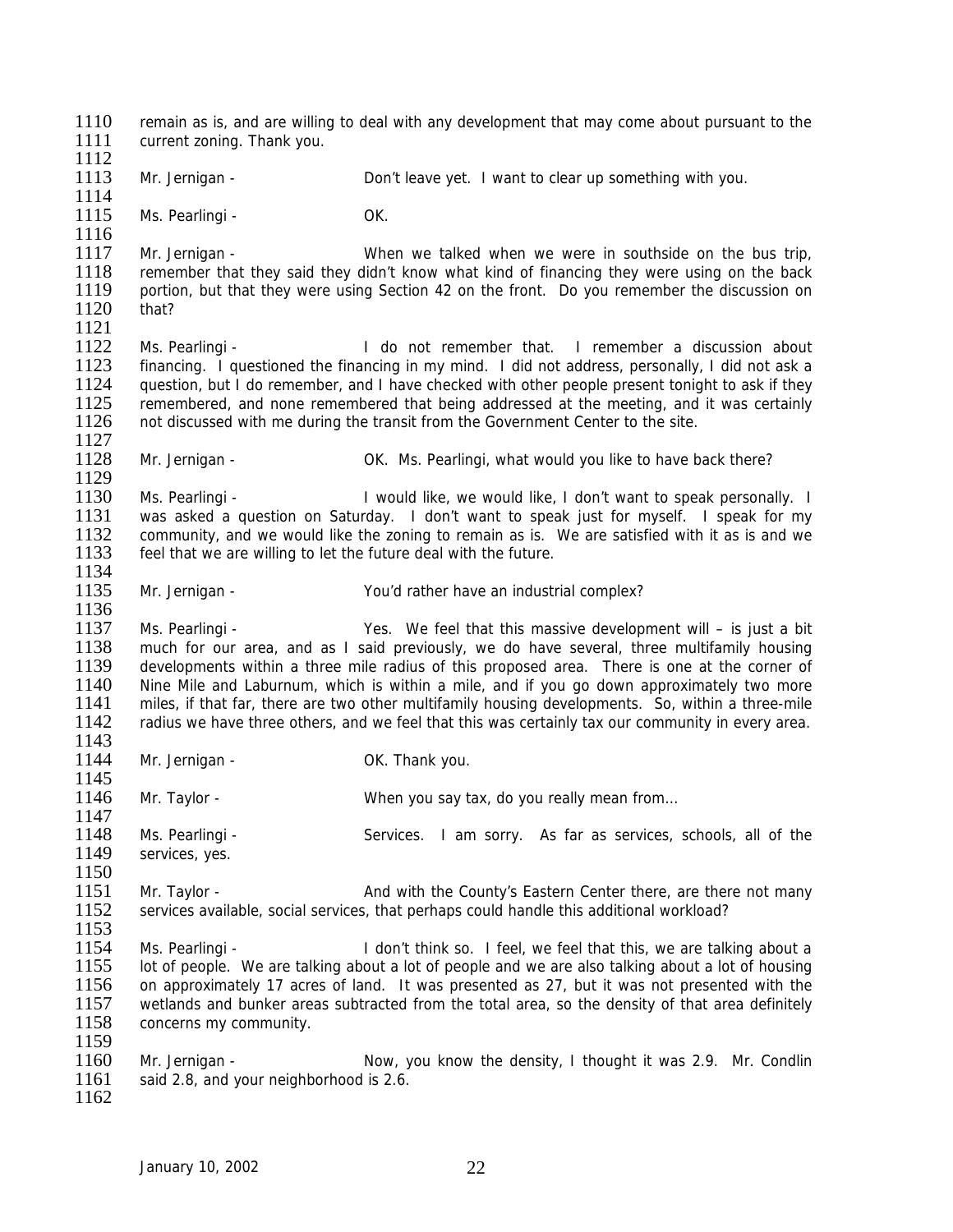1163 Ms. Pearlingi - We understand that, but when we say density as far as buildings<br>1164 we are talking about people. We are talking about multifamily we are talking about people. We are talking about multifamily. 1165 1166 Mr. Jernigan - Two, three and four bedrooms, but on that, there will probably 1167 be no more than, I am going to guesstimate 25 structures. 1168 1169 Ms. Pearlingi - Yes, and we are three or four – two to three apartments per 1170 structure, and we are talking about a lot of people in a little space. structure, and we are talking about a lot of people in a little space. 1171<br>1172 Mr. Jernigan - We are talking a total of 50 families. 1173<br>1174 1174 Ms. Pearlingi - Which could mean as much as 800 to 1,000 people, and we are 1175 talking... talking... 1176<br>1177 Mr. Taylor - Would you go through the math on that? 1178<br>1179 Ms. Pearlingi - Well, I probably over-estimated. Excuse me. I probably over-1180 estimated, but you have to agree, we are talking about the addition of a lot of people. 1181<br>1182 Mr. Jernigan - OK. 1183<br>1184 1184 Mr. Taylor - My concern is really in the numbers. In looking at that particular<br>1185 site for that particular group of people it is quite close to the Henrico Center and community 1185 site for that particular group of people, it is quite close to the Henrico Center and community<br>1186 facilities there, and I see that really as a very maior advantage of that site, so those families who facilities there, and I see that really as a very major advantage of that site, so those families who 1187 may need that type of assistance. 1188<br>1189 Ms. Pearlingi- The Mell, that might very well be true, but it still puts a lot of extra 1190 traffic on that area, when you look at it. You know, it is a lot being jammed in that one area. If 1191 you look at it. And, as homeowners, we do support single-family housing in that area. That was 1192 the plan. We support that. We feel that homeownership supports the area. When you own a<br>1193 piece of property, you have a tendency to care for it. Rental you do not have as much. I want to 1193 piece of property, you have a tendency to care for it. Rental you do not have as much, I want to 1194 say, owner or respect for the property. You have to agree that there is a difference between 1194 say, owner or respect for the property. You have to agree that there is a difference between<br>1195 ownership and rental. ownership and rental. 1196<br>1197 1197 Mr. Taylor - I do, and I do understand that the care and maintenance is 1198 something that you are very concerned about. something that you are very concerned about. 1199<br>1200 Ms. Pearlingi - Exactly. 1201 1202 Mr. Taylor - But if the management authority, I believe the comment was 1203 made, that the authority would have a history or reputation of really well-maintained facilities. 1203 made, that the authority would have a history or reputation of really well-maintained facilities,<br>1204 and, again, with the mathematics, your numbers kind of. We may have to go over the math 1204 and, again, with the mathematics, your numbers kind of. We may have to go over the math 1205 bere a little bit here a little bit. 1206<br>1207 1207 Ms. Pearlingi - Well, I am a math, well, I did concentrate on math and I will<br>1208 agree that I probably over-estimated, but in mind, the only thing that I will say is we are talking 1208 agree that I probably over-estimated, but in mind, the only thing that I will say is we are talking 1209 about a lot of people. about a lot of people. 1210 1211 Mr. Taylor - And I think maybe Mr. Condlin can help us by defining what 1212 perhaps is a lot, because looking at that particular location, what it has in terms of location, its 1213 adiacent to the Henrico County Eastern Facility in terms of social services, and I think that really 1213 adjacent to the Henrico County Eastern Facility in terms of social services, and I think that really 1214 is the maior plus in terms of the care that would be given to the elderly people that were there. 1214 is the major plus in terms of the care that would be given to the elderly people that were there,<br>1215 and some of the needy people. The other thing is that it is in a neighborhood right now, when I and some of the needy people. The other thing is that it is in a neighborhood right now, when I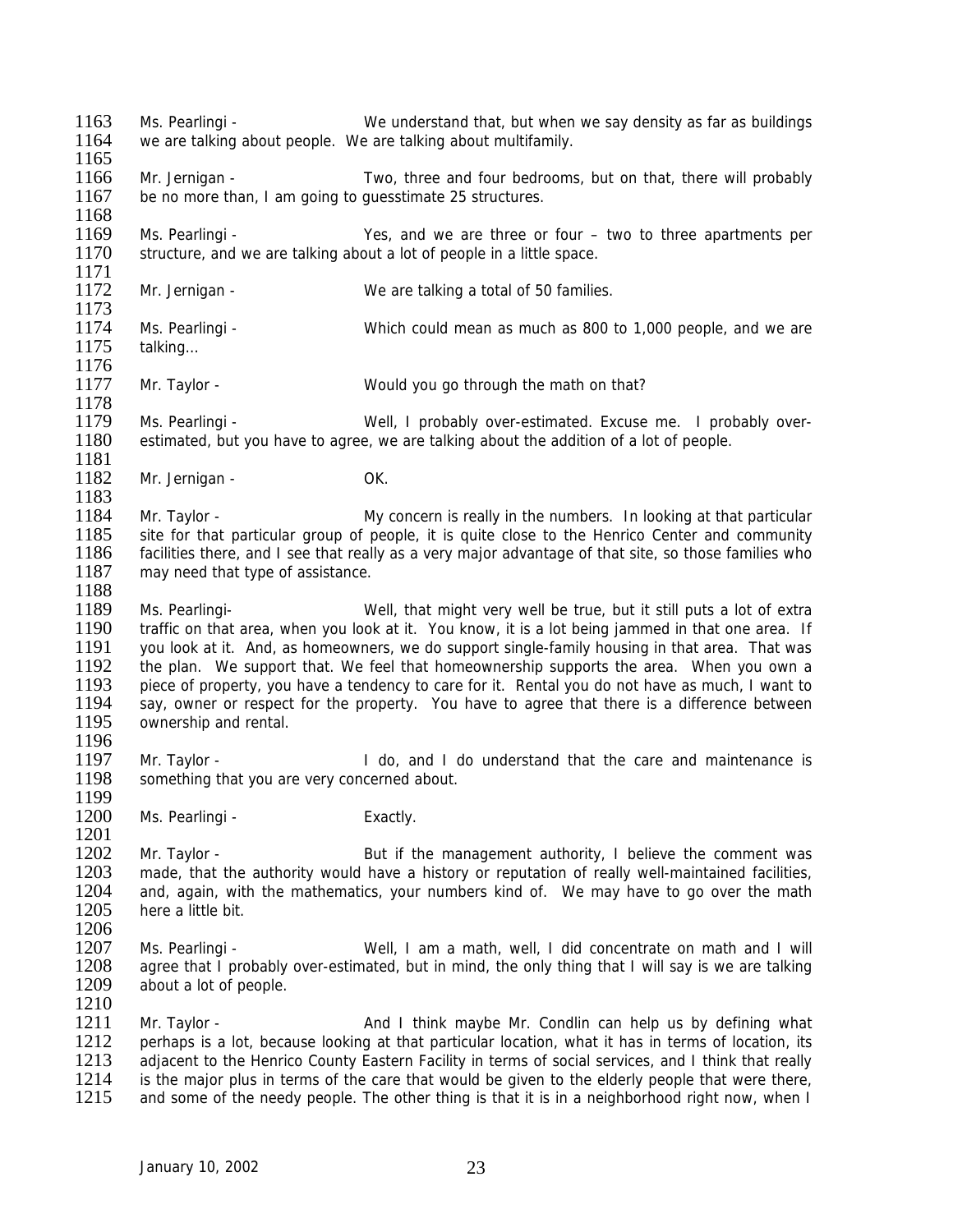1216 was over there had a lot of storage facilities, and it looked like it could use a facility that was well<br>1217 built well constructed well maintained that did preserve the Civil War Site and upgrade the 1217 built, well constructed, well maintained, that did preserve the Civil War Site, and upgrade the 1218 peighborhood neighborhood.

1219 Ms. Pearlingi - Well...

1221<br>1222 1222 Mr. Taylor - To work with that, we would have to make sure that we<br>1223 maintained the neighborhood and perhaps Mr. Condlin can give us some more thought to the 1223 maintained the neighborhood and perhaps Mr. Condlin can give us some more thought to the 1224 care and maintenance, because I hear that being one of vour maior areas of concern, that vou 1224 care and maintenance, because I hear that being one of your major areas of concern, that you<br>1225 vant to be sure that this is up to or above the quality of the individual residences in the area. 1225 want to be sure that this is up to or above the quality of the individual residences in the area,<br>1226 and is maintained at that level. and is maintained at that level.

1227<br>1228 Ms. Pearlingi - That is just one. First of all, I am speaking personally now; I feel 1229 that everyone thinks that the West End is where all the social services should be. My community 1230 has a large investment in the community in their homeownership and the services available, that 1230 has a large investment in the community in their homeownership and the services available, that 1231 is fine. But that is not, we have ownership and it didn't come cheap, and we want to preserve 1231 is fine. But that is not, we have ownership and it didn't come cheap, and we want to preserve 1232 our property, and we want the area surrounding our property to be preserved as well. We have our property, and we want the area surrounding our property to be preserved as well. We have 1233 no guarantee. The only thing we have is we have seen an area in Chesterfield that the company<br>1234 did develop, but that does not guarantee us what services or how well they will maintain a 1234 did develop, but that does not guarantee us what services or how well they will maintain a<br>1235 property adjacent to our community. The only thing we have seen is what we have seen, yes. 1235 property adjacent to our community. The only thing we have seen is what we have seen, yes.<br>1236 But, as far as management and maintenance, we don't have anything but what they have 1236 But, as far as management and maintenance, we don't have anything but what they have 1237 presented to us, and there has been a lot of changes in the way it was presented to us. 1237 presented to us, and there has been a lot of changes in the way it was presented to us.<br>1238 Originally it was presented as single-family housing the first notice that we received and then 1238 Originally, it was presented as single-family housing, the first notice that we received, and then,<br>1239 when we had our community meeting, we received another letter. Then it said multifamily, So. when we had our community meeting, we received another letter. Then it said multifamily. So, 1240 we have been, you know, I just feel first of all very strongly that we have not yet received the 1241 complete truth about the proposed plan because it has changed so often. complete truth about the proposed plan because it has changed so often.

1242<br>1243 1243 Mr. Jernigan - Ms. Pearlingi, I think even Mr. Condlin admitted that he made a 1244 mistake on the draft and sent you all another letter. mistake on the draft and sent you all another letter.

1245<br>1246 1246 Ms. Pearlingi - Yes, he said that. That was what he said, but I have a hard time 1247 believing that an attorney would make such a gross, such an error. believing that an attorney would make such a gross, such an error.

1248<br>1249 Mr. Jernigan - Let me ask you this.

1250<br>1251 Ms. Pearlingi - Yes, sir.

 $\frac{1252}{1253}$ Mr. Jernigan - The senior housing, how, are you OK with that?

1254<br>1255 1255 Ms. Pearlingi - Well, as I said before, my community wants the zoning to 1256 remain as is. That is what we have agreed on and that is what we want. remain as is. That is what we have agreed on and that is what we want.

 $\frac{1257}{1258}$ 1258 Mr. Jernigan - OK. OK. OK. Well, let's change the scenario. You said that you would<br>1259 Trather have it as single-family dwellings Trather was rezoned R-3 with 3.5 density how would 1259 rather have it as single-family dwellings. If that was rezoned R-3 with 3.5 density, how would 1260 vou feel about that? you feel about that?

1261<br>1262 Ms. Pearlingi - To be honest with you, I am not clear on what that means.

1264 Mr. Jernigan - Single-family dwellings, but you can put 3 and one-half families 1265 per acre. That is what R-3 zoning allows. Where we are talking 2.9 now, R-3 zoning, which is a<br>1266 downgrade from R-5: excuse me, it is a lesser, single-family is on R-3. That density can go from 1266 downgrade from R-5; excuse me, it is a lesser, single-family is on R-3. That density can go from 1267 2.6 to 3.5. Would you rather have 3-1/2 families per acre there than 2.9? 2.6 to 3.5. Would you rather have 3-1/2 families per acre there than 2.9?

1263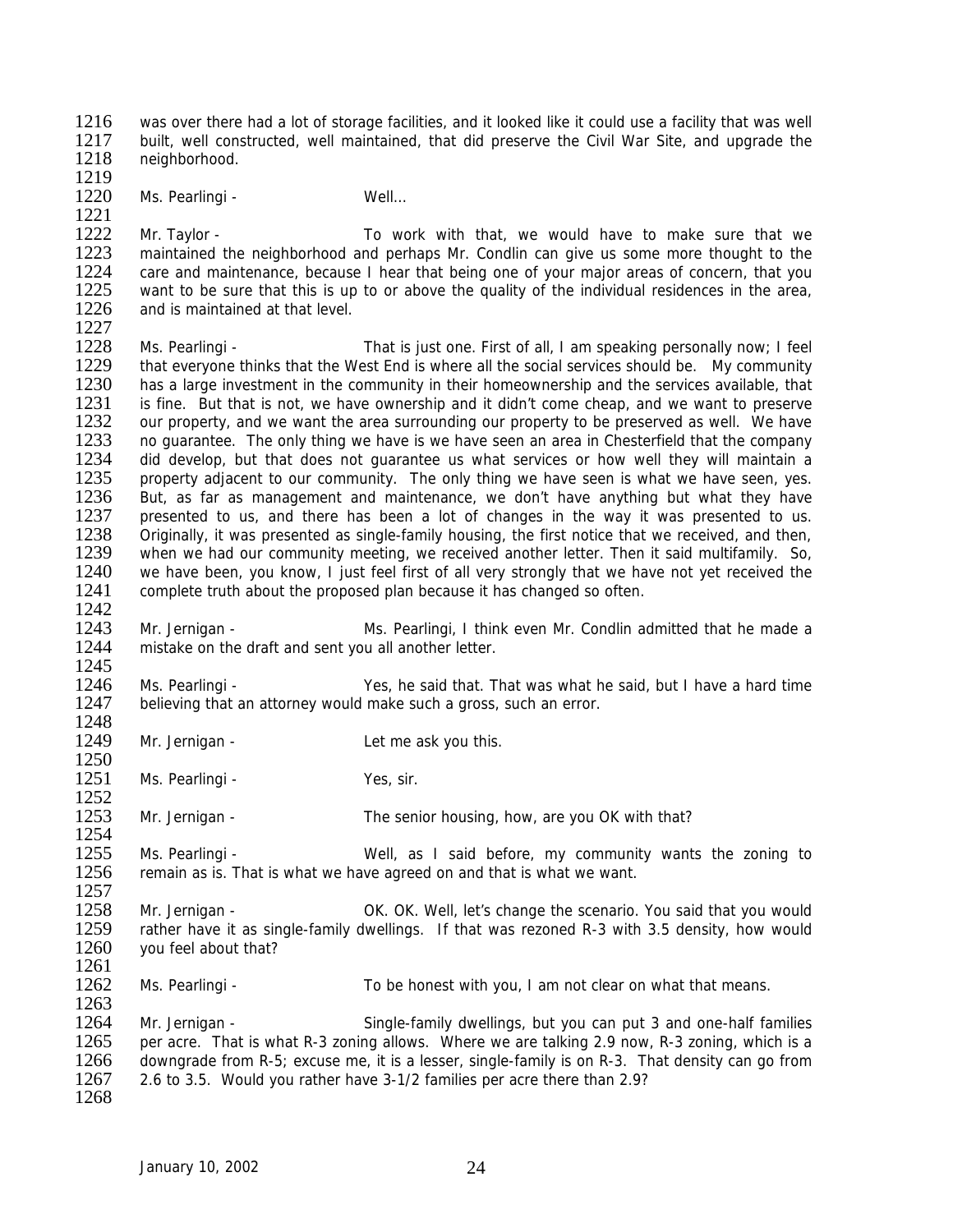| 1269<br>1270                                                 | Ms. Pearlingi -                                                                                                                                                                                                                                                                                                                                                                                                                                                                                                                                                                                                       | We would like the zoning to remain as it is.                                                                                                                                                                                                                                                 |  |
|--------------------------------------------------------------|-----------------------------------------------------------------------------------------------------------------------------------------------------------------------------------------------------------------------------------------------------------------------------------------------------------------------------------------------------------------------------------------------------------------------------------------------------------------------------------------------------------------------------------------------------------------------------------------------------------------------|----------------------------------------------------------------------------------------------------------------------------------------------------------------------------------------------------------------------------------------------------------------------------------------------|--|
| 1271<br>1272                                                 | Mr. Jernigan -                                                                                                                                                                                                                                                                                                                                                                                                                                                                                                                                                                                                        | OK. That is all that I have.                                                                                                                                                                                                                                                                 |  |
| 1273                                                         | Mr. Archer -                                                                                                                                                                                                                                                                                                                                                                                                                                                                                                                                                                                                          | Mr. Jernigan, would it be fair to somewhat advise them of the                                                                                                                                                                                                                                |  |
| 1274<br>1275                                                 |                                                                                                                                                                                                                                                                                                                                                                                                                                                                                                                                                                                                                       | type of stuff that can be put into an M-1 zoning? The current zoning is M-1, I believe.                                                                                                                                                                                                      |  |
| 1276<br>1277                                                 | Mr. Jernigan -                                                                                                                                                                                                                                                                                                                                                                                                                                                                                                                                                                                                        | Yes, it is M-1, light industrial.                                                                                                                                                                                                                                                            |  |
| 1278<br>1279                                                 | Mr. Vanarsdall -                                                                                                                                                                                                                                                                                                                                                                                                                                                                                                                                                                                                      | A little bit of it is A-1.                                                                                                                                                                                                                                                                   |  |
| 1280<br>1281                                                 | Mr. Jernigan -                                                                                                                                                                                                                                                                                                                                                                                                                                                                                                                                                                                                        | Well, the portion closest to them.                                                                                                                                                                                                                                                           |  |
| 1282                                                         | Mr. Vanarsdall -                                                                                                                                                                                                                                                                                                                                                                                                                                                                                                                                                                                                      | That is a good question, Mr. Archer. Do you understand what he                                                                                                                                                                                                                               |  |
| 1283<br>1284                                                 | said, what the things could be going in there as opposed to                                                                                                                                                                                                                                                                                                                                                                                                                                                                                                                                                           |                                                                                                                                                                                                                                                                                              |  |
| 1285                                                         | Ms. Pearlingi -                                                                                                                                                                                                                                                                                                                                                                                                                                                                                                                                                                                                       | We are - I have discussed light industrial. I think we are talking                                                                                                                                                                                                                           |  |
| 1286                                                         |                                                                                                                                                                                                                                                                                                                                                                                                                                                                                                                                                                                                                       | like office complex, and warehouse, and I still say my community would rather the zoning stay as                                                                                                                                                                                             |  |
| 1287                                                         | it is.                                                                                                                                                                                                                                                                                                                                                                                                                                                                                                                                                                                                                |                                                                                                                                                                                                                                                                                              |  |
| 1288                                                         |                                                                                                                                                                                                                                                                                                                                                                                                                                                                                                                                                                                                                       |                                                                                                                                                                                                                                                                                              |  |
| 1289                                                         | Mr. Archer -                                                                                                                                                                                                                                                                                                                                                                                                                                                                                                                                                                                                          | OK. I just wanted to be sure that you knew what that meant.                                                                                                                                                                                                                                  |  |
| 1290                                                         |                                                                                                                                                                                                                                                                                                                                                                                                                                                                                                                                                                                                                       |                                                                                                                                                                                                                                                                                              |  |
| 1291<br>1292                                                 | Ms. Pearlingi -                                                                                                                                                                                                                                                                                                                                                                                                                                                                                                                                                                                                       | Yes, we do.                                                                                                                                                                                                                                                                                  |  |
| 1293<br>1294                                                 | Mr. Jernigan -                                                                                                                                                                                                                                                                                                                                                                                                                                                                                                                                                                                                        | OK.                                                                                                                                                                                                                                                                                          |  |
| 1295<br>1296                                                 | Mr. Taylor -                                                                                                                                                                                                                                                                                                                                                                                                                                                                                                                                                                                                          | Thank you, Ms. Pearlingi, and I think now, do we have time?                                                                                                                                                                                                                                  |  |
| 1297<br>1298                                                 | Mr. Marlles -<br>time.                                                                                                                                                                                                                                                                                                                                                                                                                                                                                                                                                                                                | There are seven or eight minutes left. Yes. So there is plenty of                                                                                                                                                                                                                            |  |
| 1299                                                         |                                                                                                                                                                                                                                                                                                                                                                                                                                                                                                                                                                                                                       |                                                                                                                                                                                                                                                                                              |  |
| 1300<br>1301                                                 | Mr. Taylor -                                                                                                                                                                                                                                                                                                                                                                                                                                                                                                                                                                                                          | There is plenty of time, ma'am, if you would approach the<br>podium and give us your name and we would enjoy you addressing the group.                                                                                                                                                       |  |
| 1302                                                         |                                                                                                                                                                                                                                                                                                                                                                                                                                                                                                                                                                                                                       |                                                                                                                                                                                                                                                                                              |  |
| 1303                                                         | Ms. Oliver -                                                                                                                                                                                                                                                                                                                                                                                                                                                                                                                                                                                                          | Hello. I am Cynthia Oliver and I live 412 East Richmond Road,                                                                                                                                                                                                                                |  |
| 1304<br>1305<br>1306<br>1307<br>1308<br>1309<br>1310<br>1311 | and I have been living there since 1975, and I notice that none of you gentlemen who are in<br>opposition live there, and we do have, as you say, the Hilliard House. That is about enough. Give<br>it to somebody else. And it will make your property come down. I am a retired federal<br>employee. I know about the subsidized housing, and I know there are some that they do<br>manage good, and I know that they tear it down. And my home is my possession, and I don't<br>think you'd want it in your home. I don't think you would want it, any of you, would you? Why<br>don't you put it around your way? |                                                                                                                                                                                                                                                                                              |  |
| 1312<br>1313                                                 | Mr. Jernigan -                                                                                                                                                                                                                                                                                                                                                                                                                                                                                                                                                                                                        | Well, I live pretty far out, almost to Bottoms Bridge, but                                                                                                                                                                                                                                   |  |
| 1314                                                         | Ms. Oliver -                                                                                                                                                                                                                                                                                                                                                                                                                                                                                                                                                                                                          | Do you have it down there?                                                                                                                                                                                                                                                                   |  |
| 1315<br>1316                                                 | Mr. Jernigan -                                                                                                                                                                                                                                                                                                                                                                                                                                                                                                                                                                                                        | No.                                                                                                                                                                                                                                                                                          |  |
| 1317                                                         |                                                                                                                                                                                                                                                                                                                                                                                                                                                                                                                                                                                                                       |                                                                                                                                                                                                                                                                                              |  |
| 1318<br>1319                                                 | Ms. Oliver -                                                                                                                                                                                                                                                                                                                                                                                                                                                                                                                                                                                                          | And those people can still come, where do they go now, how do                                                                                                                                                                                                                                |  |
| 1320<br>1321                                                 |                                                                                                                                                                                                                                                                                                                                                                                                                                                                                                                                                                                                                       | they get back and forth now to get to the County? The same transportation they get there to go<br>to, he said for services. They go now and get them. That is no problem. But if we have already<br>shared Hilliard House, and they need to come around there and fix that shrubbery. Hello? |  |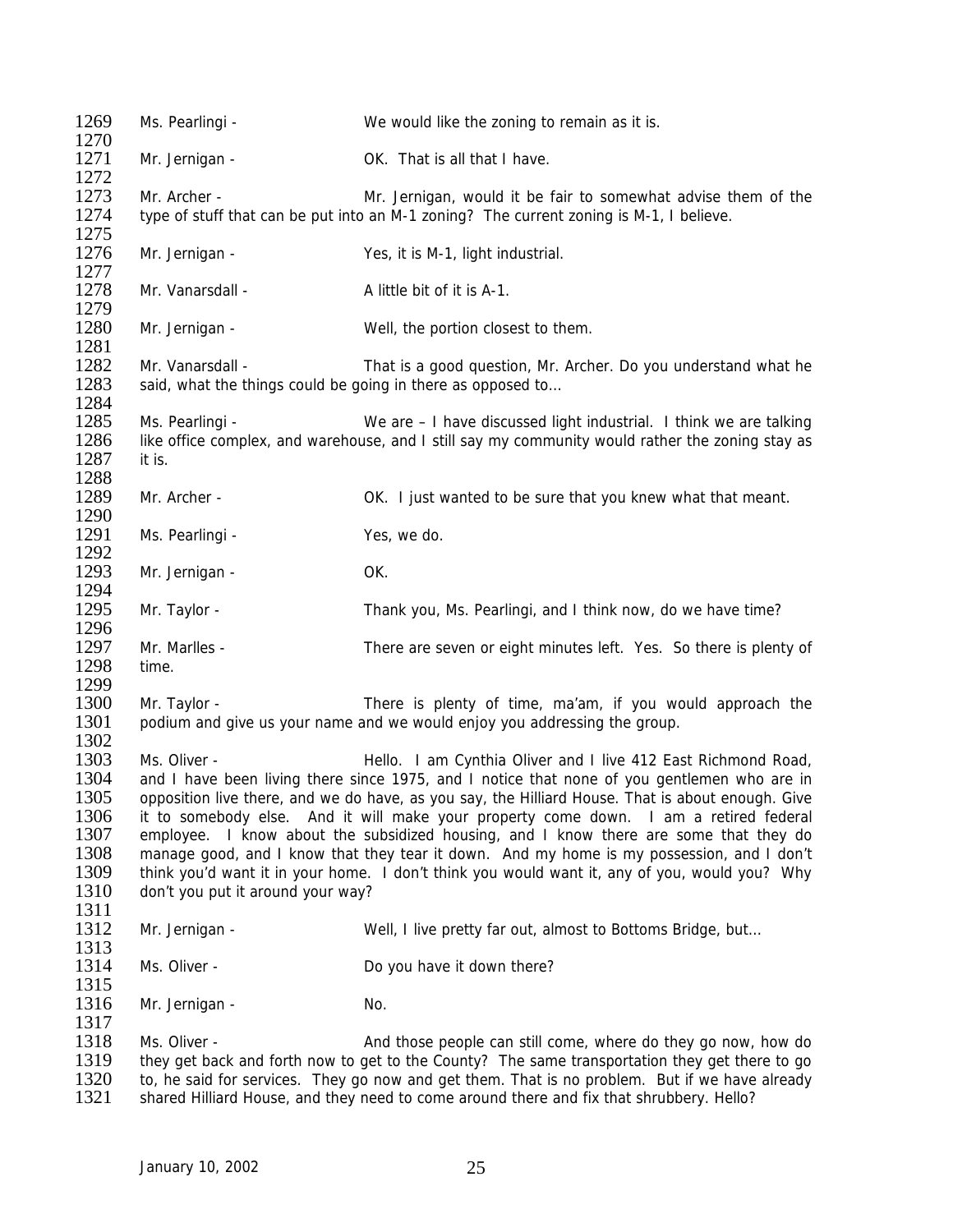1322<br>1323 Mr. Jernigan - Am I wrong? Isn't the Hilliard House for battered women? 1324 1325 Ms. Oliver - Yes. That wasn't, that got around there without my even 1326 knowing it. I wasn't notified of this. knowing it. I wasn't notified of this. 1327 1328 Mr. Jernigan - You were not notified of what? 1329<br>1330 Ms. Oliver - **Of this new development that they are proposing now.** 1331<br>1332 Mr. Jernigan - You are on East Richmond Road? 1333<br>1334 Ms. Oliver - That will affect my home. Sale-ability. 1335<br>1336 Mr. Jernigan - They do send out notices to adjacent landowners. 1337 1338 Ms. Oliver - Didn't get one. No one in our area. 1339<br>1340 1340 Mr. Vanarsdall - They had a big article in the paper about the unwed mothers 1341 home. home. 1342<br>1343 1343 Ms. Oliver - OK, that was in the paper, but I thought you were supposed to 1344 be notified and Lam in agreement with Fairfield Woods. Thank you be notified, and I am in agreement with Fairfield Woods. Thank you. 1345 1346 Mr. Taylor - Thank you, ma'am. Mr. Director, do we have any more time 1347 left? 1348 1349 Mr. Marlles - Yes, sir. We have six minutes remaining. 1350 1351 Mr. Taylor - We have six minutes remaining. Is there anybody else from the 1352 opposition who would like to speak? Please come down and address the podium and give us 1352 opposition who would like to speak? Please come down and address the podium and give us<br>1353 vour name and we'd be happy to hear you. You have six minutes. You may want to ask. Are 1353 your name and we'd be happy to hear you. You have six minutes. You may want to ask. Are 1354 there other people who would like to speak? OK. You have a few of your associates who might 1354 there other people who would like to speak? OK. You have a few of your associates who might 1355 want to speak so if you can make your comments in less than six minutes we will have some want to speak, so if you can make your comments in less than six minutes, we will have some 1356 residual, sir. 1357 1358 Mr. Pearlingi - Good evening. My name is Bill Pearlingi and I reside at 517 1359 Bressingham Drive. What really confuses me is that, that was my wife that spoke for the 1360 Fairfield Woods Association; we have three large, very large housing or apartment complexes 1361 very close to the area, very close to the area. 1362<br>1363 1363 I am not even sure why we are even considering this proposal. We own homes. We have a big<br>1364 Investment in our homes. We are committed to the community, and we are hearing a proposal investment in our homes. We are committed to the community, and we are hearing a proposal 1365 and we have heard it come from, we didn't get the letter until December 13. The meeting was 1366 December 19. I would suspect that not many people would show up at a meeting on December 1367 19. We showed up. I am not really sure why you are considering low-income housing in an area 19. We showed up. I am not really sure why you are considering low-income housing in an area 1368 that the County talked about developing in the 2010 Plan to encourage owner-occupied housing, 1369 and I am not sure why we, on the East End, are forced to swallow something like this. I don't 1370 think it would even be proposed in another part of the County. That is all that I have to say. 1371<br>1372 Mr. Taylor - Thank you, sir. 1373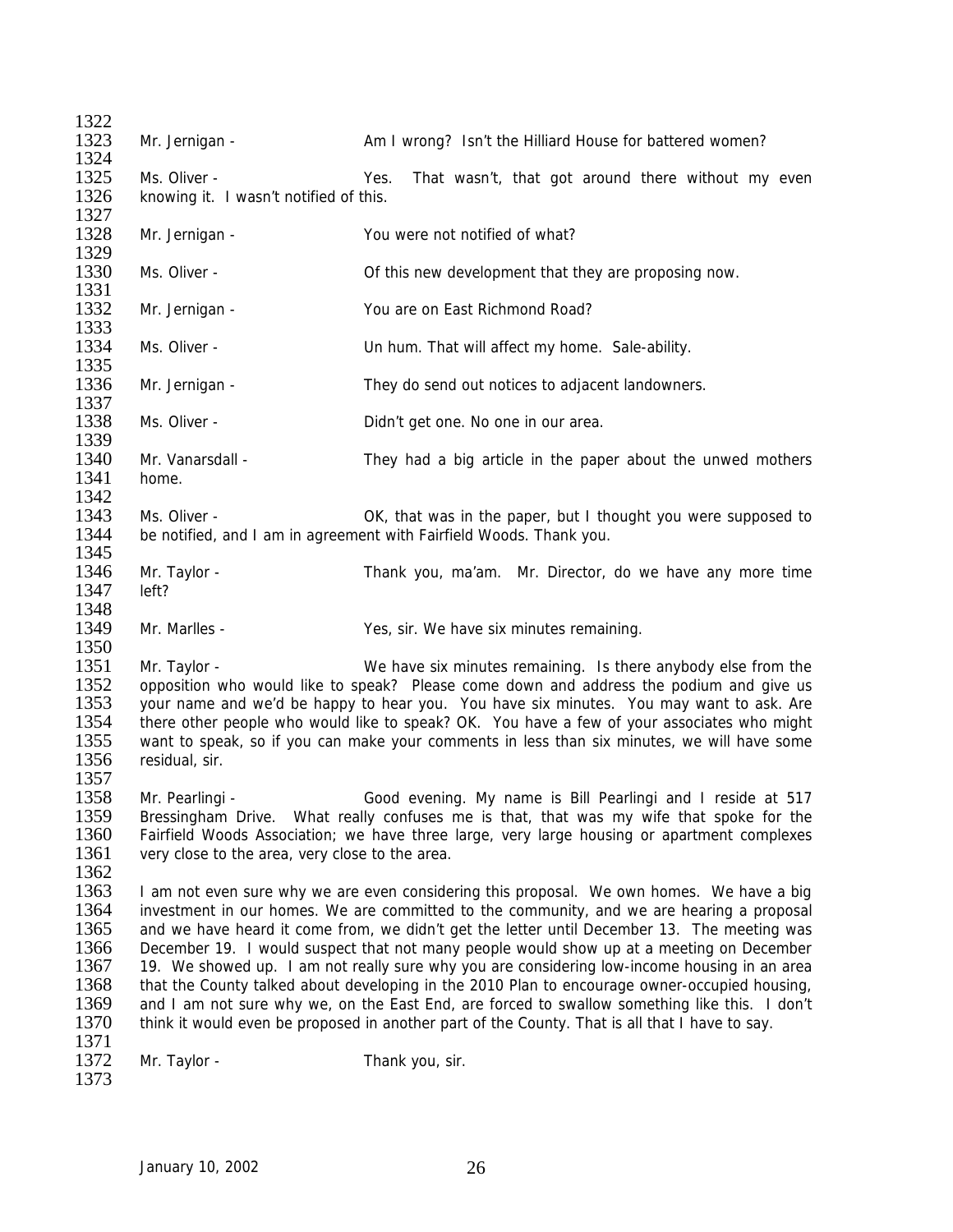1374 Mr. Jernigan - Wait a minute. I've got a question. Now when you speak of 1375 Iow-income housing like I said do you know what the median income is in the State of Virginia? low-income housing, like I said, do you know what the median income is in the State of Virginia? 1376

1377 Mr. Pearlingi - Tell me.

1378<br>1379 1379 Mr. Jernigan - About \$23,000. In this, you have between \$20 and \$40 1380 thousand, maybe a little more.

1381<br>1382 1382 Mr. Pearlingi - My kids are grown, but I am sure when they were going to<br>1383 college two or three or four or five or six of them could have gotten together and rented an 1383 college two or three or four or five or six of them could have gotten together and rented an 1384 apartment. We were talking about apartments. We are talking about homeowners, people that 1384 apartment. We were talking about apartments. We are talking about homeowners, people that 1385 invested a lot of money in their homes. We don't want another apartment complex in the area. 1385 invested a lot of money in their homes. We don't want another apartment complex in the area.<br>1386 We have three large ones now. Why do we need another one? You know what, it would be We have three large ones now. Why do we need another one? You know what, it would be 1387 attractive in this part of town, that is very patronizing. That is very patronizing. We live on the 1388 East End as we it also we here citizens of the County and we expect as much respect on the East End as we East End. We are citizens of the County and we expect as much respect on the East End as we 1389 get in the rest of the parts of the County. That is what we expect. 1390

- 
- 1391 Mr. Jernigan OK. Thank you.

1392<br>1393 1393 Mr. Taylor - Thank you, sir. And with regard to that respect, we would hope<br>1394 that everybody use the same degree of respect, and that is why we have these hearings and that 1394 that everybody use the same degree of respect, and that is why we have these hearings and that 1395 is why we want to review it and ponder it and then judge whether or not it is beneficial to 1395 is why we want to review it and ponder it and then judge whether or not it is beneficial to 1396 everybody in Henrico County. So please if you would just bear with us and we will enjoy 1396 everybody in Henrico County. So, please, if you would, just bear with us, and we will enjoy 1397 hearing from you, sir. Please state your name for the record. hearing from you, sir. Please state your name for the record.

1398<br>1399 1399 Mr. Williams - My name is Andre Williams. I live at 516 Bressingham Drive. I<br>1400 think just by coming out tonight with the show of people in our community represents how we all think just by coming out tonight with the show of people in our community represents how we all 1401 feel, being homeowners in this development. One thing that me and my wife talked about is 1402 selling ours, and I think this might have some influence on selling this particular property. When 1403 you are looking into buying homes, you are looking at a ratio of people that might be interested 1404 in buying, and I believe all these people that came here tonight from this particular development. 1404 in buying, and I believe all these people that came here tonight from this particular development,<br>1405 if they knew before what they know now, they might be looking into buying this particular house 1405 if they knew before what they know now, they might be looking into buying this particular house<br>1406 in this community Soll consider that just by the show of people from this particular community 1406 in this community. So, I consider that just by the show of people from this particular community, 1407 it kind of brings down the buyer on the homes by putting up this particular development right 1407 it kind of brings down the buyer on the homes by putting up this particular development right 1408 here, and that is what I have to say. here, and that is what I have to say.

1409

1411

1421

1410 Mr. Taylor - Thank you, Mr. Williams.

- 1412 Mr. Jernigan Thank you.
- 1413<br>1414 Mr. Taylor - The Mr. Director, do we have anymore time?
- $\frac{1415}{1416}$ Mr. Marlles - Yes, sir. Three minutes.

1417<br>1418 1418 Mr. Taylor - We have three minutes more. Would somebody else like to<br>1419 approach the podium? We have three minutes that will provide for the opposition. Please state 1419 approach the podium? We have three minutes that will provide for the opposition. Please state 1420 vour name for the record. your name for the record.

1422 Mr. Brailey - My name is Willis Brailey and I live at 3901 Elmswell Drive in 1423 Fairfield Woods. I think the massive impact of this development that they are proposing to the 1424 County is too massive, for one thing. And No. 1, it will bring down depreciation of the homes. 1424 County is too massive, for one thing. And No. 1, it will bring down depreciation of the homes.<br>1425 We have a very good community, nice homes out there, and plenty of other property. I believe, 1425 We have a very good community, nice homes out there, and plenty of other property, I believe, 1426 in Henrico County than to stuff this on our community. Now, our Chairman said the impact of a in Henrico County than to stuff this on our community. Now, our Chairman said the impact of a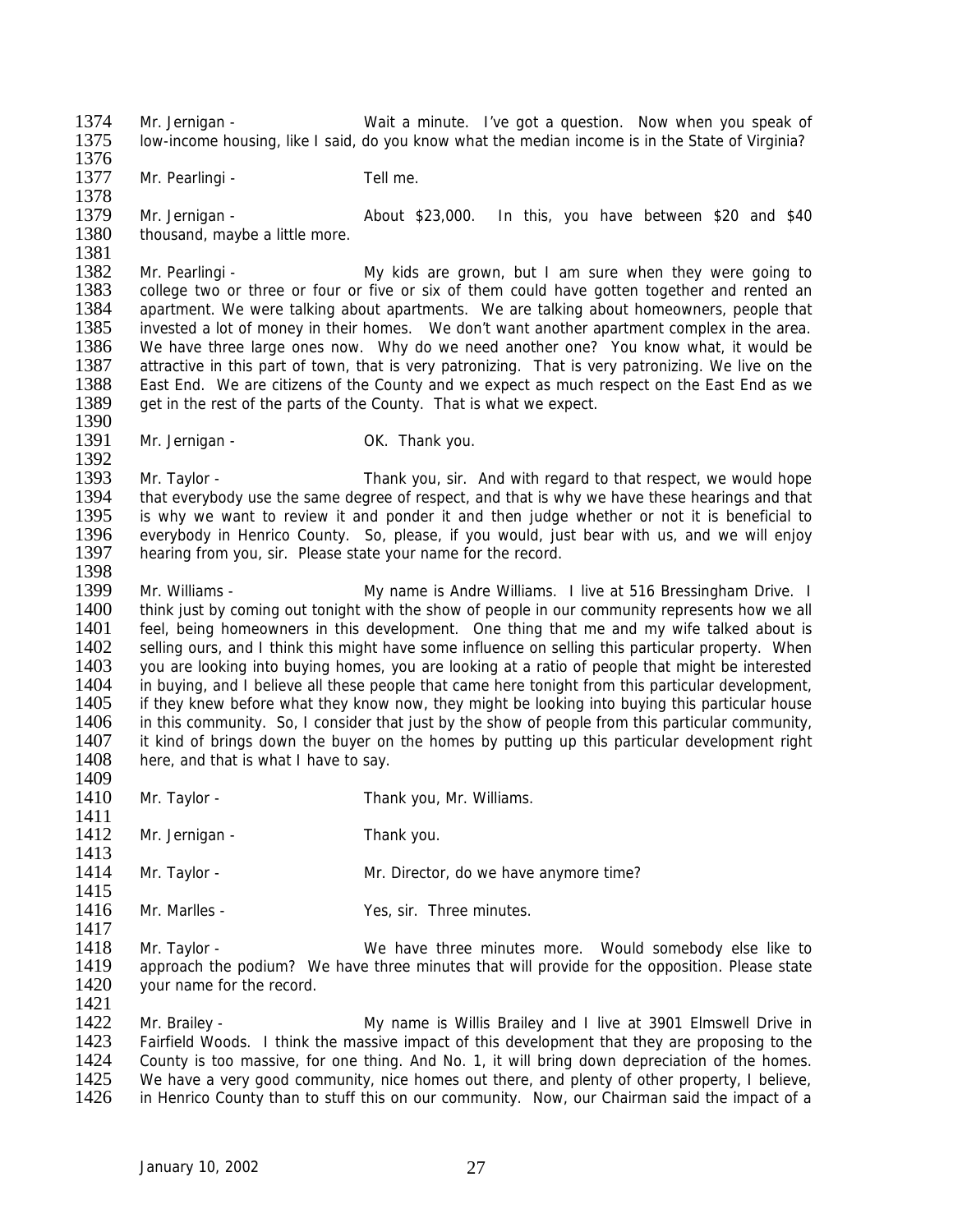1427 number of people in these apartments, now we don't have any objection to the elderly, which I<br>1428 am one of the elderly but to use the elderly to try to put up this type of project in our 1428 am one of the elderly, but to use the elderly to try to put up this type of project in our 1429 reighborhood has a big impact. If I had known this was going to be proposed. I would never neighborhood has a big impact. If I had known this was going to be proposed, I would never 1430 have bought a home in Fairfield Woods. I was one of the first homes in Fairfield Woods, and I<br>1431 have seen the value of my house appreciate. Now the impact, if I put my house up for sale and 1431 have seen the value of my house appreciate. Now the impact, if I put my house up for sale and 1432 someone looks at my home and finds out that they are going to put this in our community. I 1432 someone looks at my home and finds out that they are going to put this in our community, I<br>1433 vouldn't be able to sell my house. I think it is plenty of other places in Henrico County that they 1433 wouldn't be able to sell my house. I think it is plenty of other places in Henrico County that they<br>1434 can put this type of community for the elderly, single-family homes and low income homes some 1434 can put this type of community for the elderly, single-family homes and low income homes some<br>1435 blace else like the Chairman of our Committee for Fairfield Woods said. We have enough 1435 place else like the Chairman of our Committee for Fairfield Woods said. We have enough 1436 projects. We have enough apartments in that area have entitled woods said. 1436 projects. We have enough apartments in that area already, and that many people in that area<br>1437 will have a great impact on the County. Now, the Hilliard House. I understand the people at the 1437 will have a great impact on the County. Now, the Hilliard House. I understand the people at the 1438 Hilliard House can only stay there a certain number of days and then they have to leave. This is 1438 Hilliard House can only stay there a certain number of days and then they have to leave. This is 1439 not a residence where people come that are battered or women come in there and stay for a not a residence where people come that are battered or women come in there and stay for a 1440 year or two years. This is only a temporary service that these people come in and out. This is 1441 not someone that is sitting there for months and months at the time. That is the only thing I not someone that is sitting there for months and months at the time. That is the only thing I 1442 have to say. I think that the land should remain the same and that nothing should change at this 1443 time. Thank you. time. Thank you.

1444<br>1445

1465

Mr. Taylor - Thank you.

1446<br>1447 1447 Mr. Condlin - I want to interrupt. I've heard it three times. Hilliard House is 1448 not a shelter for battered women. It is a shelter for homeless women and children. not a shelter for battered women. It is a shelter for homeless women and children.

- 1449<br>1450 Mr. Marlles - The Mr. Condlin will have an opportunity for rebuttal in a few 1451 minutes. 1452 1453 Mr. Vanarsdall - I appreciate you saying that because that is the reason I told her 1454 it was for unwed mothers. 1455 1456 Mr. Condlin - Homeless women and children. 1457<br>1458 Mr. Vanarsdall - Oh, I am sorry.
- 1459<br>1460
	- Mr. Jernigan The Is there anyone else that would like to speak?
- 1461<br>1462 Mr. Marlles - There are about 30 seconds remaining, Mr. Jernigan. 1463
- 1464 Mr. Taylor Sir, if you would, state your name.

1466 Mr. Robertson - My name is Robert Robertson and I live in Fairfield Woods. The 1467 only problem I have is, the big problem is what they want to build. The second problem is the 1467 only problem I have is, the big problem is what they want to build. The second problem is the 1468 people that presented building this: they misrepresented themselves first by sending us a letter 1468 people that presented building this; they misrepresented themselves first by sending us a letter 1469 saving single-family homes. Then they had the meeting in the middle of December when I am at 1469 saying single-family homes. Then they had the meeting in the middle of December when I am at 1470 my shopping spree. I had to break my shopping spree to go to this meeting. The second we 1470 my shopping spree. I had to break my shopping spree to go to this meeting. The second, we 1471 went to the housing and we discussed these low-income homes. They say it was a misprint, so I 1471 went to the housing and we discussed these low-income homes. They say it was a misprint, so I<br>1472 really don't trust the people that are building it. And I don't want the project, period. Because I 1472 really don't trust the people that are building it. And I don't want the project, period. Because I<br>1473 am 55 and this is my home. I think this is going to be the last property I will be able to afford, am 55 and this is my home. I think this is going to be the last property I will be able to afford, 1474 so I want to enjoy it, I want to get my money out of it, and so I feel like they should put it 1475 somewhere else. Other than that, thank you. 1476

| 1477 | Mr. Taylor -       | Mr. Robertson, before you leave, how many years have you lived |
|------|--------------------|----------------------------------------------------------------|
|      | 1478 in your area? |                                                                |
| 1479 |                    |                                                                |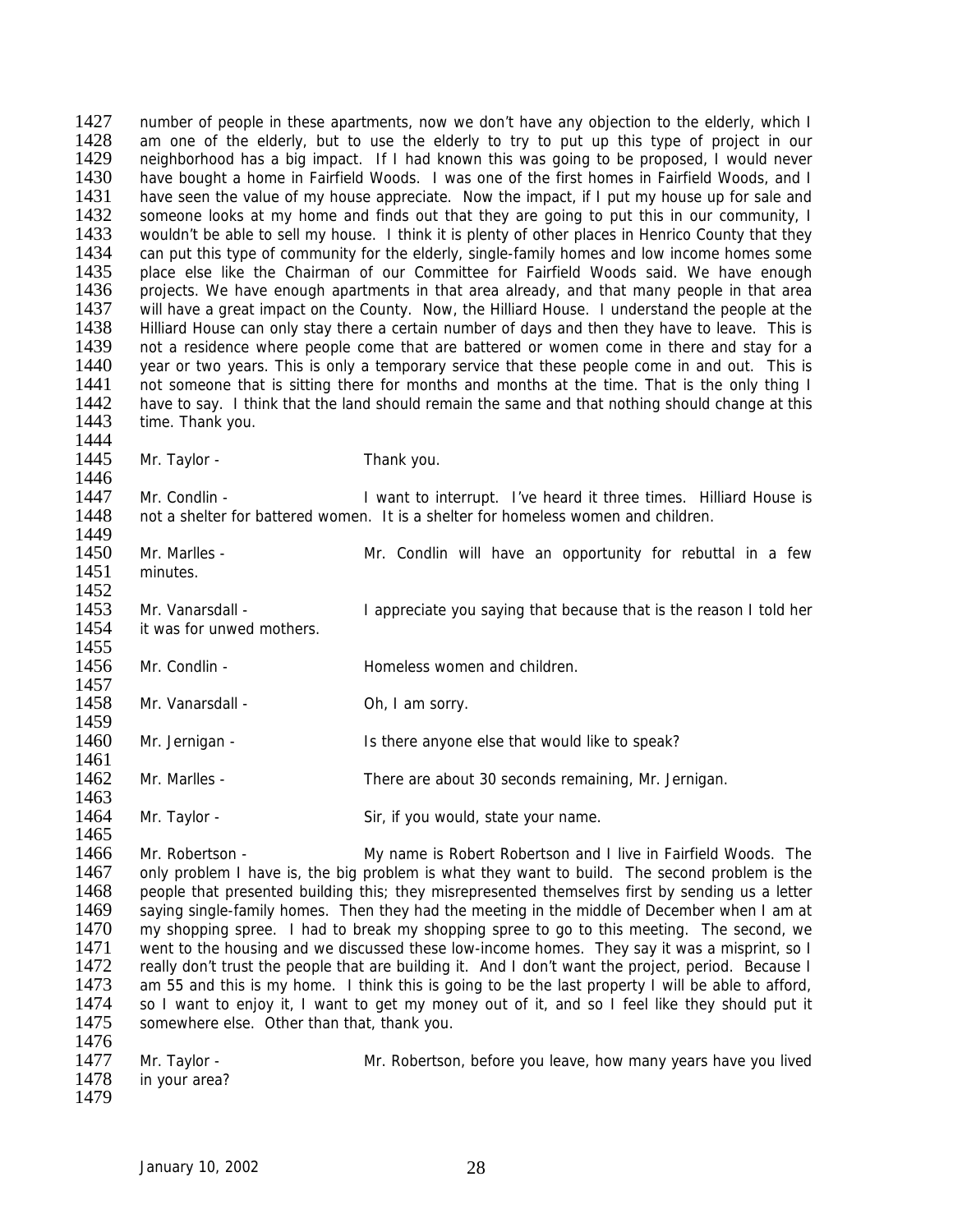1480 Mr. Robertson - Well, I am a resident of the City of Richmond. I was there all 1481 my life and I decided to come to Eastern Henrico County because of the development and I love 1481 my life and I decided to come to Eastern Henrico County because of the development and I love<br>1482 it. It is quiet and you put this here. I am going to have to go somewhere else, and I will make it it. It is quiet and you put this here, I am going to have to go somewhere else, and I will make it 1483 my business to go somewhere else. So, I am on the verge of retirement in a year and a half, so 1484 think about somewhere else. Thank you. think about somewhere else. Thank you.

1485

1492

1486 Mr. Jernigan - Thank you, sir.

1487<br>1488 1488 Mr. Taylor - Mr. Condlin, I think you have, according to the numbers, three<br>1489 minutes. minutes.

1490<br>1491 Mr. Marlles - Two minutes.

1493 Mr. Condlin - Thank you, Mr. Chairman, I appreciate those comments. I will<br>1494 have to say first to kind of clarify that issue, in our first letter I don't think there was any doubt, have to say first to kind of clarify that issue, in our first letter I don't think there was any doubt, 1495 and we sent it to Mr. Jernigan and I provided copies to the Commission. We talked about the 1496 senior housing in the first letter. I called it single-family and I was trying to be careful in how I 1497 phrased it. This is not what I would consider multifamily with multiple levels horizontally up and 1498 above. We called it single-family and I intentionally did not call it town homes, because we know 1498 above. We called it single-family and I intentionally did not call it town homes, because we know<br>1499 townhouses have been defined in Henrico County meaning ownership. So I did not call them 1499 townhouses have been defined in Henrico County meaning ownership. So I did not call them<br>1500 that. I called them single-family and attached. At the request of the homeowners, we actually 1500 that. I called them single-family and attached. At the request of the homeowners, we actually 1501 did say they are multifamily, because that is what they wanted us to call them when we sent out 1501 did say they are multifamily, because that is what they wanted us to call them when we sent out 1502 new notices to all the area people that they asked us to send it to So that was kind of a 1502 new notices to all the area people that they asked us to send it to. So, that was kind of a<br>1503 description of what we did. description of what we did.

1504<br>1505

As to the financing, the question that was presented to us was, "Isn't it low income housing, low-1506 income financing for the entire project or property? We said, "No, it is not. The only thing we 1507 have is the income tax credit for the senior housing portion. We have not committed to nor do 1508 we know what the financing is going to be." That was for clarification on that point.

1509<br>1510

1510 There was a concern mentioned about bunkers and wetlands. I have mentioned those. We put it 1511 in the proffers. I am not sure what else we can do to assure you that we are going to protect 1511 in the proffers. I am not sure what else we can do to assure you that we are going to protect 1512 those areas. Like anything else. I think you realize that it will be protected. Other developments 1512 those areas. Like anything else, I think you realize that it will be protected. Other developments 1513 were mentioned about apartment units or apartment developments. which are much more dense 1513 were mentioned about apartment units or apartment developments, which are much more dense<br>1514 than what we are considering here. Those do not have the senior housing facility associated with 1514 than what we are considering here. Those do not have the senior housing facility associated with<br>1515 them. The area that we are talking about that seems to be creating all the concern is the area, them. The area that we are talking about that seems to be creating all the concern is the area, 1516 and I don't know where the zoning map is up here, Lee, but it is the area that is zoned M-1C is 1517 where this facility is going, where most of this is going. Almost half of that 17 acres is zoned M-1518 1C. The C, the only condition on the entire M-1 property there has to do with no B-3 zoning, no 1519 B-3 uses. We can have flammable liquid storage facility there operating 24 hours a day currently.<br>1520 That is what is going on that could go on that property without even having to come back to 1520 That is what is going on that could go on that property without even having to come back to 1521 court (sic) here. I would also point out that there is a tool and die facility that is located right at 1521 court (sic) here. I would also point out that there is a tool and die facility that is located right at 1522 this portion of the property. No homes would be closer than that and we are protecting with a 1522 this portion of the property. No homes would be closer than that, and we are protecting, with a<br>1523 100-foot buffer I would contend that there would be very little if any impact that would be 1523 100-foot buffer. I would contend that there would be very little, if any, impact that would be 1524 resulting from this facility. resulting from this facility.

1532

1525<br>1526 Finally, I would point out that there are, as Ms. Pearlingi pointed out, there are 75 homeowners. 1527 Those 75 homeowners are located on 29 acres. We've got 50 homes located on 17 acres, a 1528 difference of 2.9 versus 2.4 in density on 17 acres. I think we have proffered this case to the 1529 level where it can give the assurance of protection for the residents, and the residential area.

1530<br>1531

Mr. Marlles - Mr. Condlin, are you close to wrapping up?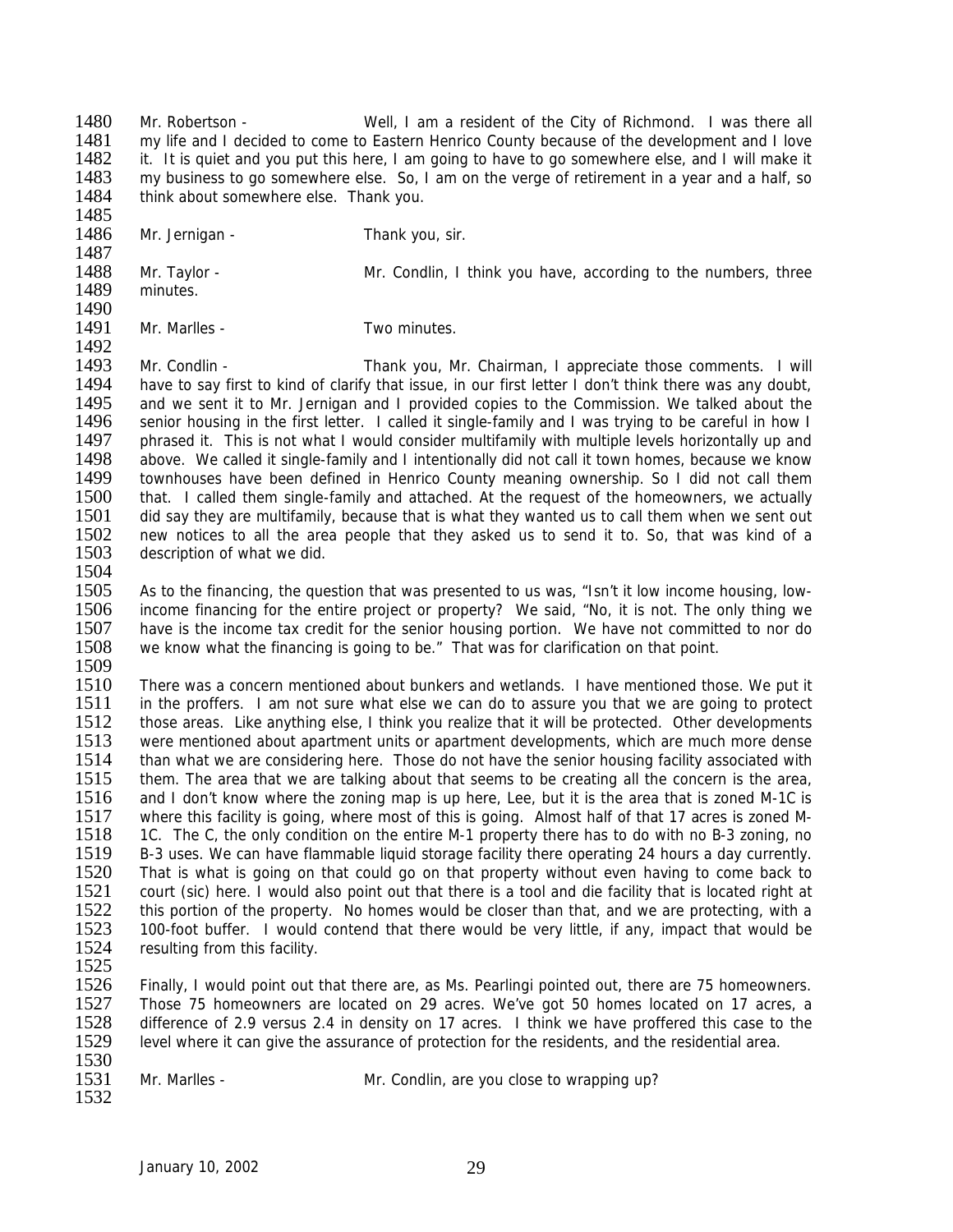1533 Mr. Condlin - I am very close to wrapping up, yes, sir. Finally, there was a<br>1534 auestion with respect to the kind of values that we are talking about I would not consider these 1534 question with respect to the kind of values that we are talking about. I would not consider these 1535 low-income housing. This is affordable housing for moderate incomes. 60% of the mean level of low-income housing. This is affordable housing for moderate incomes, 60% of the mean level of 1536 income in Henrico County. At the senior housing facility, rents will be somewhere in the 1537 estimated range of \$450 to \$575 and for the family housing, two bedrooms will be about \$550; 1537 estimated range of \$450 to \$575 and for the family housing, two bedrooms will be about \$550;<br>1538 three bedrooms will be about \$650 to \$700. These are quality area development that we are three bedrooms will be about \$650 to \$700. These are quality area development that we are 1539 providing here and proffering in these proffers. I would ask that you follow staff's<br>1540 recommendation and recommend this to the Board of Supervisors. I will be happy to answer any 1540 recommendation and recommend this to the Board of Supervisors. I will be happy to answer any 1541 uses since any questions if you have any.

- 1542<br>1543 1543 Mr. Vanarsdall - Mr. Condlin, how much of that 27.84 acres do you have for 1544 senior housing? senior housing? 1545
- 1546 Mr. Condlin Well, there is 17 acres for the family housing on Phase II, there 1547 is five acres on Phase III, so that is 22, so what is that, about 6 acres? Robert? Seven? is five acres on Phase III, so that is 22, so what is that, about 6 acres? Robert? Seven?
- 1548<br>1549 Mr. Vanarsdall - The How many acres for the multifamily?

1550<br>1551 1551 Mr. Condlin - Seventeen for the family housing, five acres for Phase III, and 1552 that gives me 22, so that is about five and half or six acres for senior housing. that gives me 22, so that is about five and half or six acres for senior housing.

1553<br>1554 Mr. Vanarsdall - Thank you.

1555<br>1556 Mr. Jernigan - Mr. Condlin, in our discussions the other day when I asked you 1557 about splitting the zoning, taking the senior housing first with the wetlands and the bunkers into 1558 one zoning case, and taking the additional – the other acreage for the multifamily, we weren't one zoning case, and taking the additional – the other acreage for the multifamily, we weren't 1559 able to do that. 1560

- 1561 Mr. Condlin No, sir. I will go to this map and I will show you why, because 1562 unlike what seems to be the general opinion of the Fairfield Woods folks, is that their M-1C<br>1563 located here is almost exclusively on where the family housing is. The senior housing area is 1563 located here is almost exclusively on where the family housing is. The senior housing area is<br>1564 right in here (referring to rendering), the idea being that, No. 1, they would not want to 1564 right in here (referring to rendering), the idea being that, No. 1, they would not want to 1565 construct senior housing adiacent to M-1 zoned property. The second point is that if this is 1565 construct senior housing adjacent to M-1 zoned property. The second point is that if this is 1566 rezoned R-5, but we are not allowed to construct at least the minimum 50 units, which is at a rezoned R-5, but we are not allowed to construct at least the minimum 50 units, which is at a 1567 density of 2.9, then there is a carrying cost associated with that. The rents go up and it defeats 1568 the purpose of the affordable housing for the senior units. That all works together to be able to the purpose of the affordable housing for the senior units. That all works together to be able to 1569 work on the financing of this and providing the amenities that we want to be able to provide for 1570 both the senior housing and the family housing. I would also point out that, you know, we talked 1571 a little bit about single-family residential, and that may be another option. We have taken a look 1572 at this in rough form. We can fit 40 to 45 single-family traditional detached, not attached, but 1573 detached units, 40 to 45 on the same 17 whatever acres, but we are asking for only 50 attached. 1573 detached units, 40 to 45 on the same 17 whatever acres, but we are asking for only 50 attached.<br>1574 There is little if any difference resulting from a detached or attached. The bottom line is we do 1574 There is little if any difference resulting from a detached or attached. The bottom line is we do<br>1575 have concerns being next to a light industrial for senior housing right next door to that, and/or 1575 have concerns being next to a light industrial for senior housing right next door to that, and/or<br>1576 the carrying costs that are associated with that. So that is why we are bringing this together. I the carrying costs that are associated with that. So, that is why we are bringing this together. I 1577 think we've got a good case in totality. The totality includes the bunkers, includes the wetlands<br>1578 that we are preserving, that are for the benefit. It is not like they are just going to be sitting 1578 that we are preserving, that are for the benefit. It is not like they are just going to be sitting 1579 there. We are going to have walking areas and trails and recreation areas, and that is going to be there. We are going to have walking areas and trails and recreation areas, and that is going to be 1580 part of that and that is held and financed by the family housing, and I am trying very hard not to 1581 call it single-family housing, but it is family housing itself.
- 1582<br>1583

1583 Mr. Vanarsdall - When you say that you couldn't put the senior housing next to<br>1584 the M-1 property. I notice the M-1 is conditioned and it is light industry. It is the mildest of the M 1584 the M-1 property, I notice the M-1 is conditioned and it is light industry. It is the mildest of the M<br>1585 zoning. Conditions on it may not be offensive to senior citizens. zoning. Conditions on it may not be offensive to senior citizens.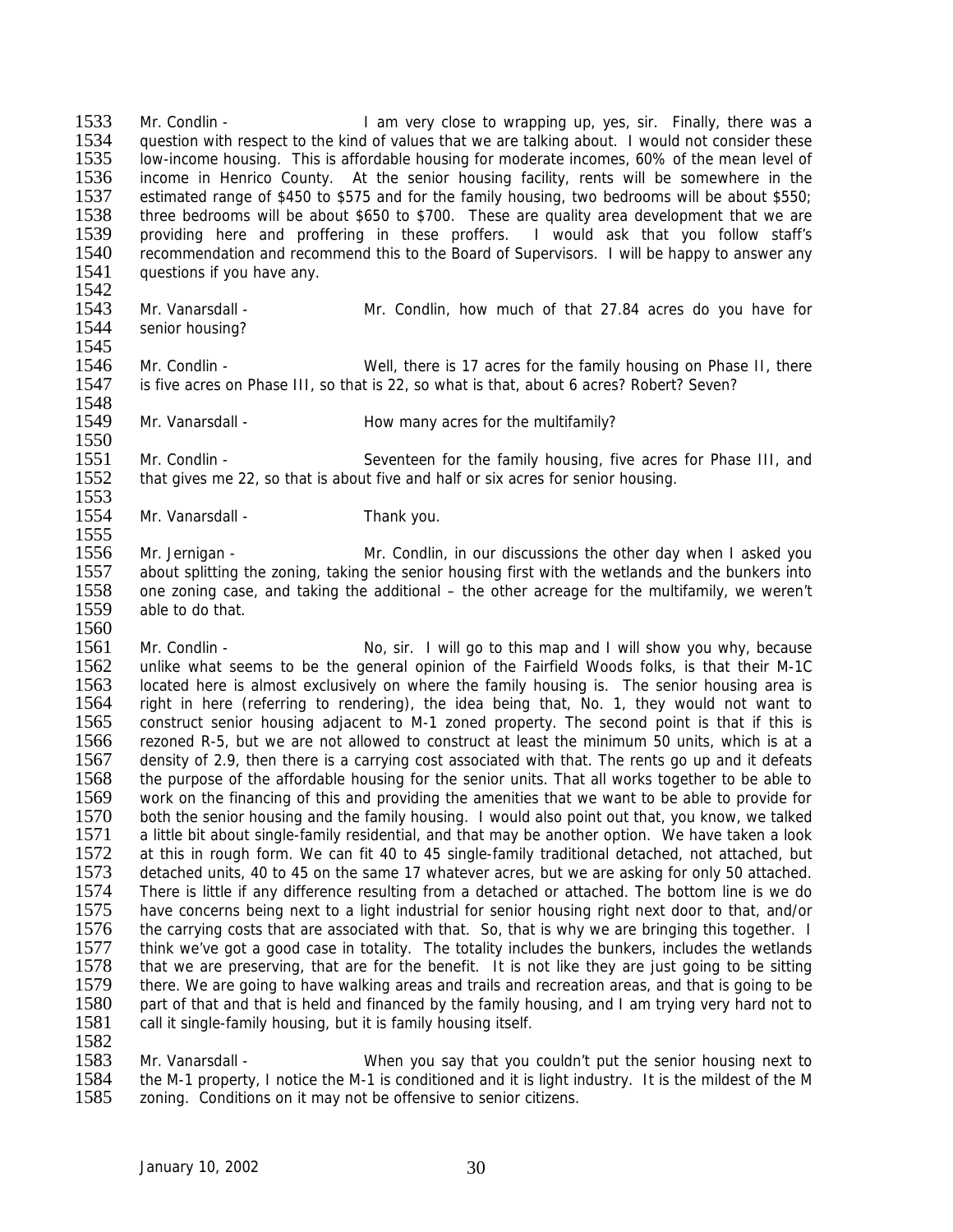1586<br>1587 1587 Mr. Condlin - I have got a copy of the case. The only condition on the case,<br>1588 and no other condition on the case. One condition on that case is "Any uses permitted in B-3 are and no other condition on the case. One condition on that case is "Any uses permitted in B-3 are 1589 not allowed." Nothing about 24-hour operation, nothing about material, nothing about… 1590 1591 Mr. Vanarsdall - That takes care of a lot of uses. 1592<br>1593 Mr. Condlin - Well, it does, but it still leaves the M-1 light industrial uses, 1594 which is a concern, and also, you know, I can't come forward with an industrial case without 1595 defving a lot of the other proper development standards, you know, for this community. That 1595 defying a lot of the other proper development standards, you know, for this community. That 1596 wouldn't be allowed, and this doesn't have that. wouldn't be allowed, and this doesn't have that. 1597<br>1598 Mr. Vanarsdall - Thank you. 1599<br>1600 Mr. Taylor - Mr. Condlin, one thing, could you, in this presentation here that 1601 you have, showing the geometric shape on the screen right now, is there any way that you can<br>1602 superimpose on this or side by side to display it with the developed site to show the area, the superimpose on this or side by side to display it with the developed site to show the area, the 1603 residential area is at the top of the screen to the north, and I understand. My view is that the 1604 only single-family housing area adjacent to the site. 1605<br>1606 1606 Mr. Condlin - Yes, sir. There is a home right here on Lot 99 (referring to 1607 rendering). rendering). 1608<br>1609 Mr. Taylor - **OK, but for the most part in that M-1 section, those are pretty** 1610 much all warehouses, as I remember. 1611 1612 Mr. Condlin- Yes, sir. Right along here is a tool and die shop (referring to 1613 rendering). 1614 1615 Mr. Taylor - Right, but that is basically along Dabbs House Road. That is 1616 moving and van storage, supply warehouses. moving and van storage, supply warehouses.  $\frac{1617}{1618}$ 1618 Mr. Condlin - Right. You can see the single-family home is right there. That is 1619 what we are looking at. what we are looking at. 1620<br>1621 Mr. Taylor - Just one single-family home near... 1622 1623 Mr. Condlin - The M-1 line starts right there and runs approximately like that. 1624 1625 Mr. Taylor - What is it, from the area that you have, the line between Phase<br>1626 I and Phase II, the distance from that line to the nearest neighbor? Is it not to the north? I and Phase II, the distance from that line to the nearest neighbor? Is it not to the north? 1627<br>1628 Mr. Condlin- The nearest neighbor is to the north?  $\frac{1629}{1630}$ 1630 Mr. Taylor - Well, I believe most of the people are not…(unintelligible) 1631<br>1632 Mr. Condlin - The State of Mr. Condlin - Yes, sir. I believe. I am not sure, but one person I spoke to on 1633 Dabbs House Road or Fairfield Woods is right here, that facility. Let me pull out my survey. I 1634 can try to figure out how long this area is real quick. I've got the survey that we did for that 1635 particular area. 1636<br>1637 1637 Mr. Taylor - Because I think one of the concerns that while you are bring up<br>1638 that. I will just state that for the most part, the houses that at the top being effected are the that, I will just state that for the most part, the houses that at the top being effected are the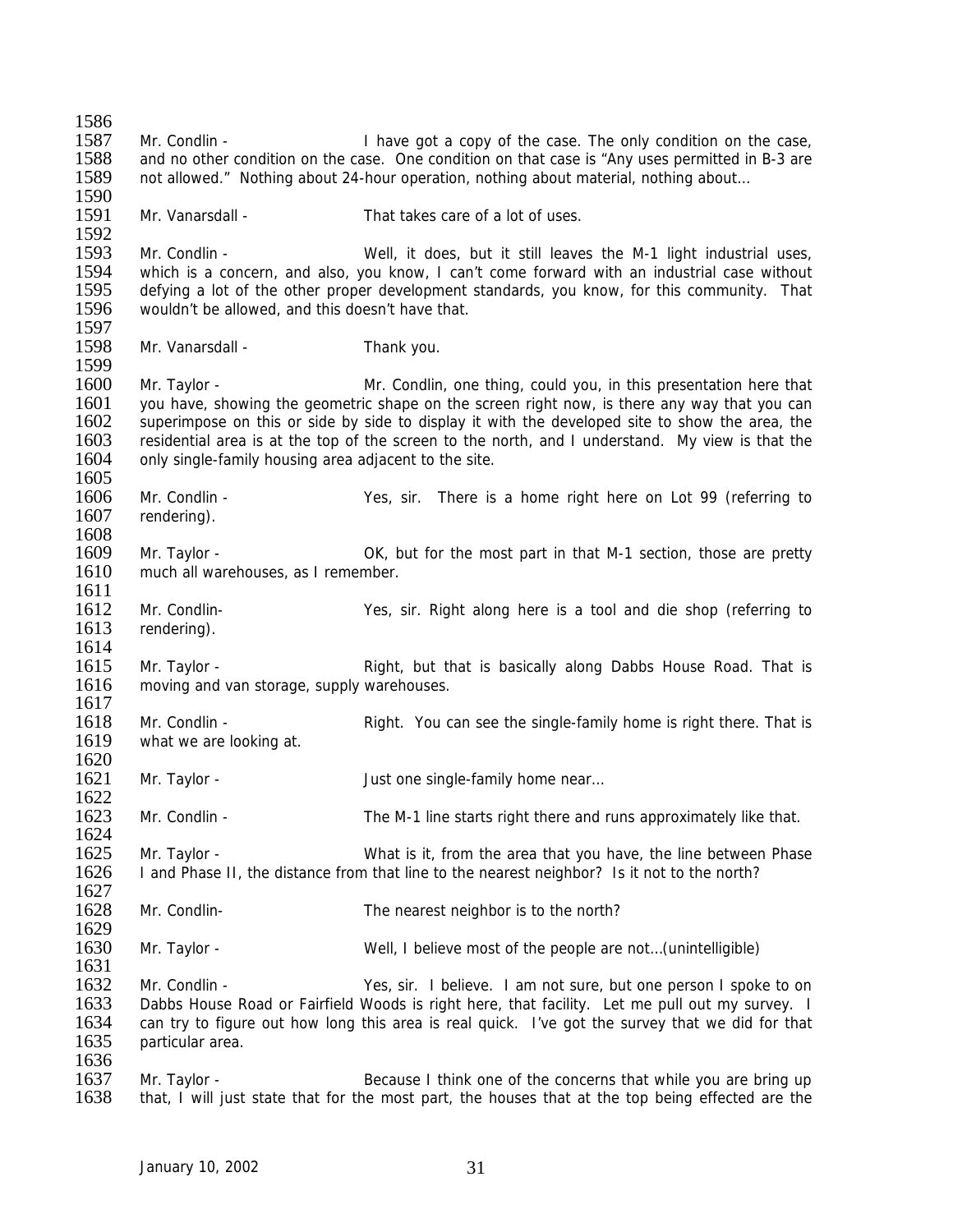1639 ones that I think everybody lives in. Is that correct? Most everybody resides in that one sector 1640 there to the north? The distance between there and the red line which is the difference 1640 there to the north? The distance between there and the red line, which is the difference 1641 between Phase I and Phase II, it seems to me to be fairly substantial like a quarter of a mile. I between Phase I and Phase II, it seems to me to be fairly substantial like a quarter of a mile, I 1642 would think. And that is buffer, non-commercial area? 1643 1644 Mr. Condlin - Unfortunately, my copy, I don't know if you've got the 1645 application material, my survey is so small I can't read the letters on how long that strip is. 1646<br>1647 1647 Mr. Taylor - Because one of the concerns of the residents is, I can see, is the 1648 impact of that multiple occupancy dwelling and the people that live there on their houses, vet 1648 impact of that multiple occupancy dwelling and the people that live there on their houses, yet 1649 isoking at the distance of a quarter of a mile. I really wonder if there is going to be that kind of 1649 looking at the distance of a quarter of a mile, I really wonder if there is going to be that kind of 1650 impact. impact. 1651 1652 Audience - Yes, yes, yes. 1653 1654 Mr. Condlin - Mr. Stout is the engineer for this project, so there is 3,000 feet 1655 between Phase I and Phase II lines, and the nearest home. Did I get that right? 1656<br>1657 Mr. Taylor - So that lot, that is a half a mile? 1658<br>1659 Audience - That is not true. 1660<br>1661 Mr. Condlin - I am sorry. I can't hear you over that. 1662 1663 Mr. Taylor - What I am asking is the distance, and if the question is not true, 1664 if the engineer, Mr. Stout, is here, 3,000 feet is over half a mile. 1665 1666 Mr. Jernigan - It is not 3,000 feet. It is close to..it would be around 1,300 or 1667 1,400 feet. It is from the camel-colored line on this side of the wetlands to the nearest house. I 1668 believe we measured that off. 1669<br>1670 Mr. Condlin - The Mile to the lots, so about not quite half, 1671 so it got to be 1,500 to 1,800 feet. Yes, sir. 1672 1673 Mr. Taylor - So one would wonder with that kind of distance, just exactly,<br>1674 what the impact would be on that housing area, given their industrial facilities between them and what the impact would be on that housing area, given their industrial facilities between them and 1675 the County facility now, and everybody seems to be living in harmony. 1676 1677 Mr. Condlin- 1 would agree with that, yes, sir. 1678<br>1679 1679 Mr. Taylor - But the guarantee, I think, or the issue that is here is if there is 1680 any. I am going to use the word transit, invasion, if you will, of their privacy and peace and quiet 1680 any, I am going to use the word transit, invasion, if you will, of their privacy and peace and quiet 1681 and quality of life from that facility, and to the extent that you've got a large buffer in there, it 1681 and quality of life from that facility, and to the extent that you've got a large buffer in there, it<br>1682 would seem to me that that buffer is going to go a long way towards preserving the current 1682 would seem to me that that buffer is going to go a long way towards preserving the current 1683 nature of the residential area to the north, and the facilities to the south. nature of the residential area to the north, and the facilities to the south. 1684 1685 Mr. Condlin- I would agree with that. Yes, sir. 1686 1687 Mr. Taylor - And if I can see that that is a legitimate worry of the residents in 1688 view of past history or intrusion... 1689<br>1690 1690 Mr. Condlin - I don't disagree. Change is always difficult and we feel that 1691 we've got a quality and we can help protect that area. we've got a quality and we can help protect that area.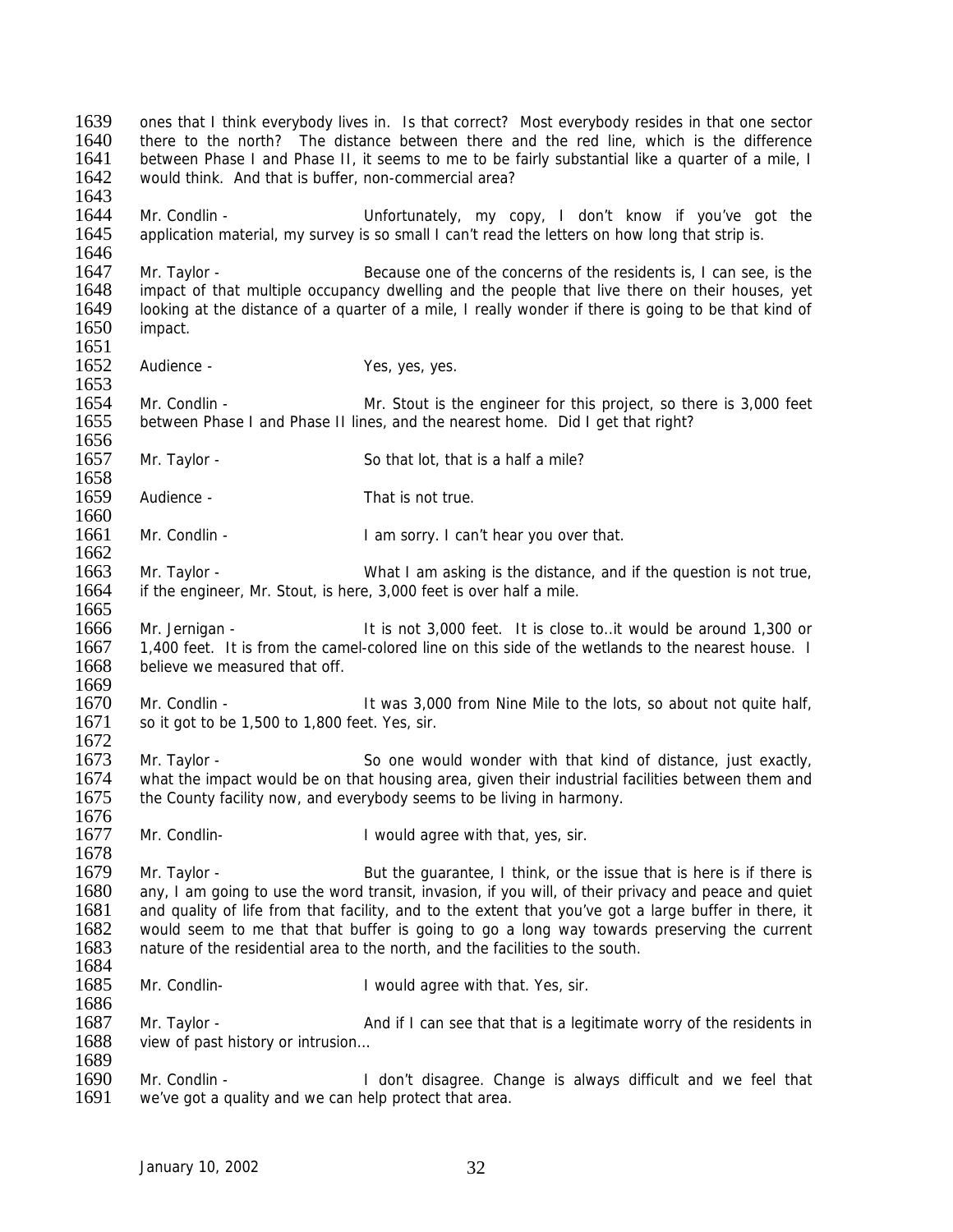1692<br>1693

1693 Mr. Taylor - And it seems to me that with that kind of distance and that kind<br>1694 of buffering and that kind of quality of architecture that could be in there, effectively a park like of buffering and that kind of quality of architecture that could be in there, effectively a park like 1695 setting…

1696<br>1697 Mr. Condlin- **I** would agree with that. We've proffered this concept plan that 1698 we have to build substantially in accord with that subject to engineering purposes. We have 1699 proffered these architectural renderings that you see here, that are a part of the case. We have 1699 proffered these architectural renderings that you see here, that are a part of the case. We have 1700 to meet these. And you know, going through the POD process, the plan of development process. 1700 to meet these. And you know, going through the POD process, the plan of development process, 1701 another public hearing, our feet are going to be held to the fire to meet these standards. 1701 another public hearing, our feet are going to be held to the fire to meet these standards,<br>1702 especially after this hearing, which, you know, and we are committing to these things in writing. 1702 especially after this hearing, which, you know, and we are committing to these things in writing, 1703 all of these protections for the bunkers, all of these protections for the buffers, the wetlands, the 1703 all of these protections for the bunkers, all of these protections for the buffers, the wetlands, the 1704 C-1 property, and all of these architecturals. I really have a hard time thinking that M-1, even C-1 property, and all of these architecturals. I really have a hard time thinking that M-1, even 1705 though conditional M-1, along Dabbs House Road does not bother them, that this is going to be<br>1706 any greater bother and potentially even better than what is currently on the property, or what 1706 any greater bother and potentially even better than what is currently on the property, or what 1707 currently could be on the property. currently could be on the property. 1708

1709 Mr. Taylor - All right, and let me just move forward. Yes, ma'am. We will get 1710 to vou in a second. But if you would, let me ask another question, because I want to clarify that 1710 to you in a second. But if you would, let me ask another question, because I want to clarify that 1711 there are two stages for this process. One stage is the zoning stage, which we are at now, which 1711 there are two stages for this process. One stage is the zoning stage, which we are at now, which<br>1712 will allow us to decide whether or not this is a prudent project to change the zoning. The next 1712 will allow us to decide whether or not this is a prudent project to change the zoning. The next 1713 stage is the plan of development stage. That, too, is a public stage where everybody gets to 1713 stage is the plan of development stage. That, too, is a public stage where everybody gets to 1714 comment. At that time, the building and construction details are reviewed by this group and 1714 comment. At that time, the building and construction details are reviewed by this group and 1715 passed by this group. In that second stage, which is also a public hearing, there is still the passed by this group. In that second stage, which is also a public hearing, there is still the 1716 opportunity for public input, but there is another input that we have, and that is to make sure<br>1717 that the quality and the nature of the construction is high, and that everybody gets to look very that the quality and the nature of the construction is high, and that everybody gets to look very 1718 carefully at it so that we can insure the integrity of the areas that are now single-family 1719 dwellings. I just wanted to make that point that we frankly have two bites at the apple, and we 1720 would be worried, I am worried the same way you are worried, because if I am to believe as one 1721 Commissioner what Mr. Condlin says that there is no impact on the area, and the quality of 1722 construction is going to be high, and it will be maintained, and there is distance, the impact 1722 construction is going to be high, and it will be maintained, and there is distance, the impact 1723 should be mostly positive, in my mind. But I want you to understand that we have another 1723 should be mostly positive, in my mind. But I want you to understand that we have another 1724 phase. Now Mr. Director, can we entertain the question in the back? phase. Now, Mr. Director, can we entertain the question in the back? 1725

1726 Mr. Marlles - Mr. Chairman, the rebuttal period is over. Ladies and 1727 gentlemen, I explained the rules for the 10-minute period that the applicant is given a twogentlemen, I explained the rules for the 10-minute period that the applicant is given a two-1728 minute period or a period of time for rebuttal, and those are the rules of the Commission. 1729

1730 Mr. Jernigan - But our questions do not fall under the time period. The rebuttal 1731 time falls under the time period.

1732<br>1733 Mr. Taylor - **All right, Mr. Jernigan.** I think we are ready for a motion.

1734<br>1735 1735 Mr. Archer - Mr. Jernigan, before you vote, I'd like to be able to explain<br>1736 something simply because of two comments I heard coming from the opposition tonight. One of 1736 something simply because of two comments I heard coming from the opposition tonight. One of 1737 them was why are we even considering this, and the second one had to do with, had I known 1737 them was why are we even considering this, and the second one had to do with, had I known<br>1738 this was coming; I may not have bought here. And I need to make sure before we vote that this was coming; I may not have bought here. And I need to make sure before we vote that 1739 everybody understands that any applicant has a right to bring a zoning case. We didn't ask for 1740 it. We have to entertain it when it does come and if you own property, and there is property 1741 adjacent to your property, that you do not own, it is always subject to a request for rezoning. I<br>1742 iust thought I would clarify that so you wouldn't think the Commission is promoting this in any 1742 just thought I would clarify that so you wouldn't think the Commission is promoting this in any 1743 way. We just have to try to make an arbitrary decision. Thank you, sir. way. We just have to try to make an arbitrary decision. Thank you, sir.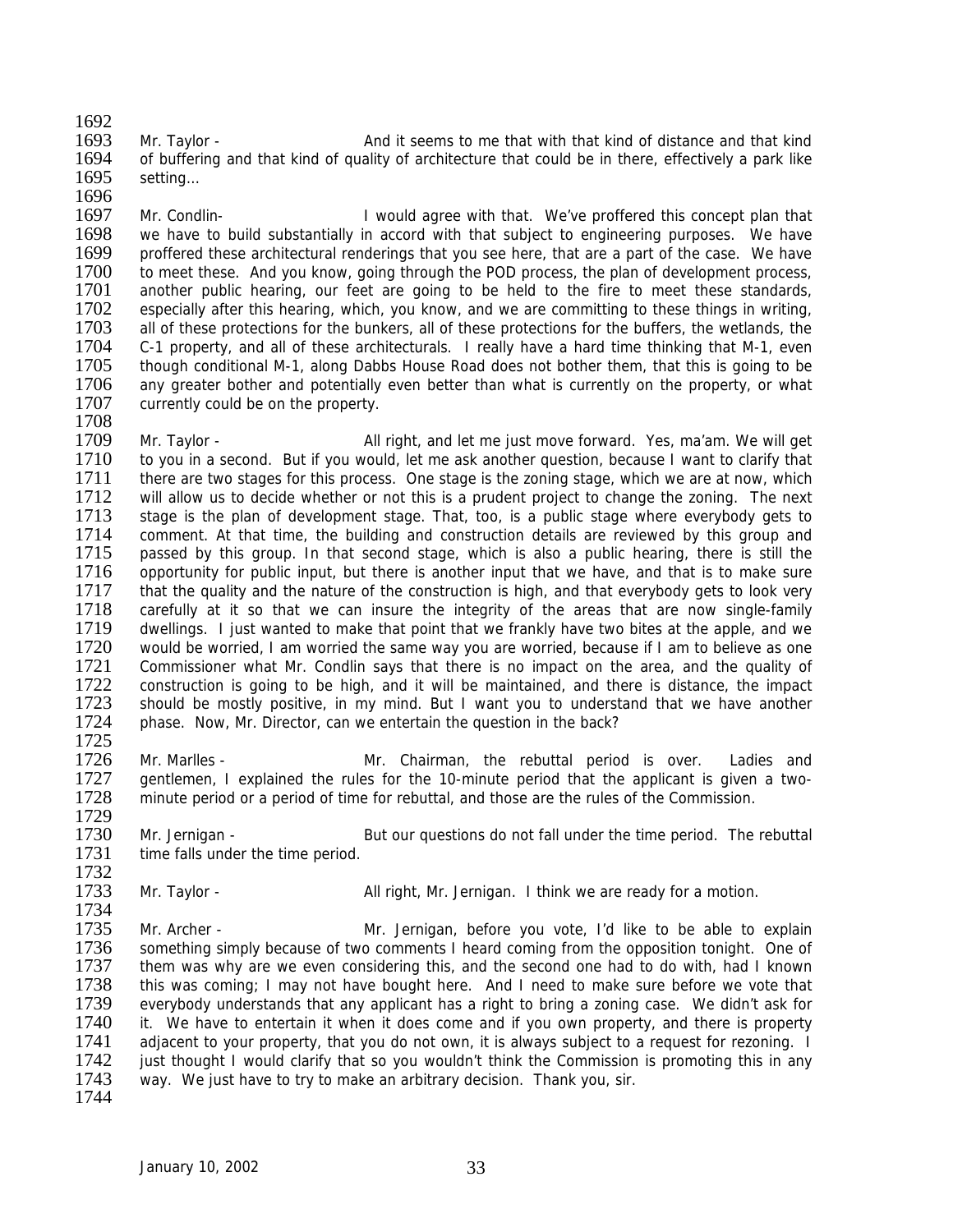1745 Mr. Jernigan - I don't want anybody to think that I've taken anybody's side on<br>1746 This because if that would have been true. I wouldn't have taken the bus trip with you all to go 1746 this because if that would have been true, I wouldn't have taken the bus trip with you all to go<br>1747 out and check these other places. I don't know if what I am getting ready to do is out and check these other places. I don't know if what I am getting ready to do is 1748 unprecedented or not, but anyway I feel this is what I have to do. I don't think anybody in the 1749 audience has any problems with the senior living. It seems to be that everybody is upset about 1749 audience has any problems with the senior living. It seems to be that everybody is upset about 1750 the multifamily going in the back. What the Planning Commission does, this is a legislative the multifamily going in the back. What the Planning Commission does, this is a legislative 1751 process and what we do here tonight is a recommendation to the Board of Supervisors, and they<br>1752 will have to make the final decision as to what this is going to be. So, what I am going to do. I 1752 will have to make the final decision as to what this is going to be. So, what I am going to do, I<br>1753 am going to recommend approval of the senior living, that it is in Phase I. It would be 160 of the 1753 am going to recommend approval of the senior living, that it is in Phase I. It would be 160 of the 1754 senior living homes, but I am not going to send to Mr. Donati approval of the acreage behind it. 1754 senior living homes, but I am not going to send to Mr. Donati approval of the acreage behind it.<br>1755 There are four of the multifamily dwellings there. But, the way this is, I can't split it and make 1755 There are four of the multifamily dwellings there. But, the way this is, I can't split it and make<br>1756 two cases. That is up to Mr. Donati. So that is going to be my motion that I make. I move for 1756 two cases. That is up to Mr. Donati. So that is going to be my motion that I make. I move for 1757 approval of C-4C-02, to the Board of Supervisors, recommending approval of the senior living approval of C-4C-02, to the Board of Supervisors, recommending approval of the senior living 1758 quarters, but not recommending the zoning of the rear parcel for the multifamily dwelling. 1759

- 1760 Mr. Vanarsdall I second that.
	-

1762 Mr. Taylor - **All right. There is a motion made by Mr. Jernigan and seconded** 1763 by Mr. Vanarsdall to approve the senior living quarters, not the zoning as a part of this approval. 1763 by Mr. Vanarsdall to approve the senior living quarters, not the zoning as a part of this approval.<br>1764 All in favor sav ave. All opposed sav no. The aves have it. The dissenting vote is Mr. Archer. All in favor say aye. All opposed say no. The ayes have it. The dissenting vote is Mr. Archer. 1765<br>1766

Mr. Vanarsdall – yes

Ms. Ware – yes

1766 The vote was as follows:<br>1767

1767 Mr. Jernigan – yes<br>1768 Mr. Vanarsdall – ve

1761

- 
- 1769 Mr. Archer no<br>1770 Ms. Ware yes
- 1771 Mr. Taylor yes
- 1772

1793

1773 The Planning Commission voted to approve recommendation to the Board of Supervisors the 1774 senior living quarters portion of Case C-4C-02.

1775<br>1776 1776 REASON: Acting on a motion by Mr. Jernigan, seconded by Mr. Vanarsdall, the Planning<br>1777 Commission voted 4-1 (one abstention) to recommend that the Board of Supervisors **grant** the 1777 Commission voted 4-1 (one abstention) to recommend that the Board of Supervisors **grant** the 1778 request for the senior housing portion but not the 50 units of multi-family apartments because<br>1779 the senior-housing portion would provide for appropriate development to service a growing 1779 the senior-housing portion would provide for appropriate development to service a growing<br>1780 market. The multi-family apartments were not recommended for approval because it was felt market. The multi-family apartments were not recommended for approval because it was felt 1781 they would have a detrimental impact on the adjoining residential neighborhood. 1782

1783 Mr. Marlles - Mr. Chairman, before the citizens leave, I do want to mention 1784 that this will come up before the Board of Supervisors on February 12. That is a Tuesday<br>1785 evening, and the Board of Supervisors' meeting is held at 7:00 p.m. in this room, so I did not 1785 evening, and the Board of Supervisors' meeting is held at 7:00 p.m. in this room, so I did not 1786 want you to leave without knowing that, February 12 at 7:00 p.m. want you to leave without knowing that, February 12 at 7:00 p.m.

- 1787<br>1788 1788 **THE COMMISSION TOOK A 10-MINUTE RECESS AT THIS TIME.**
- 1789<br>1790 **THE PLANNING COMMISSION RECONVED.**

1791<br>1792 Mr. Marlles - The next case is on Page 3.

1794 **P-2-02 VoiceStream Wireless:** Request for a provisional use permit 1795 under Sections 24-95(a) and 24-122.1 of Chapter 24 of the County Code in order to construct<br>1796 and operate a 155 foot telecommunications tower and related equipment, on part of Parcel 61-A-1796 and operate a 155 foot telecommunications tower and related equipment, on part of Parcel 61-A-<br>1797 75A (772-757-4125), containing 1.732 square feet, located at 2800 Ackley Avenue (north side) 1797 75A (772-757-4125), containing 1,732 square feet, located at 2800 Ackley Avenue (north side)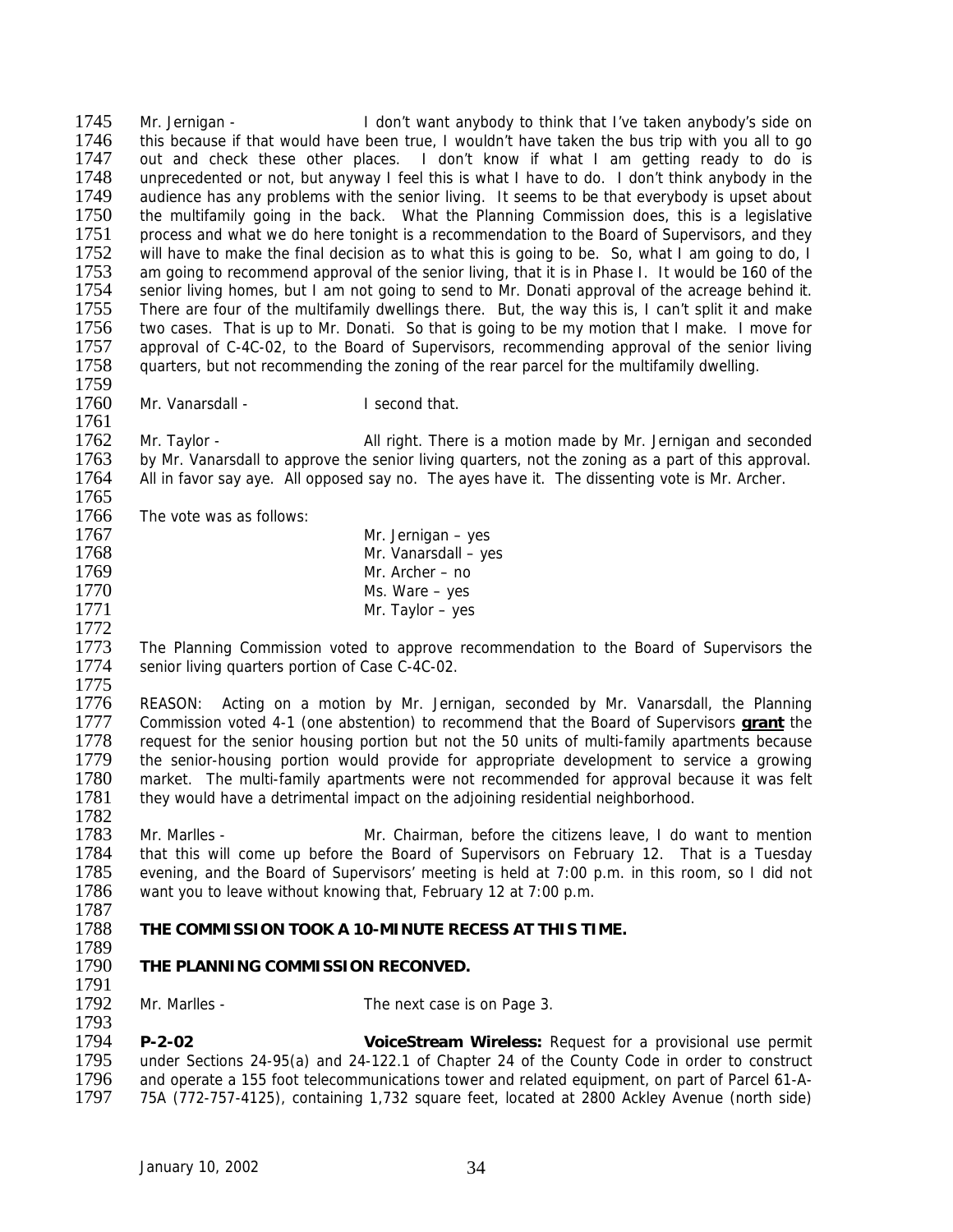1798 approximately 250 feet north of Peyton Street. The existing zoning is M-1 Light Industrial District.<br>1799 The Land Use Plan recommends Planned Industry. The Land Use Plan recommends Planned Industry.

1800

1801 The staff report will be given by Mr. Tom Coleman.

1802<br>1803 Mr. Coleman - This request is to construct a 155 ft. monopole-style 1804 communication tower. 1805<br>1806 1806 Mr. Archer - Excuse me, Mr. Coleman. Did we ask for opposition, Mr. 1807 Secretary? Secretary? 1808<br>1809 Mr. Taylor - We did not. 1810 1811 Mr. Archer - OK. 1812 1813 Mr. Marlles - Ask now. 1814 1815 Mr. Taylor - Is there opposition to this case? No opposition. All right. Go<br>1816 ahead. Mr. Coleman. ahead, Mr. Coleman. 1817<br>1818 1818 The tower would be approximately 125 feet north of Peyton Street and 650 feet north of Parham<br>1819 Road, immediately adiacent to Topside Building Supply, a building supply business. Road, immediately adjacent to Topside Building Supply, a building supply business. 1820<br>1821 The subject property is zoned M-1 and adjacent properties are also industrially zoned. No dwelling 1822 units are nearby. This location is consistent with the County's preference for identifying industrial 1823 sites to locate communication towers. Staff does not anticipate that this tower would be lit. sites to locate communication towers. Staff does not anticipate that this tower would be lit. 1824 1825 The applicant has demonstrated a need for communications equipment to complete network 1826 coverage in this area. The applicant evaluated nearby structures for collocation potential and 1827 provided evidence that no existing towers would provide complete coverage. However, there is a<br>1828 Dominion Virginia Power easement with lattice towers approximately 1000 ft. from the subject 1828 Dominion Virginia Power easement with lattice towers approximately 1000 ft. from the subject 1829 property. Placing equipment on existing structures within the easement would support the 1829 property. Placing equipment on existing structures within the easement would support the 1830 County's effort to reduce the proliferation of towers. Prior to the approval of this application. 1830 County's effort to reduce the proliferation of towers. Prior to the approval of this application,<br>1831 staff would prefer the applicant to demonstrate why equipment could not be placed in the 1831 staff would prefer the applicant to demonstrate why equipment could not be placed in the 1832 easement. easement. 1833 1834 Overall, the site is not objectionable for a tower, and the applicant has demonstrated a need for 1835 equipment to complete coverage in this area. If the applicant could eliminate the option of locating 1836 equipment in the Virginia Power easement, staff could support this request. 1837<br>1838 1838 Should the Board of Supervisors ultimately decide to grant a Provisional Use Permit for the 1839 proposed tower, it is recommended the requested permit be aranted subject to the conditions 1839 proposed tower, it is recommended the requested permit be granted subject to the conditions 1840 listed in the staff report. I will be happy to answer any questions. listed in the staff report. I will be happy to answer any questions. 1841<br>1842 Mr. Taylor - Are there any questions? 1843<br>1844 Mr. Archer - **Mr. Coleman, you and I had a conversation about this yesterday,** 1845 and just for the benefit of the rest of the Commission members, there was a propagation map 1846 that had been provided by the applicant, which indicated the areas that..can we show that? 1847 Tom, do you have it? If I can remember correctly, and you correct me if I am wrong, Mr.<br>1848 Coleman, the red areas (referring to rendering) would indicate the area that would have good 1848 Coleman, the red areas (referring to rendering) would indicate the area that would have good 1849 coverage. Am I right? coverage. Am I right? 1850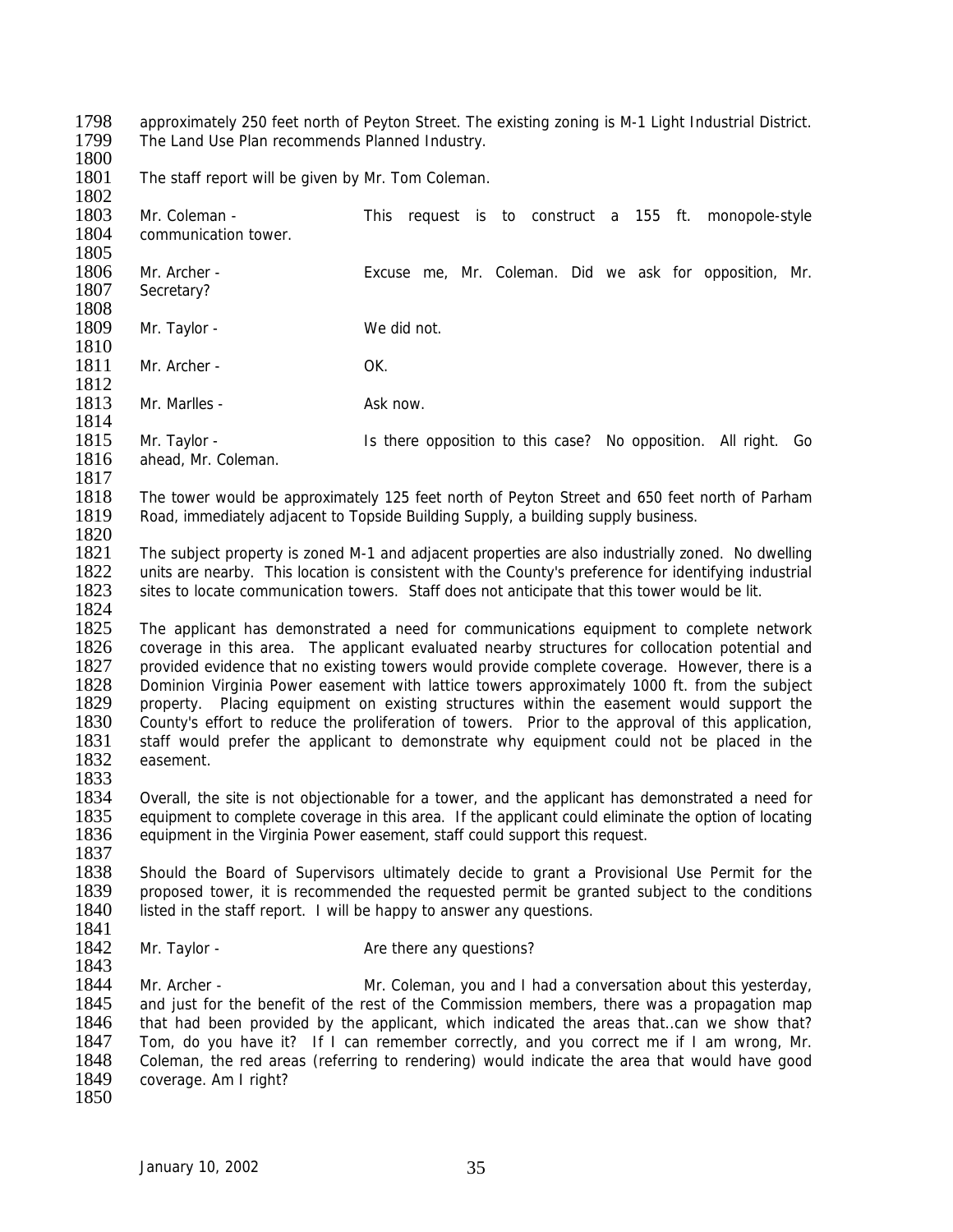1851 Mr. Coleman - Correct.

1852<br>1853 1853 Mr. Archer - The yellow areas (referring to rendering) would indicate the 1854 ones that are sort of iffy, and the green areas would indicate limited coverage, and the white<br>1855 would indicate no coverage. And, this would probably be an ideal site for a tower because it is in would indicate no coverage. And, this would probably be an ideal site for a tower because it is in 1856 an industrial area. There are no residences anywhere near this. The Virginia Power tower, I 1857 guess, that was adjacent to this has not really been at this point bargained for, to your 1858 knowledge. Mr. Coleman. knowledge, Mr. Coleman.

1859<br>1860 1860 Mr. Coleman - Not to my knowledge. That may be something that the 1861 applicant may be willing to address. applicant may be willing to address.

1862<br>1863 Mr. Archer - The Context Context of I may have to ask him that, but I guess in terms of 1864 where this will be located, probably one of the better tower sites we have seen for a while in that 1865 it really does not infringe on any residential area at all, and the only question that Mr. Coleman it really does not infringe on any residential area at all, and the only question that Mr. Coleman 1866 and I had, and I can ask the applicant this, is whether or not if we located here as opposed to 1867 locating on the adjacent tower, which I should not say adjacent. It is not that far away, which 1868 would not be that high would be the best use for it, and looking at it from a future standpoint, 1869 we are looking at 155 ft. as opposed to the limited height of the other tower, so we have been 1870 able to get more co-locators on this one than on the other. So, I think I might get the applicant 1870 able to get more co-locators on this one than on the other. So, I think I might get the applicant 1871 to address that and we can make a pretty quick decision on this. to address that and we can make a pretty quick decision on this.

1872<br>1873 1873 Mr. Coleman - And what I've attempted to do, Mr. Archer, in blue is – in that 1874 areen area here – this is sort of their coverage. You can see that will include the intersection of green area here – this is sort of their coverage. You can see that will include the intersection of 1875 Parham and Staples Mill, so I think a busy intersection like that we can understand and I 1876 mentioned the fact that they have established a need for the tower.

1878 Mr. Archer - OK. All right. That is all of the questions that I have unless 1879 somebody else has some.

1880 Mr. Marlles - Mr. Archer, do you wish to hear from the applicant?

1882<br>1883 Mr. Archer - Yes, I do need to just for a moment.

1885 Mr. Cliff Nordyke - Mr. Chairman and members of the Commission, my name is Cliff<br>1886 Nordyke, representing VoiceStream Wireless, and I will be happy to answer any questions that Nordyke, representing VoiceStream Wireless, and I will be happy to answer any questions that 1887 Mr. Archer may have.

1889 Mr. Archer - Did you hear the other thing about the other tower site?

1890<br>1891 Mr. Nordyke - The VEPCO tower?

1892<br>1893 Mr. Archer - Yes.

1877

1884

1888

1894<br>1895 1895 Mr. Nordyke - Yes. Actually, I don't know if you have the design in here for it 1896 that shows the VEPCO tower, but the VEPCO tower at the point where we had done some studies that shows the VEPCO tower, but the VEPCO tower at the point where we had done some studies 1897 does not provide adequate coverage more to the north than what we were needing, and the 1898 tower that we have actually done a study on is now taken up by another carrier. There was 1899 actually one on there before, and a second carrier has gone on that tower, which would force us 1900 to move to another tower on down further.

1901<br>1902 Mr. Archer - What would be the height on that tower, on the VEPCO tower? 1903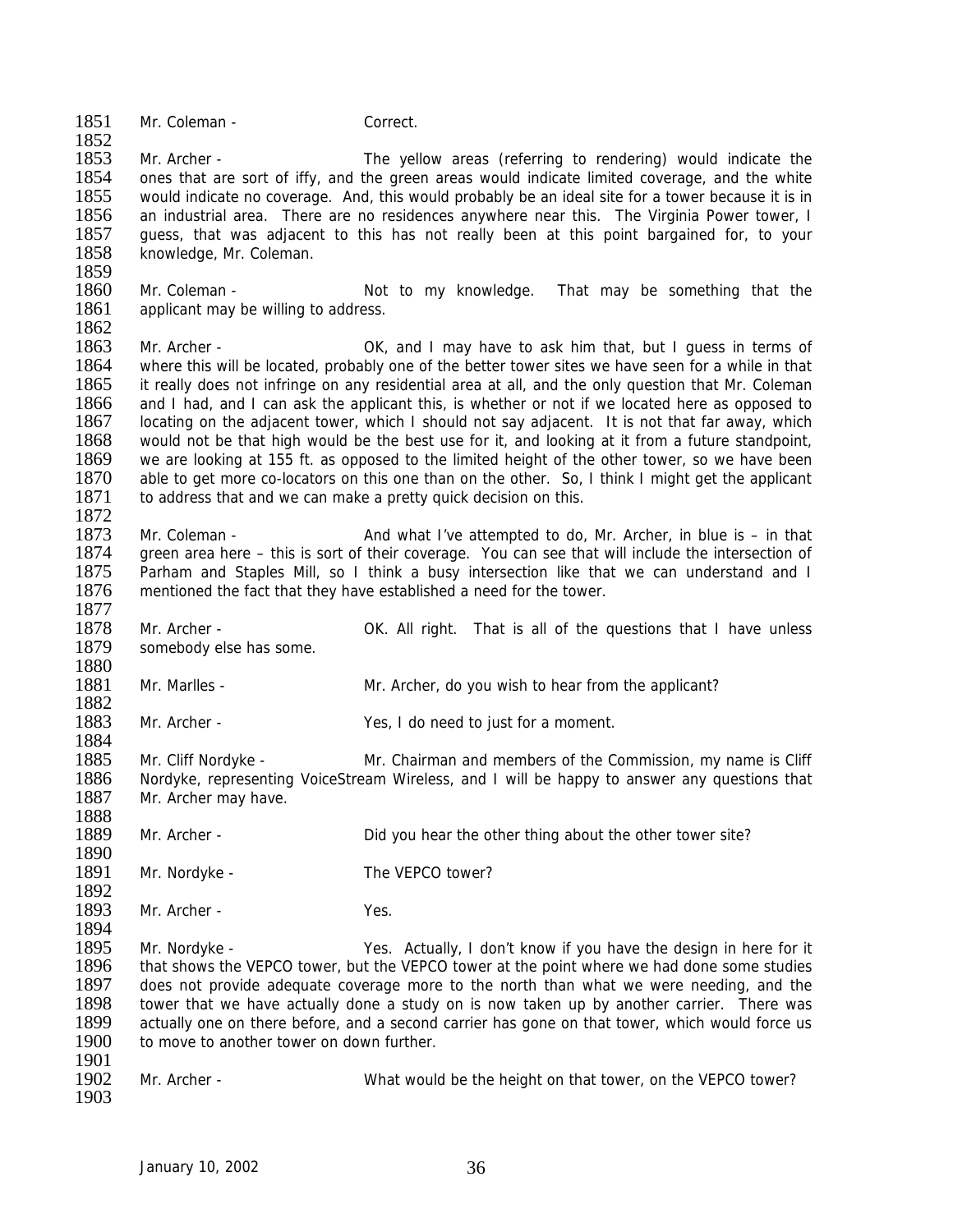1904 Mr. Nordyke - I can tell you what the tower height is. The VEPCO tower is 125 1905 feet. 1906 1907 Mr. Archer - So we are 30 feet higher on this one? 1908<br>1909 Mr. Nordyke - Correct. 1910<br>1911 Mr. Archer - OK, so in looking at that now, what I am trying to get is how 1912 many co-locators could you possibly put on this one? 1913<br>1914 Mr. Nordyke - Three additional. 1915<br>1916 Mr. Archer - Three additional, so we would have four altogether. 1917<br>1918 Mr. Nordyke - Correct. 1919 1920 Mr. Archer - Which would probably in the future preclude us from having to 1921 put another one in close proximity and the range would be better. OK. That is all I had. Thank 1922 you. 1923<br>1924 Mr. Nordyke - Any questions? 1925<br>1926 1926 Mr. Taylor - Any other questions from the Commission? Thank you very 1927 much. much. 1928<br>1929 Mr. Archer - CHAIRT COCK. I am ready for a motion, Mr. Chairman. 1930 1931 Mr. Taylor - Sorry, Mr. Archer. 1932 1933 Mr. Archer - I guess what I was trying to establish was as we look at these<br>1934 towers... towers... 1935<br>1936 Mr. Jernigan - Mr. Archer, hold on a second. 1937 1938 Mr. Archer - I am sorry. 1939 1940 Mr. Taylor - Ch, I am sorry. 1941 1942 Mr. Dan Myers - My name is Dan Myers and I am vice-president of Top Side 1943 Building Supply, which is located at 2800 Ackley Avenue. The property is owned by SKS. It is a<br>1944 limited liability corporation and we rent the building, they own the property. I just wanted to 1944 limited liability corporation and we rent the building, they own the property. I just wanted to 1945 make a couple of comments. No. 1 is that the applicant met with us a number of times prior to 1945 make a couple of comments. No. 1 is that the applicant met with us a number of times prior to 1946 submitting their proposal to the County to make sure that we worked out anything that we submitting their proposal to the County to make sure that we worked out anything that we 1947 possibly could that would make it more compatible to our site, and they did, and I appreciate the 1948 applicant doing that. It was not the gentleman who is here this evening, but it was someone 1948 applicant doing that. It was not the gentleman who is here this evening, but it was someone<br>1949 else. Also, although I am not a resident of Henrico County. I believe it is a good location for a 1949 else. Also, although I am not a resident of Henrico County, I believe it is a good location for a<br>1950 tower, since it is light industrial and it is not close to a residential area. Thank you. tower, since it is light industrial and it is not close to a residential area. Thank you. 1951 1952 Mr. Archer - Thank you, sir. 1953<br>1954 Mr. Taylor - Thank you very much, Mr. Myers. Anybody else? 1955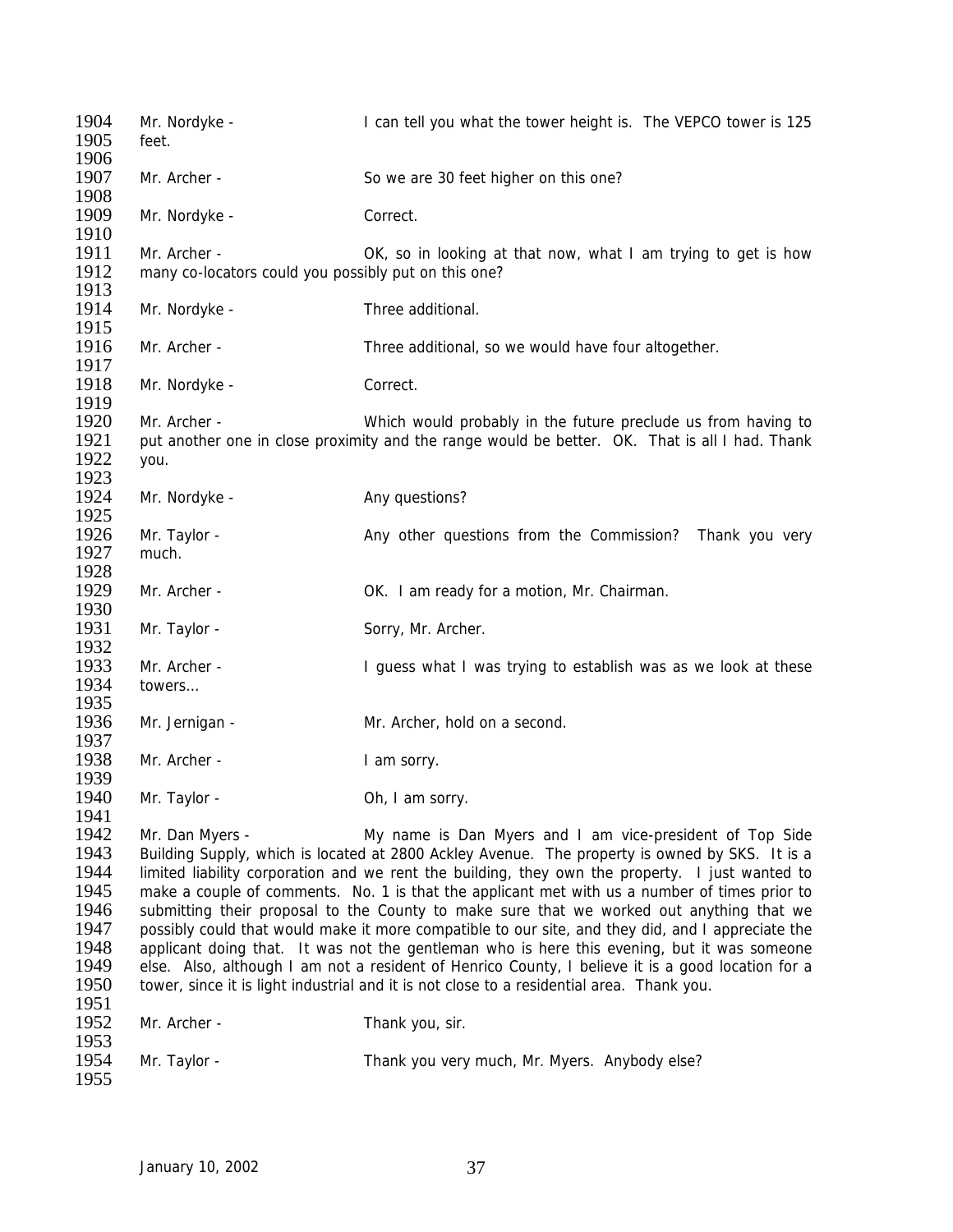1956 Mr. Archer - OK, as I was going to say, Mr. Chairman, this will probably be 1957 one of the better sites that we have had to put a tower and I think in the long run we would be 1957 one of the better sites that we have had to put a tower and I think in the long run we would be 1958 better off with four locators on the one tower than the limited amount that would go on a VEPCO better off with four locators on the one tower than the limited amount that would go on a VEPCO 1959 tower. This site is next to an EPA Superfund site, so it is not one that is going to be developed<br>1960 into anything meaningful, I would suppose, for some time, so I would move approval of P-2-02 into anything meaningful, I would suppose, for some time, so I would move approval of P-2-02 1961 to the Board.

1962<br>1963 Mr. Vanarsdall - Second.

1964<br>1965 1965 Mr. Taylor - Motion made by Mr. Archer and seconded by Mr. Vanarsdall, P-<br>1966 – 2-02. All in favor sav ave. All opposed sav no. The motion passes. 2-02. All in favor say aye. All opposed say no. The motion passes.

1967<br>1968 The Planning Commission voted to recommend approval of Case P-2-02, VoiceStream Wireless, 1969 to the Board of Supervisors. 1970

1971 REASON: Acting on a motion by Mr. Archer, seconded by Mr. Vanarsdall, the Planning 1972 Commission voted 5-0 (one abstention) to recommend that the Board of Supervisors **grant** the 1973 request because it is reasonable in light of the surrounding uses.

## 1974<br>1975 1975 *Deferred from the December 13, 2001 Meeting:*

1976 **C-72C-01 Edward B. Kidd for Louis Clifford Schroeder:** Request to 1977 amend proffered conditions accepted with rezoning cases C-1C-84 and C-54C-85, on Parcels 69-<br>1978 A-18 & 19 (755-750-8173) and 69-4-A-1 & 2 (755-750-6245) containing approximately 196 1978 A-18 & 19 (755-750-8173) and 69-4-A-1 & 2 (755-750-6245), containing approximately 1.96<br>1979 acres, located at the northeast intersection of N. Parham and Gwinnett Roads. The property is acres, located at the northeast intersection of N. Parham and Gwinnett Roads. The property is 1980 zoned O-1C Office (Conditional). The amendment is related to structural design, landscaping and 1981 lighting, and would allow additional structures on the site. The Land Use Plan recommends 1981 lighting, and would allow additional structures on the site. The Land Use Plan recommends 1982 Office. Office. 1983

1984 Mr. Marlles - The staff report will be given by Mr. Tom Coleman. 1985<br>1986 Mr. Archer - Mr. Coleman. 1987<br>1988 Mr. Taylor - The Is there any opposition in this case? 1989<br>1990 Mr. Marlles - Yes, there is. 1991 1992 Mr. Taylor - Would everybody that is opposed raise their hands? All right, Mr.<br>1993 Coleman. Coleman. 1994 1995 Mr. Vanarsdall - I figured there was. It is the case. 1996<br>1997 Mr. Jernigan - I didn't think they just wanted to watch us. I don't believe that. 1998<br>1999 Voice from the Audience - It has been entertaining tonight. 2000<br>2001 Mr. Jernigan - Will we make it to Jay Leno? That is what we want to know. 2002 2003 Mr. Archer - I don't know if that is a compliment or not. 2004 2005 Mr. Coleman - The proffers, which were distributed to you, do not require waiving<br>2006 the time limit for accepting them. This application to amend proffers would permit the construction 2006 the time limit for accepting them. This application to amend proffers would permit the construction<br>2007 of an office building on the southern half of a 1.96-acre parcel at the corner of Parham and Gwinnett

2007 of an office building on the southern half of a 1.96-acre parcel at the corner of Parham and Gwinnett<br>2008 Roads. The original cases approved in 1984 and 1985 limited construction to one 5.000 square foot Roads. The original cases approved in 1984 and 1985 limited construction to one 5,000 square foot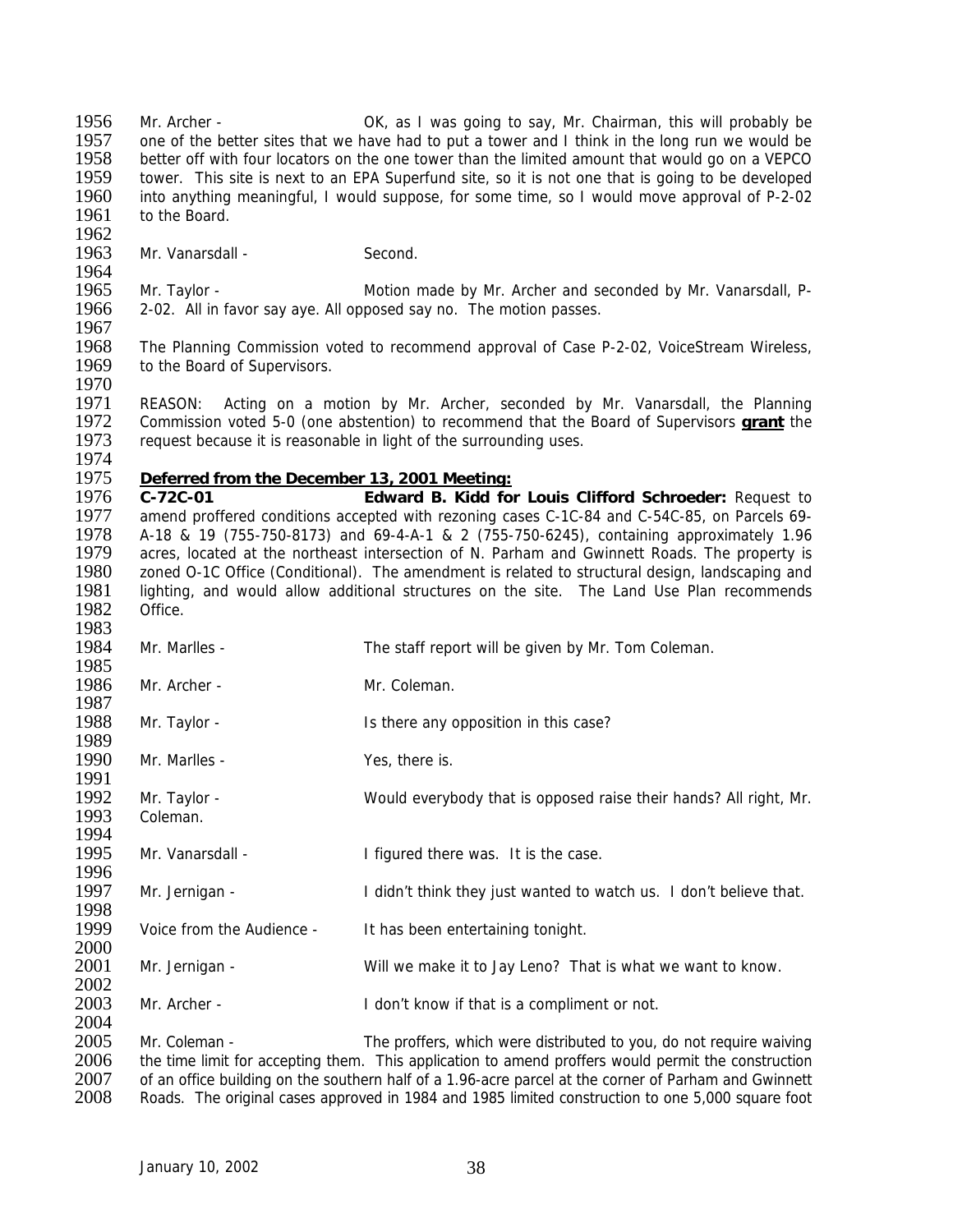- 2009 building with additional proffers addressing uses, landscaping, buffering, and lighting. A Patient's 2010 First Medical Office Building (POD-43-86) was subsequently constructed on the northern half of the 2010 First Medical Office Building (POD-43-86) was subsequently constructed on the northern half of the 2011 property. The southern half (Lots 1 and 2 of Parham Hills Subdivision) remained a buffer area and property. The southern half (Lots 1 and 2 of Parham Hills Subdivision) remained a buffer area and 2012 provided access to Gwinnett Road.
- 2013<br>2014

2025

2044

2047

2057

The proposed changes would permit a second office building while essentially retaining and 2015 updating the remaining proffers. The applicant added new proffer, #4, prohibiting egress directly 2016 to Parham Road. to Parham Road.

2017<br>2018 2018 Prior to the January meeting, nearby residents expressed a problem with "cut through" traffic<br>2019 driving thru their neighborhood to access the stoplight at Fordson Road and driving through the 2019 driving thru their neighborhood to access the stoplight at Fordson Road and driving through the 2020 adiacent church parking lot to access the stoplight at Bronwood Road. Proffer #10 is a new proffer 2020 adjacent church parking lot to access the stoplight at Bronwood Road. Proffer #10 is a new proffer<br>2021 enteresenting the applicant's commitment to pursue an access onto the adjacent Park and Ride 2021 representing the applicant's commitment to pursue an access onto the adjacent Park and Ride 2022 property to facilitate access to the stoplight at Fordson. While the amount of additional traffic<br>2023 generated by a new office building may be minimal, reducing the amount of traffic in the generated by a new office building may be minimal, reducing the amount of traffic in the 2024 neighborhood would obviously be desirable.

2026 This application would permit the reasonable use of the remaining O-1C zoned property, and staff 2027 recommends approval. I would be happy to answer any questions. recommends approval. I would be happy to answer any questions.

2028<br>2029 Mr. Taylor - **Any questions from members of the Commission?** 

2030<br>2031 2031 Mr. Jernigan - Mr. Coleman, I missed what you were saying about using the 2032 church parking lot. I know that was an issue. What is the problem? church parking lot. I know that was an issue. What is the problem?

2033<br>2034 Mr. Coleman - The issue here is that there are two stoplights. The subject 2035 property is here (referring to rendering) and Fordson Road has a stoplight and Bronwood Road has 2036 a stoplight. The church has access from Gwinnett to Bronwood. A driver could drive through the 2037 church property to gain access to this stoplight or they could work their way back through the 2038 residential area and the problem is turning left. A person does not need to do that to make a right 2039 turn on Parham, but because of the traffic volume it is difficult to make a left-hand turn movement. 2039 turn on Parham, but because of the traffic volume it is difficult to make a left-hand turn movement,<br>2040 so the drivers will go to extra means to gain access to a stoplight with the left-hand turn 2040 so the drivers will go to extra means to gain access to a stoplight with the left-hand turn 2041 movement movement

2042<br>2043 Mr. Jernigan - OK.

2045 Mr. Vanarsdall - We understand it now. They will either come through the church 2046 parking lot and a lot of people cut through the church parking lot.

2048 Mr. Coleman - Right.

2049<br>2050 Mr. Vanarsdall - The church chained off the parking lot, would that cut it down?

2051<br>2052 2052 Mr. Coleman - In two conversations with Mr. Kidd, who is the representative of 2053 the applicant, he has had conversations with the nearby residents and the church, and I believe he 2053 the applicant, he has had conversations with the nearby residents and the church, and I believe he 2054 is going to outline some of the steps that they are working on with the church. is going to outline some of the steps that they are working on with the church. 2055

2056 Mr. Vanarsdall - You had a question, too, didn't you, Mr. Chairman?

2058 Mr. Taylor - Yes, I did, and I will wait for Mr. Kidd to discuss the options that 2059 we have. I have also met with Rev. Denton and Bill Londree in the church and I asked them what 2059 we have. I have also met with Rev. Denton and Bill Londree in the church and I asked them what 2060 we could do to reduce the cut-throughs and they have asked for a few signs, which Mr. Kidd's 2060 we could do to reduce the cut-throughs and they have asked for a few signs, which Mr. Kidd's 2061 client has agreed to provide. So, we will wait to hear from Mr. Kidd. client has agreed to provide. So, we will wait to hear from Mr. Kidd.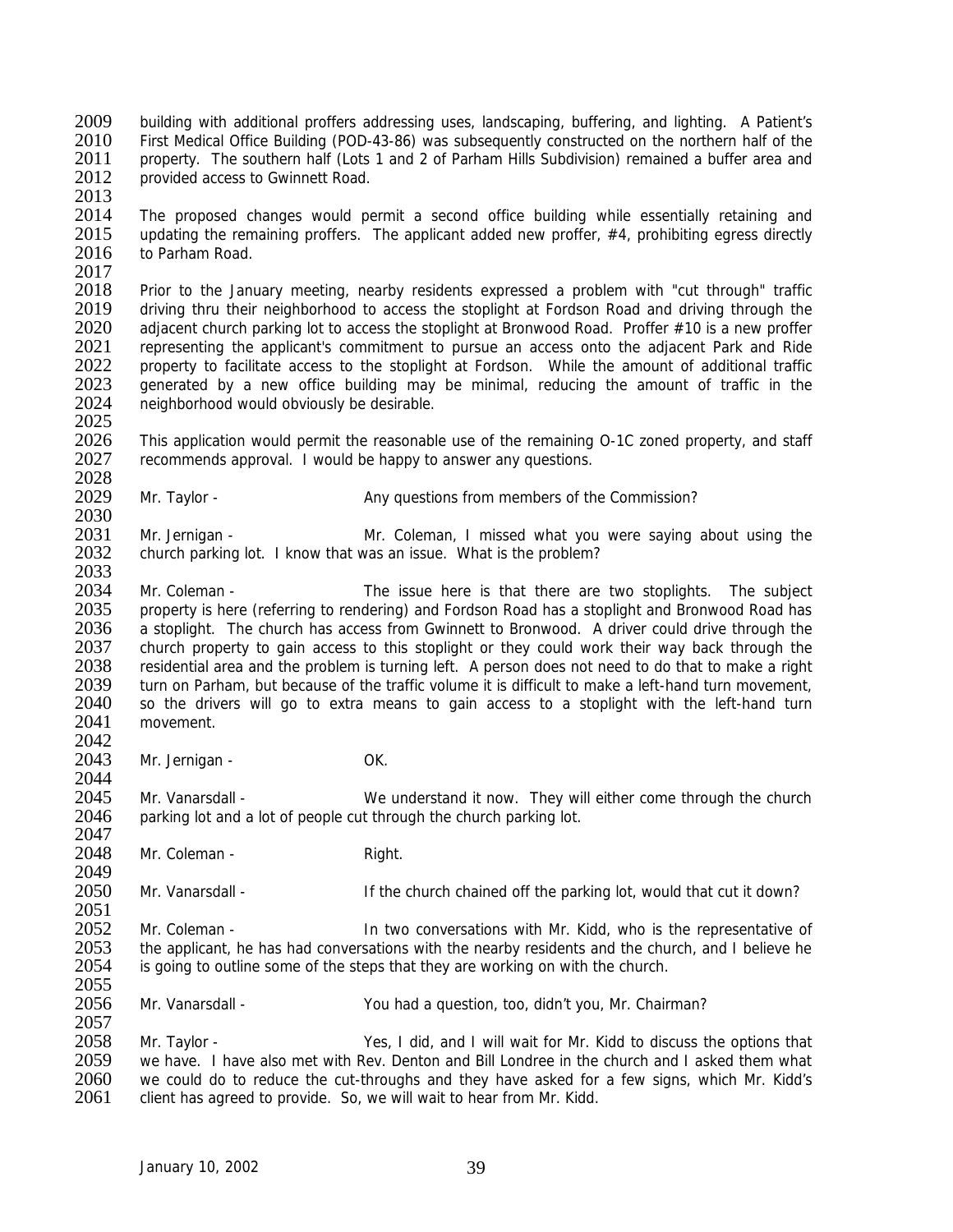$\frac{2062}{2063}$ 

2063 Mr. Marlles - Mr. Chairman, while Mr. Kidd is coming to the podium, because<br>2064 there is opposition, the ten minute rule will be in effect. Were you here when I explained how that there is opposition, the ten minute rule will be in effect. Were you here when I explained how that 2065 operates? OK, so you are generally familiar with it? Mr. Kidd, would you like to reserve some time 2066 for rebuttal? 2067

2068 Mr. Kidd - I won't take anything close to the ten minutes, so I will just 2069 reserve whatever is left over. reserve whatever is left over.

2070<br>2071 Mr. Taylor - OK.

2072<br>2073 2073 Mr. Kidd - Good evening, Mr. Chairman, and members of the Commission.<br>2074 My name is Ed Kidd and I am here tonight representing the applicant. Mr. Clifford Schroeder. As My name is Ed Kidd and I am here tonight representing the applicant, Mr. Clifford Schroeder. As 2075 Tom indicated, the subject property was zoned O-1 back in 1985 to allow construction of the 2076 Patient First Medical Office Building. The proffers submitted at that time restricted development to Patient First Medical Office Building. The proffers submitted at that time restricted development to 2077 the Patient First facility on the northern portion of the property. From my review of the files and 2078 discussions with those that I could, my understanding is that the proffer was really submitted to 2079 just eliminate any discussion of what else besides the Patient First facility would be there as 2080 opposed to addressing any particular concern or issue that may have related at the time to the 2080 opposed to addressing any particular concern or issue that may have related at the time to the 2081 development of the southern portion of the property. I want you to understand that Mr. Schroeder 2081 development of the southern portion of the property. I want you to understand that Mr. Schroeder<br>2082 vurchased this property back in 1986 following completion of the Patient First facility, just as part of 2082 purchased this property back in 1986 following completion of the Patient First facility, just as part of 2083 his personal real estate investments, so he is a long-term owner. He is a resident of the Richmond 2083 his personal real estate investments, so he is a long-term owner. He is a resident of the Richmond 2084 area and he has been here for a while Patient First does continue to be a tenant of the property 2084 area, and he has been here for a while. Patient First does continue to be a tenant of the property.<br>2085 With the changes that have taken place in Parham Road over the last 15 years with additional With the changes that have taken place in Parham Road over the last 15 years with additional 2086 office development and with the traffic and so forth, I think it is clear that, you know, a residential 2087 use for this property is not realistic, so the O-1 use that is zoned presently and which we are 2087 use for this property is not realistic, so the O-1 use that is zoned presently and which we are 2088 requesting to continue with is really the lowest intensity use that is realistic for this property. Mr. requesting to continue with is really the lowest intensity use that is realistic for this property. Mr. 2089 Schroeder believes that that development is now right. He is requesting the proffers to be 2090 amended and be updated essentially to eliminate that restriction regarding development of the 2091 southern portion of the property. While there are some additional language modifications, the 2092 substance of all the proffers previously submitted which address uses. Iandscaping, buffering, 2092 substance of all the proffers previously submitted which address uses, landscaping, buffering, 2093 lighting and architectural design will remain in effect. In addition, Mr. Schroeder has submitted a 2093 lighting and architectural design will remain in effect. In addition, Mr. Schroeder has submitted a<br>2094 broffer prohibiting direct access to Parham Road, which the staff thought was appropriate, and 2094 proffer prohibiting direct access to Parham Road, which the staff thought was appropriate, and 2095 then the additional proffer which I will go over in more detail in a minute, with respect to the cut-2095 then the additional proffer which I will go over in more detail in a minute, with respect to the cut-<br>2096 through traffic issue. We do believe the request is reasonable as development of an office on the 2096 through traffic issue. We do believe the request is reasonable as development of an office on the 2097 southern portion of the property is consistent with the Comprehensive Plan, are consistent with southern portion of the property is consistent with the Comprehensive Plan, are consistent with 2098 other development over these last 15 years along Parham Road, and with the proffers protection is<br>2099 or provided to adiacent properties. The only issue that has arisen during the review of this request is provided to adjacent properties. The only issue that has arisen during the review of this request is 2100 a concern that was expressed by the Parham Road Baptist Church, which as Tom pointed out, is 2101 located across Gwinnett Road from this property, and some of the area residents regarding cut-<br>2102 through traffic, and just to state it again, because of the difficulty of making a left-turn from 2102 through traffic, and just to state it again, because of the difficulty of making a left-turn from<br>2103 Gwinnett onto Parham and the fact that there are existing traffic signals located on Bronwood. 2103 Gwinnett onto Parham and the fact that there are existing traffic signals located on Bronwood,<br>2104 which is the next street over to the south, and on Fordson, which is the next street over to the 2104 which is the next street over to the south, and on Fordson, which is the next street over to the 2105 north, there is some traffic that wants to go left on Parham that will cut through the church north, there is some traffic that wants to go left on Parham that will cut through the church 2106 property to gain access to Bronwood, and some traffic that would go south on Gwinnett circles<br>2107 around to Fordson to obtain access to that traffic signal. Now, I do want the Commission to around to Fordson to obtain access to that traffic signal. Now, I do want the Commission to 2108 understand that this traffic comes not only from Mr. Schroeder's property but also from the 2109 neighborhood as a whole, including the residents on Gwinnett Road, so it is a neighborhood 2110 situation as a whole, and not a particular problem associated only with Mr. Schroeder's property.

 $\frac{2111}{2112}$ 2112 During the review period, I have talked with the staff and the affected property owners about the 2113 situation, and Mr. Tavlor, as has been mentioned, has met with Pastor James Denton of the 2113 situation, and Mr. Taylor, as has been mentioned, has met with Pastor James Denton of the 2114 Parham Road Baptist Church, and Mr. Schroeder and I met with Pastor Denton and some of the Parham Road Baptist Church, and Mr. Schroeder and I met with Pastor Denton and some of the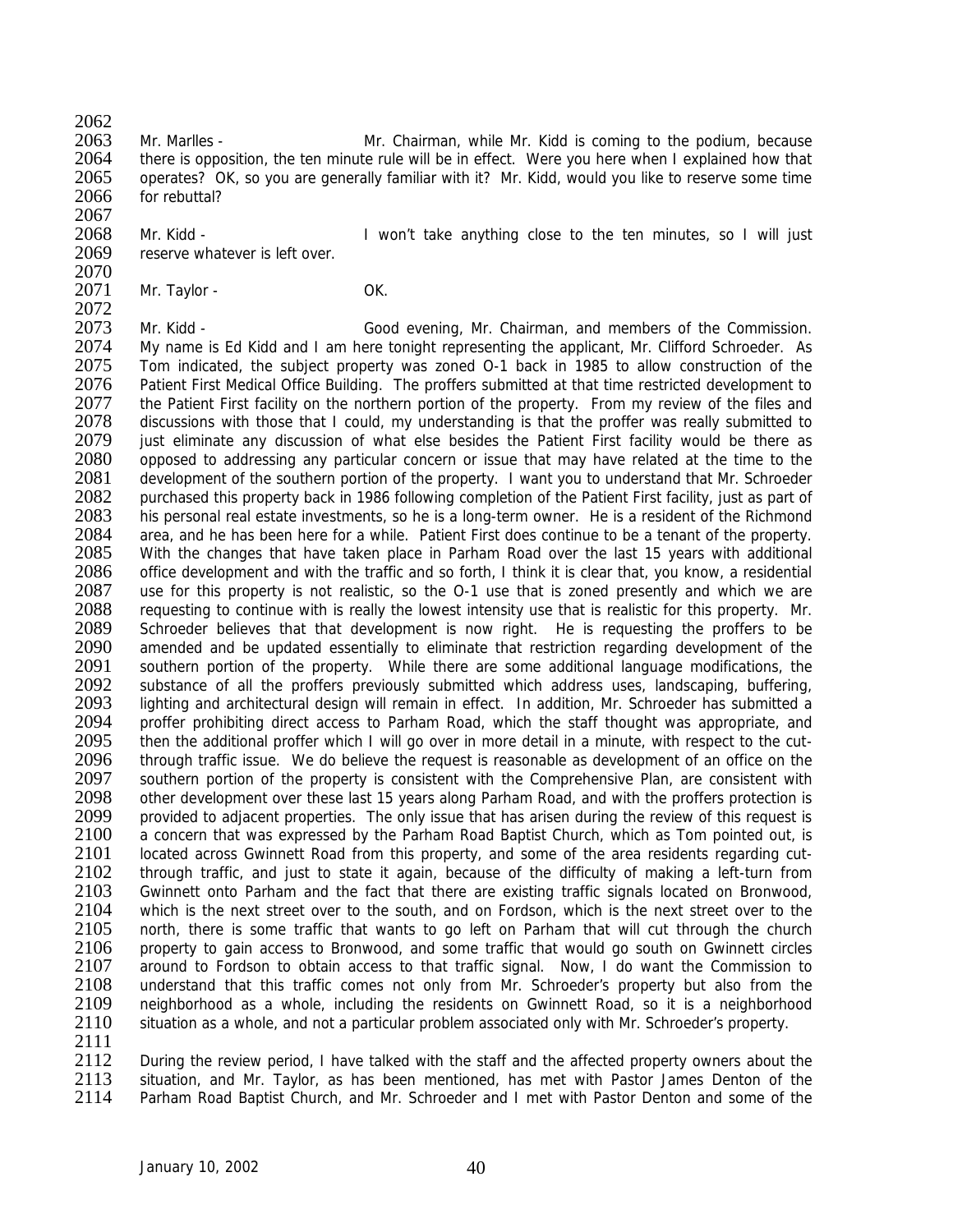2115 other property owners, all of that to investigate whether anything could be done to mitigate the<br>2116 cut-through traffic. Two suggestions came out of those discussions: One being the installation of 2116 cut-through traffic. Two suggestions came out of those discussions: One being the installation of 2117 some additional signage on the church property and the other being the possibility of creating a some additional signage on the church property, and the other being the possibility of creating a 2118 secondary access to Mr. Schroeder's property through the adjacent Park and Ride facility, which 2119 would allow a more direct access to the traffic signal on Fordson Road. would allow a more direct access to the traffic signal on Fordson Road.

2120<br>2121

2121 By private letter, a copy of which has been provided to the Planning office, Mr. Schroeder has 2122 agreed to provide signage on the church property indicating that it is a private driveway, not for 2122 agreed to provide signage on the church property indicating that it is a private driveway, not for 2123 public access, and also work with the church on any other signage that may be needed to do the 2123 public access, and also work with the church on any other signage that may be needed to do the 2124 best that we can through signage. We recognized that there are some people that are not rule 2124 best that we can through signage. We recognized that there are some people that are not rule<br>2125 followers that will disregard signs, but we and the church believe that the signage will help and 2125 followers that will disregard signs, but we and the church believe that the signage will help and 2126 Pastor Denton has indicated to us that this is sufficient to address the church's concerns about the 2126 Pastor Denton has indicated to us that this is sufficient to address the church's concerns about the 2127 case. He is here tonight and perhaps will want to speak to you directly case. He is here tonight and perhaps will want to speak to you directly.

2128<br>2129

2129 By the additional proffer which is shown as Item 10 of the most recent proffers that you have, Mr.<br>2130 Schroeder has also agreed that as long as the owners of the Patient First facility and VDOT, which 2130 Schroeder has also agreed that as long as the owners of the Patient First facility and VDOT, which<br>2131 is the owner of the Park and Ride facility will grant the required consents that are connections to is the owner of the Park and Ride facility will grant the required consents that are connections to 2132 the Park and Ride facility, which would allow that more direct access to Fordson Road and the 2133 traffic signal there, would be provided at the time of the further development of the property. The 2133 traffic signal there, would be provided at the time of the further development of the property. The 2134 proffer does recognize that there may be situations where that access, if it is able to be provided 2134 proffer does recognize that there may be situations where that access, if it is able to be provided 2135 initially, might have to be closed or might be closed in the future, and those would include, if they 2135 initially, might have to be closed or might be closed in the future, and those would include, if they<br>2136 vere a traffic signal installed at Gwinnett. I think there would no longer be a need for it and then 2136 were a traffic signal installed at Gwinnett, I think there would no longer be a need for it and then<br>2137 more significantly, perhaps, if VDOT or any successor owner of the Park and Ride facility withdrew 2137 more significantly, perhaps, if VDOT or any successor owner of the Park and Ride facility withdrew<br>2138 any consent that they gave, and we have also provided that if the Director of Public Works made a any consent that they gave, and we have also provided that if the Director of Public Works made a 2139 determination that this was not appropriate for some reason, or if this Commission authorized it for 2140 some reason, that that access could be closed. The reasons for those exceptions are, what we 2140 some reason, that that access could be closed. The reasons for those exceptions are, what we<br>2141 have been trying to do here is to say that Mr. Schroeder, as owner of the property, is going to do have been trying to do here is to say that Mr. Schroeder, as owner of the property, is going to do 2142 everything within his power to provide that connection which would again mitigate this 2143 neighborhood situation, but if there are those that he does not control, such as VDOT, who<br>2144 determine that this shouldn't be, then we have to provide for that. I would like for you to know 2144 determine that this shouldn't be, then we have to provide for that. I would like for you to know 2145 that the Director of Public Works. Mr. Thompson, has reviewed this, and indicated that he would 2145 that the Director of Public Works, Mr. Thompson, has reviewed this, and indicated that he would 2146 approve of the connection to the Park and Ride facility subject to the usual plan review details. I 2146 approve of the connection to the Park and Ride facility subject to the usual plan review details. I<br>2147 have also made an initial inquiry at VDOT and the initial reaction I received appeared favorable. 2147 have also made an initial inquiry at VDOT and the initial reaction I received appeared favorable,<br>2148 although their ultimate position is unknown at this time to the extent the County can assist us in 2148 although their ultimate position is unknown at this time to the extent the County can assist us in<br>2149 encouraging VDOT to approve the connection and Mr. Schroeder would solicit that assistance from 2149 encouraging VDOT to approve the connection and Mr. Schroeder would solicit that assistance from 2150 you.

2151<br>2152

Mr. Marlles - You are down to about two minutes, just to let you know.

2153<br>2154 2154 Mr. Kidd - Con behalf of Mr. Schroeder, I ask that you follow the staff's<br>2155 recommendation and recommend approval of the requested proffered amendments to the Board of 2155 recommendation and recommend approval of the requested proffered amendments to the Board of 2156 Supervisors. I will be alad to answer any questions. Supervisors. I will be glad to answer any questions.

 $2157$ <br>2158 2158 Mr. Taylor - Thank you, Mr. Kidd. We will save the remainder of your time for<br>2159 rebuttal because my first question that I would like to ask is whether or not you have a sketch or 2159 rebuttal because my first question that I would like to ask is whether or not you have a sketch or 2160 map to show how that traffic pattern through VDOT and the site would be developed. map to show how that traffic pattern through VDOT and the site would be developed. 2161

| 2162         | Mr. Kidd -   | No, sir.                                                    |
|--------------|--------------|-------------------------------------------------------------|
| 2163         |              |                                                             |
| 2164<br>2165 | Mr. Taylor - | Have you seen any sketch at all?                            |
| 2166         | Mr. Kidd -   | No, sir, but if you, could you put the picture back up Tom? |
| 2167         |              |                                                             |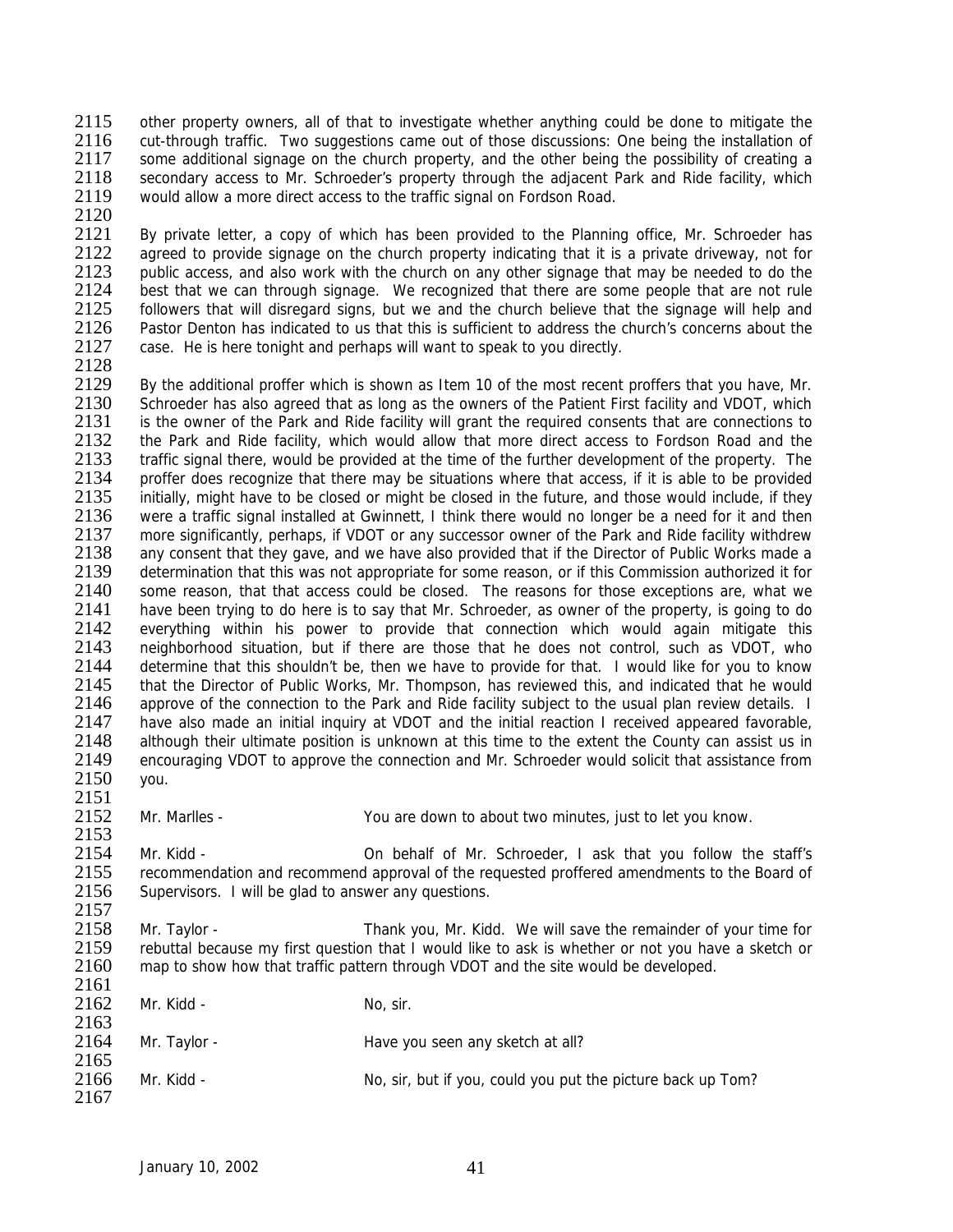2168 Mr. Taylor - I know they have agreed to do that or at least the probability, but<br>2169 in my mind I am not exactly sure how that would work in my mind I am not exactly sure how that would work. 2170

2171 Mr. Kidd - OK.

2183

2172<br>2173 Mr. Taylor - And that would provide...

2174<br>2175 2175 Mr. Kidd - Park and Ride is the parking area to the right-hand side of the 2176 drawing (referring to rendering). The driveway from Gwinnett is parallel to the southern green line 2176 drawing (referring to rendering). The driveway from Gwinnett is parallel to the southern green line<br>2177 on the right hand side, and the concept would be that as you get over towards the Patient's First 2177 on the right hand side, and the concept would be that as you get over towards the Patient's First 2178 building, you would make a physical connection probably to line up with one of those driveways. 2178 building, you would make a physical connection probably to line up with one of those driveways,<br>2179 and be able to gain access to the driveway in the Park and Ride, and then you would just follow 2179 and be able to gain access to the driveway in the Park and Ride, and then you would just follow<br>2180 through the existing driveways over to Fordson Road, so physically what we are talking about is through the existing driveways over to Fordson Road, so physically what we are talking about is 2181 just, for example, you know, this area, somewhere in here, so that you get into the driveways of 2182 that parking facility. that parking facility.

2184 Mr. Taylor - So traffic would be able to exit from the medical facility, go into 2185 the parking lot, and then east or northeast or southwest, southeast?

2186<br>2187 2187 Mr. Kidd - They would work their way over to Fordson Road and there is an access that is off the screen, so they go down there, make a left onto Fordson, get them up to the 2188 access that is off the screen, so they go down there, make a left onto Fordson, get them up to the 2189 traffic signal at Fordson and Parham. traffic signal at Fordson and Parham.

2190<br>2191 Mr. Taylor - **CK, thank you very much.** Mr. Marlles, I believe we had some 2192 people in opposition, so we will have ten minutes for the opposition, and if you would please<br>2193 identify yourself. identify yourself. 2194

2195 Mr. J. Shearin - Mr. Chairman and members of the Planning Commission, my 2196 name is J. Shearin. I own property along Gwinnett Road, so I was intimately involved in some of 2197 the discussions with Mr. Kidd regarding our concerns, and I just wanted to highlight. We have a lot 2197 the discussions with Mr. Kidd regarding our concerns, and I just wanted to highlight. We have a lot 2198 of information that has already been presented to you, and so far I can't say that there is any 2198 of information that has already been presented to you, and so far I can't say that there is any 2199 conflict in what has been presented to you. I think it is all in line with what we have discussed. 2199 conflict in what has been presented to you. I think it is all in line with what we have discussed.<br>2200 One of the things I wanted to bring to your attention and just. I'm sure other people would like to 2200 One of the things I wanted to bring to your attention and just, I'm sure other people would like to 2201 say things, but I went out there and took a look at the traffic situation out there for the Patient 2201 say things, but I went out there and took a look at the traffic situation out there for the Patient 2202 First, and I went out one evening and looked at the traffic going in and out of that site, and for a 2202 First, and I went out one evening and looked at the traffic going in and out of that site, and for a<br>2203 one-hour period, during that time period that I was out there, there were basically 18 vehicles that 2203 one-hour period, during that time period that I was out there, there were basically 18 vehicles that 2204 were coming in and out of the Patient First site, and obviously everything that I saw reflected what 2204 were coming in and out of the Patient First site, and obviously everything that I saw reflected what 2205 was the concerns that people are coming in on Parham Road, but they weren't leaving that way, was the concerns that people are coming in on Parham Road, but they weren't leaving that way, 2206 because they couldn't get out on Gwinnett at that intersection, and, in fact, I didn't see two people 2207 who did, in fact, go through the parking lot and so, I don't want to confirm that I saw for my own<br>2208 self that that was in fact taking place out there in the field. While I am a property owner along 2208 self that that was in fact taking place out there in the field. While I am a property owner along<br>2209 Gwinnett Road. I also happen to be in the traffic engineering profession. In fact. I used to work 2209 Gwinnett Road, I also happen to be in the traffic engineering profession. In fact, I used to work 2210 with Bob Thompson in the Public Works Department. But, anyhow, I just want to let you know 2210 with Bob Thompson in the Public Works Department. But, anyhow, I just want to let you know<br>2211 that from my work and knowledge of projecting traffic, the facility, Patient First which I believe is a 2211 that from my work and knowledge of projecting traffic, the facility, Patient First which I believe is a<br>2212 5.000 square foot building, if you use the standards that we used to generate traffic, would 2212 5,000 square foot building, if you use the standards that we used to generate traffic, would 2213 cenerate basically the same amount of traffic. 18 vehicles is what I counted out there during a 2213 generate basically the same amount of traffic, 18 vehicles is what I counted out there during a<br>2214 typical hour. Now if you want to use the same standards, you would be talking about typical hour. Now if you want to use the same standards, you would be talking about 2215 approximately 180 vehicles in a typical day, so that is the kind of magnitude of traffic we are talking 2216 about trying to go in and out of the facility at the Patient First. Given the zoning that they have out 2217 there and the restrictions, it would be reasonable to assume that another 5,000 square foot 2218 building that is going to generate the same kind of traffic will show up there and do the exact same 2218 building that is going to generate the same kind of traffic will show up there and do the exact same<br>2219 traffic patterns. So, I think our concerns are that it doesn't work today and another building out 2219 traffic patterns. So, I think our concerns are that it doesn't work today and another building out 2220 there will do exactly the same thing. there will do exactly the same thing.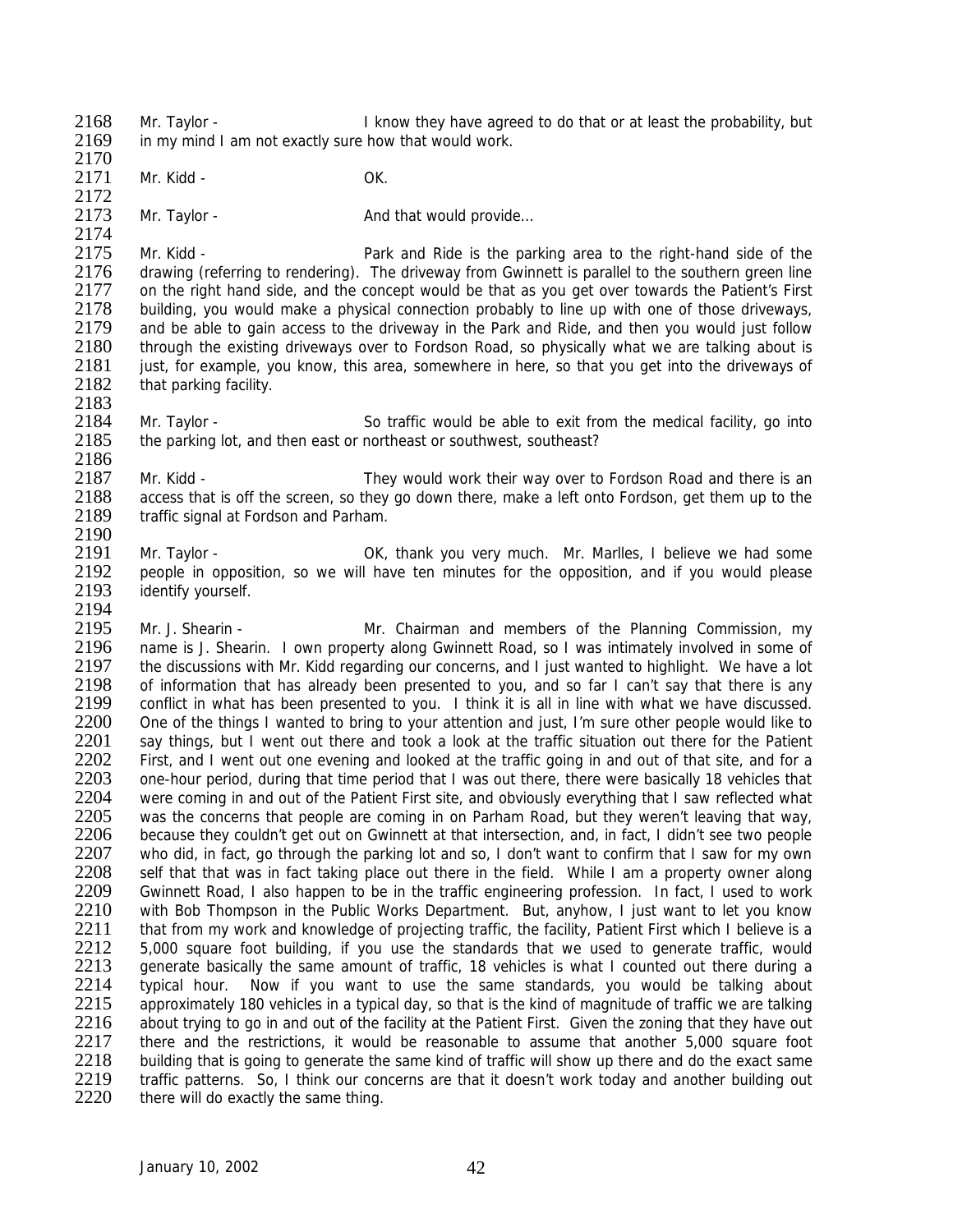2221<br>2222 2222 We have quite a few neighbors. I was going to say that we have approximately a dozen, but 2223 obviously you have seen that vourself who are here and there are two other people who were obviously you have seen that yourself who are here, and there are two other people who were 2224 here, I believe at the last meeting. I know of one who was here at the last meeting, but could not 2225 attend, but they did write letters saying that they were also concerned. We agree that, at least I 2225 attend, but they did write letters saying that they were also concerned. We agree that, at least I<br>2226 all of from my expertise in talking with Mr. Kidd, that this Park and Ride lot connection would be the 2226 do from my expertise in talking with Mr. Kidd, that this Park and Ride lot connection would be the 2227 most preferable way of handling the traffic issues. Where we have our disagreements is the 2227 most preferable way of handling the traffic issues. Where we have our disagreements is the 2228 wording of the proffer. As I think Mr. Kidd alluded, the proffer is set up to say we will build this. 2228 wording of the proffer. As I think Mr. Kidd alluded, the proffer is set up to say we will build this,<br>2229 however. if VDOT or the Public Works Director decides that they do not wish to have that 2229 however, if VDOT or the Public Works Director decides that they do not wish to have that 2230 connection, then, as it is written, as I interpret, the proffers, and I think Mr. Kidd has concurred 2230 connection, then, as it is written, as I interpret, the proffers, and I think Mr. Kidd has concurred 2231 when I talked to him about it is that they would be able to continue on with development of this 2231 when I talked to him about it, is that they would be able to continue on with development of this 2232 building. Therefore, we have a building in place, even though a good faith effort was made, but 2232 building. Therefore, we have a building in place, even though a good faith effort was made, but 2233 now the traffic problems are still there for our neighborhood and the thing I wanted to bring to now the traffic problems are still there for our neighborhood, and the thing I wanted to bring to 2234 your attention, also, was the original application for rezoning asked for and got one building. That 2235 is what they got. Now they are asking for additional buildings, so they have to go through is what they got. Now they are asking for additional buildings, so they have to go through 2236 additional rezonings, so I just want to be aware that if there are some issues that are saying we 2237 haven't developed this site fully, I am only saying they had that opportunity before to fully identify 2238 what was going on there and taking care of it at that time. Now the conditions have changed.<br>2239 Gwinnett and Parham is not an adequate access for a commercial drive, and the only other option 2239 Gwinnett and Parham is not an adequate access for a commercial drive, and the only other option<br>2240 is, besides taking the Park and Ride lot, is to use Gwinnett Road, and Gwinnett Road, as you can 2240 is, besides taking the Park and Ride lot, is to use Gwinnett Road, and Gwinnett Road, as you can<br>2241 see a little bit in the picture, it is paralleled by Bronwood and by Fordson, and those are two 2241 see a little bit in the picture, it is paralleled by Bronwood and by Fordson, and those are two 2242 collector type facilities. They have traffic lights on Parham Road and they are designed in order to 2242 collector type facilities. They have traffic lights on Parham Road and they are designed in order to 2243 handle traffic such as a commercial access. Gwinnett Road is a local street. It is designed to 2243 handle traffic, such as a commercial access. Gwinnett Road is a local street. It is designed to 2244 handle our resident traffic. If it is not designed for commercial vehicles or commercial handle our resident traffic. If it is not designed for commercial vehicles or commercial 2245 developments along Parham Road, we should not be the focal point for commercial. I would hope<br>2246 that the Commission recognizes this and would request that the developer or through the attorney 2246 that the Commission recognizes this and would request that the developer or through the attorney<br>2247 to make a more stringent proffer saying that it will be built rather than (unintelligible) will be built to make a more stringent proffer saying that it will be built rather than (unintelligible) will be built 2248 or made to build it, so that is the gist of what our concerns are. 2249 2250 Mr. Taylor - OK. Thank you.

2251<br>2252

2252 Mr. Jernigan - I have a question. Did you check it for one hour?

 $2253$ <br> $2254$ 2254 Mr. Shearin - What I did, well, in typical traffic engineering what you do is go<br>2255 out from 4:00 to 6:30 p.m. period and during that time frame you look at the highest peak at that 2255 out from 4:00 to 6:30 p.m. period and during that time frame you look at the highest peak at that 2256 time. That is how we do traffic studies, and so I didn't go out there one time. I did what I would time. That is how we do traffic studies, and so I didn't go out there one time. I did what I would 2257 typically do if I were doing this for a developer. 2258

2259 Mr. Jernigan - Was this on a weekend or a weekday? 2260<br>2261 Mr. Shearin - The Music Shearin - It was on a weekday.  $2262$ <br> $2263$ Mr. Jernigan - And they had 18... 2264<br>2265 2265 Mr. Shearin - Eighteen people total going in and out of there and it fits exactly<br>2266 what the standards say a 5.000 square foot medical office building ought to do. what the standards say a 5,000 square foot medical office building ought to do. 2267 2268 Mr. Vanarsdall - Do you know of any traffic study that has been done on all of 2269 those streets? 2270<br>2271 Mr. Shearin - **Canadian Contract Con** what now?

2272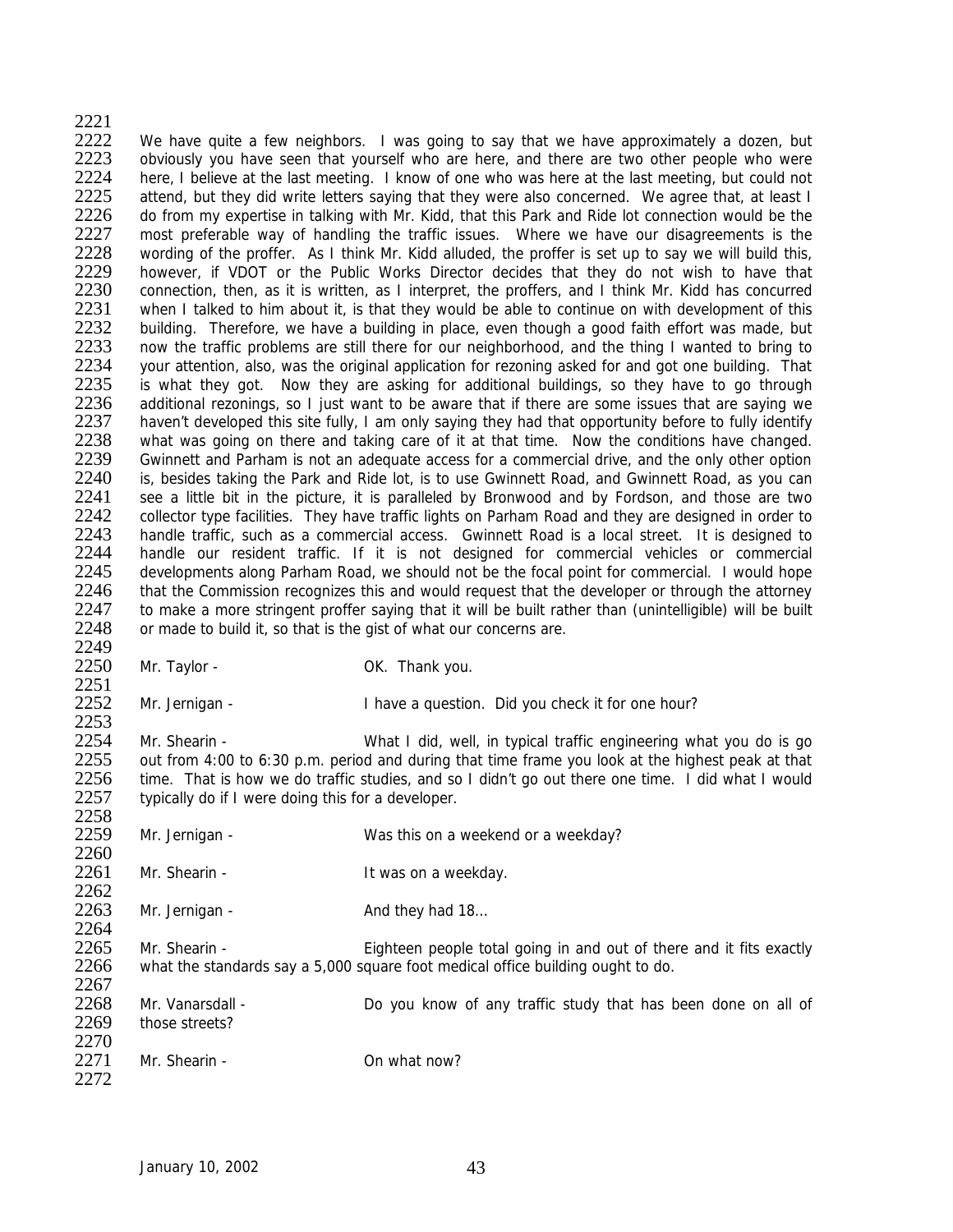2273 Mr. Vanarsdall - On those streets. Do you know if a recent traffic study has been<br>2274 done? done? 2275 2276 Mr. Shearin - Not that I am aware of. I don't think there was a need for one  $2277$  since there were no major developments, not that I am aware of. since there were no major developments, not that I am aware of. 2278<br>2279 2279 Mr. Vanarsdall - Where does the traffic come from that goes through there?<br>2280 Where does it originate? Where does it originate? 2281<br>2282 Mr. Shearin - Are you talking about the traffic on Fordson Road? 2283<br>2284 Mr. Vanarsdall - Yes. 2285 2286 Mr. Shearin-<br>2287 there, but also people are going into the Patient's First, and, obviously, the church has also got 2287 there, but also people are going into the Patient's First, and, obviously, the church has also got 2288 people. people. 2289 2290 Mr. Vanarsdall - All right. 2291<br>2292 2292 Mr. Jernigan - I am not disputing what you had there, but, you know, the total<br>2293 figure 18 an hour seems a pretty heavy load for Patient's First. I am not sure they could handle 2293 figure 18 an hour seems a pretty heavy load for Patient's First. I am not sure they could handle 2294 that on a requiar basis. that on a regular basis. 2295<br>2296 Mr. Vanarsdall - That Patient's First has a lot of business. It always has. 2297<br>2298 2298 Mr. Shearin - And once again, if I came out and counted double what the 2299 standards said, I would agree with it, but it came out just within the standards. standards said, I would agree with it, but it came out just within the standards. 2300 2301 Mr. Vanarsdall - That is a very popular location. 2302<br>2303 Mr. Jernigan - That is a pretty heavy load for that facility. 2304<br>2305 2305 Mr. Shearin - Well, around the United States when they study them, there is 2306 other places just like it because they have studied them other places just like it, because they have studied them. 2307<br>2308 Mr. Jernigan - The Manus Ham surprised. I didn't know it was that heavy. 2309 2310 Mr. Taylor - Thank you very much, Mr. Shearin. Are there other people who 2311 would like to speak? Please come to the podium and identify yourself, please. 2312<br>2313 Mr. Vanarsdall - We are being recorded.  $\frac{2314}{2315}$ 2315 Ms. Corrine Griffin - My name is Corrine Griffin and I live at 8406 Gwinnett Road, and I<br>2316 am the third house from Patient's First, what you see on the map is the second and I am one 2316 am the third house from Patient's First, what you see on the map is the second and I am one<br>2317 bouse down, and the traffic coming from Parham into Patient's First and also the people leaving. 2317 house down, and the traffic coming from Parham into Patient's First and also the people leaving, 2318 they are not the best drivers in the world, and many times I have almost been hit. Like Monday, I 2318 they are not the best drivers in the world, and many times I have almost been hit. Like Monday, I<br>2319 was almost hit on the side by people coming out of that Patient's First without even bothering to was almost hit on the side by people coming out of that Patient's First without even bothering to 2320 stop and look either way or anything like that, and you will find some of the other people that live 2321 on Gwinnett have had the same problem, too. So, if we can divert that traffic going to Fordson 2322 through that parking lot, that would be a solution to one of our problems. 2323<br>2324 Mr. Vanarsdall - The Vanarsdall - It seems like it would. 2325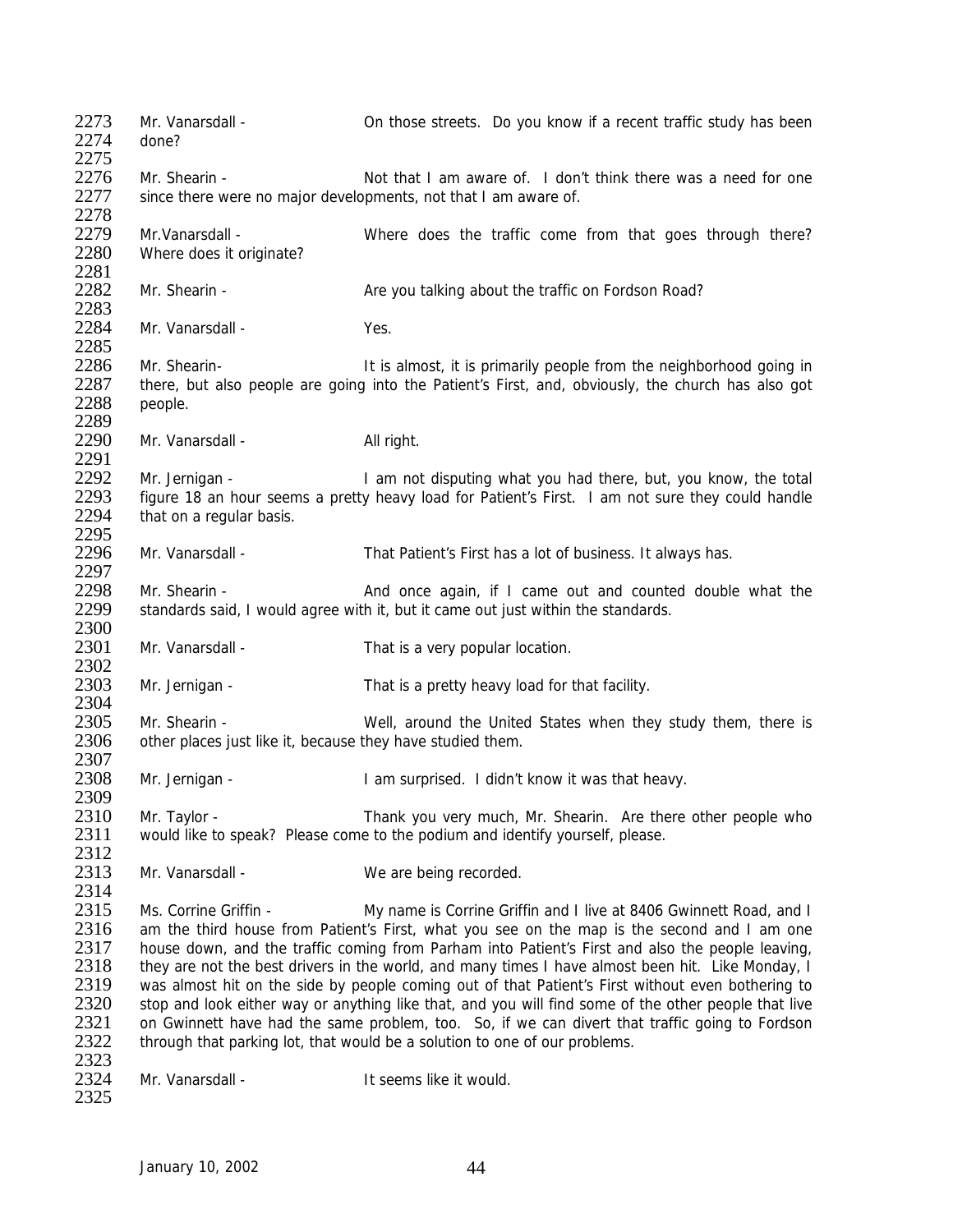2326 Mr. Taylor - I think right now from the discussions that I have had with the 2327 staff which have been very positive with regard to VDOT as you know that Park and Ride isn't 2327 staff which have been very positive with regard to VDOT, as you know, that Park and Ride isn't 2328 beavily utilized. heavily utilized.

2329<br>2330 Ms. Griffin - The Mass of the U.S. of the U.S. of the U.S. of the Mass of the U.S. of the U.S. of the U.S. of the U.S. of the U.S. of the U.S. of the U.S. of the U.S. of the U.S. of the U.S. of the U.S. of the U.S. of the

2331<br>2332 2332 Mr. Taylor - And there is just a lot of parking available to that in that the<br>2333 parking in there and the access through the site would dramatically increase both parking available 2333 parking in there and the access through the site would dramatically increase both parking available<br>2334 and the accessibility of the road system to it. and the accessibility of the road system to it.

2335<br>2336 2336 Ms. Griffin - You can see part of the parking lot now, but further on up there is<br>2337 a whole section that is not even used at all, because the maiority of the parking is close to where 2337 a whole section that is not even used at all, because the majority of the parking is close to where<br>2338 the buses come. So, there is a whole section that is never used now and that could be additional the buses come. So, there is a whole section that is never used now and that could be additional 2339 parking for whatever is going to be put there.

2340<br>2341 2341 Mr. Taylor - That is right. In fact, with that parking open and an opening<br>2342 between the two, a lot of the Patient's First parking or the other buildings parking could stay right between the two, a lot of the Patient's First parking or the other buildings parking could stay right 2343 in that lot and almost is a preferable thing. I was heartened and delighted when VDOT agreed that 2344 they would be willing to improve the traffic and provide an opening between Patient's First and that 2344 they would be willing to improve the traffic and provide an opening between Patient's First and that 2345 parking lot. parking lot.

2346<br>2347 Ms. Griffin -  $\blacksquare$  Are they actually going to do that or is this...

2348<br>2349 2349 Mr. Taylor - Well, we have several options. One option is, as you know, the 2350 problem that comes up on Gwinnett is the fact that there is no traffic signal there. We have one 2351 option that VDOT could put a traffic signal there and that would stop it. When I went there with 2351 option that VDOT could put a traffic signal there and that would stop it. When I went there with 2352 Pastor Denton, a couple of cars actually started to go down Gwinnett and did a u-turn, so we are Pastor Denton, a couple of cars actually started to go down Gwinnett and did a u-turn, so we are 2353 going to have to do something to resolve that issue, and a traffic light is a possibility. But the 2354 break-through of that passage way into the Park and Ride is an easier option, one that VDOT 2355 seems to want to try first...

- 2356<br>2357 2357 Ms. Griffin - Right, because the only thing that is separating the two are the 2358 bushes.
	- **bushes**

2359<br>2360 2360 Mr. Taylor - Right, but the bushes are easy to remove. In fact, the applicant 2361 has agreed to do a lot of remedial landscaping. He has been very cooperative in dealing with the has agreed to do a lot of remedial landscaping. He has been very cooperative in dealing with the 2362 church. We have talked to Pastor Denton and asked him what he would like, and he said he would 2363 really like a couple of signs, and he thinks that that would be adequate, and Mr. Londree kind of 2364 agreed with him that we would try that, so that in the first phase of this I think we can do some 2365 things and then we can just watch it, and if things work out, that is fine. We won't need any<br>2366 additional administrative action. But, if we do need administrative action and we can prove the net 2366 additional administrative action. But, if we do need administrative action and we can prove the net 2367 volume of cars increasing. VDOT agrees that they can put a traffic light at that corner sometime in 2367 volume of cars increasing, VDOT agrees that they can put a traffic light at that corner sometime in 2368 the future, and I use that road all the time, so I am quite familiar with it, and I know when you get 2368 the future, and I use that road all the time, so I am quite familiar with it, and I know when you get<br>2369 down in there it is hard to get up because of the traffic volume and the lights and you've got to be 2369 down in there it is hard to get up because of the traffic volume and the lights, and you've got to be 2370 a little bit daring at times to poke your nose out there, as you know. a little bit daring at times to poke your nose out there, as you know.

2371<br>2372 2372 Ms. Griffin - And also Gwinnett is not really, it is more like a road that has a<br>2373 little bit of black top on it. It is not a two-lane road. little bit of black top on it. It is not a two-lane road. 2374

2375 Mr. Taylor - It is not a heavy surfaced road and I think that appeals to the<br>2376 County in terms of the County may need to do something because of the cars that turn around 2376 County in terms of the County may need to do something because of the cars that turn around<br>2377 there, and I have reported that to the County Transportation people, and I think we can reasonably 2377 there, and I have reported that to the County Transportation people, and I think we can reasonably<br>2378 expect to have improvements on all of that. There is no one here from Transportation. I don't expect to have improvements on all of that. There is no one here from Transportation, I don't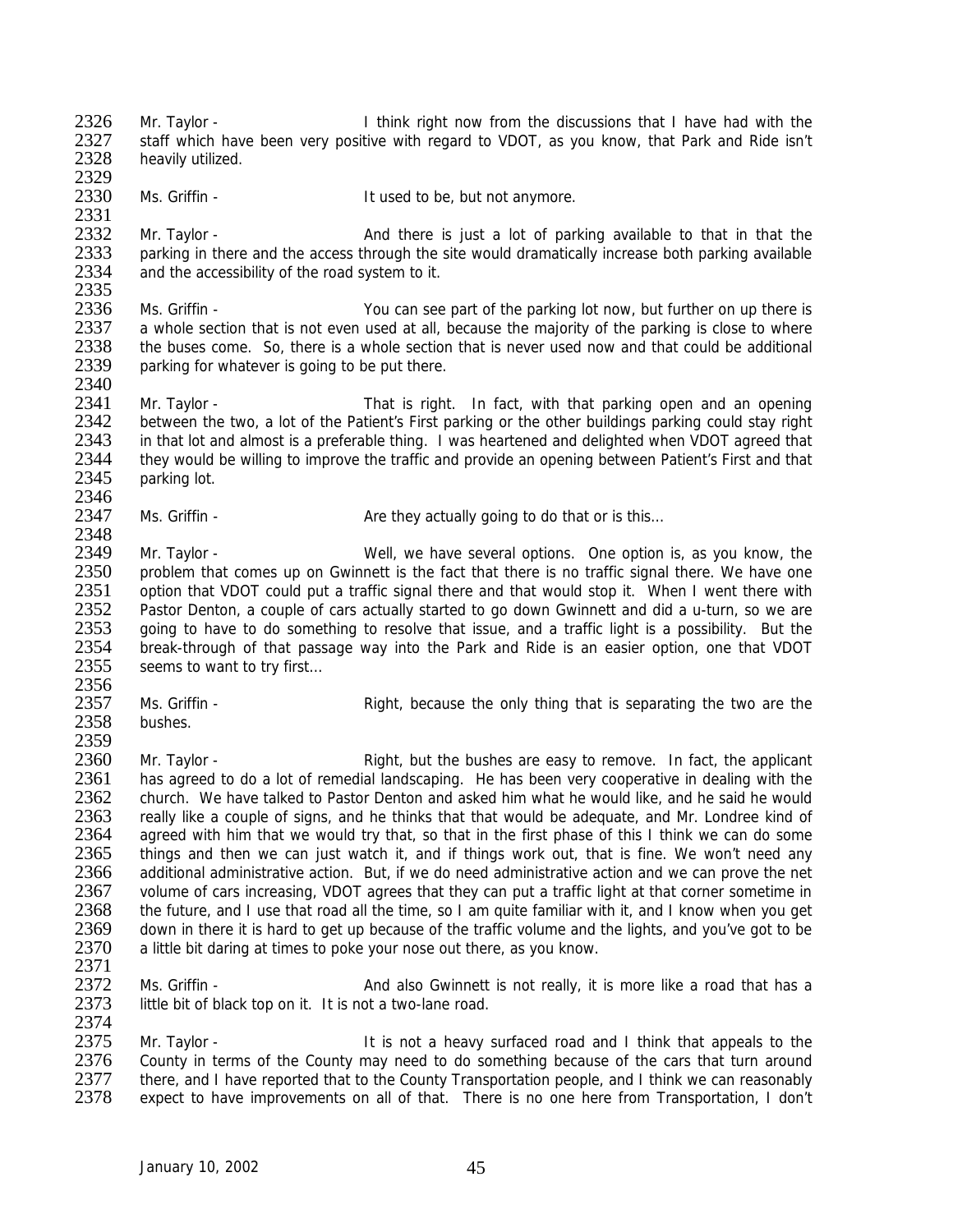2379 think now, but they have assured me that they've got it on their radarscope and they can take care<br>2380 of it so I think we can absolutely quarantee results in the future of it, so I think we can absolutely quarantee results in the future.

2381 2382 Ms. Griffin - Thank you.

2406

2383<br>2384

Mr. Vanarsdall - Mr. Chairman, what is, what is the office going to be used for?

2385<br>2386 2386 Mr. Taylor - I will address that one to Mr. Kidd, because this is not the POD<br>2387 stage. This is the zoning stage. We are going to do the zoning and then the POD. stage. This is the zoning stage. We are going to do the zoning and then the POD.

2388<br>2389 Mr. Vanarsdall - You don't know what it is going to be used for?

2390<br>2391 Mr. Taylor - The State of Well, it was an office building, but he didn't tell me what was 2392 going to be in the office building. It could be medical. It could be something else. We will hear 2393 from Mr. Kidd. from Mr. Kidd.

2394<br>2395 Mr. Kidd - The property is zoned O-1, there are only a very few permitted 2396 uses in O-1. Proffers exclude a day care use, so you are basically talking about regular business<br>2397 offices or medical offices. Mr. Schroeder does not have a particular plan or design at this point. As 2397 offices or medical offices. Mr. Schroeder does not have a particular plan or design at this point. As 2398 Indicated, he has owned the property for the last 15 years and as the character of Parham Road 2398 I indicated, he has owned the property for the last 15 years and as the character of Parham Road<br>2399 has evolved before he comes forward, he has had a number of inquiries over the vears and he has 2399 has evolved before he comes forward, he has had a number of inquiries over the years and he has 2400 not been able to respond to those because of the existence of these proffers. We think that with 2400 not been able to respond to those because of the existence of these proffers. We think that with 2401 the overall proffers that require a maximum size, require the architectural plan to be compatible 2401 the overall proffers that require a maximum size, require the architectural plan to be compatible 2402 with the neighborhood and to be approved by this Commission. The other restrictions are on with the neighborhood and to be approved by this Commission. The other restrictions are on 2403 lighting and so forth that, I think, we all should be very comfortable that whatever is going to go<br>2404 there is going to be compatible and nice, and I don't think that there is any disagreement among 2404 there is going to be compatible and nice, and I don't think that there is any disagreement among<br>2405 the nice neighbors about the use itself, the question just being the one of traffic. the nice neighbors about the use itself, the question just being the one of traffic.

2407 Mr. Vanarsdall - Well, the reason that I asked the question is because that 2408 determines how much more traffic you are going to have. If it is 10 people occupied, then it will be 2409 10 people and if it 20 people occupied, it will be 20 people. 10 people and if it 20 people occupied, it will be 20 people.

 $\frac{2410}{2411}$ 2411 Mr. Kidd - Right. The information that I have at this point that I could offer<br>2412 to you is basically two or three points. One the existing lease with the Patient's First facility 2412 to you is basically two or three points. One, the existing lease with the Patient's First facility<br>2413 prohibits a competing medical office use. That lease was initiated in 1987. That was its 2413 prohibits a competing medical office use. That lease was initiated in 1987. That was its 2414 commencement and it had an initial 10-year term, and then it had six 5-year renewals. So, it does commencement and it had an initial 10-year term, and then it had six 5-year renewals. So, it does 2415 go five years at a time, but that lease now would run through, without any modifications to it, 2416 2027, and it is has been apparently a good location for them, so that would be expected to 2417 continue. With that assumption, the additional use would not be the same type of medical office 2418 from my understanding. It could be a dentist or something like that, but not a medical office ala<br>2419 Patient's First. The other thing is that we continue with the existing proffers that put a 5.000 2419 Patient's First. The other thing is that we continue with the existing proffers that put a 5,000<br>2420 square foot limit on that first building, and so we have got them drafted. So it says, you know, 2420 square foot limit on that first building, and so we have got them drafted. So it says, you know,<br>2421 maximum 5,000 square feet on this. So that is the unner limit on the size. If you look at the 2421 maximum 5,000 square feet on this. So that is the upper limit on the size. If you look at the 2422 picture you can see that there is probably more than half of the site that has been utilized for the 2422 picture, you can see that there is probably more than half of the site that has been utilized for the 2423 Patient's First facility, which is approximately 5.000 square feet, so the site design limitations, in 2423 Patient's First facility, which is approximately 5,000 square feet, so the site design limitations, in 2424 terms of setbacks and parking and all of that there is a reasonable likelihood that the actual size of 2424 terms of setbacks and parking and all of that, there is a reasonable likelihood that the actual size of <br>2425 the building would be less than the 5,000 square feet. Five thousand square feet is what the the building would be less than the 5,000 square feet. Five thousand square feet is what the 2426 proffer says, so that is realistic for you all to think in those terms, but I just share with you that 2427 point.  $2428$ 

| -<br>. |     |
|--------|-----|
| 2429   | Mr. |

Vanarsdall - Thank you.

2430<br>2431

Mr. Taylor - Are there any other questions of Mr. Kidd?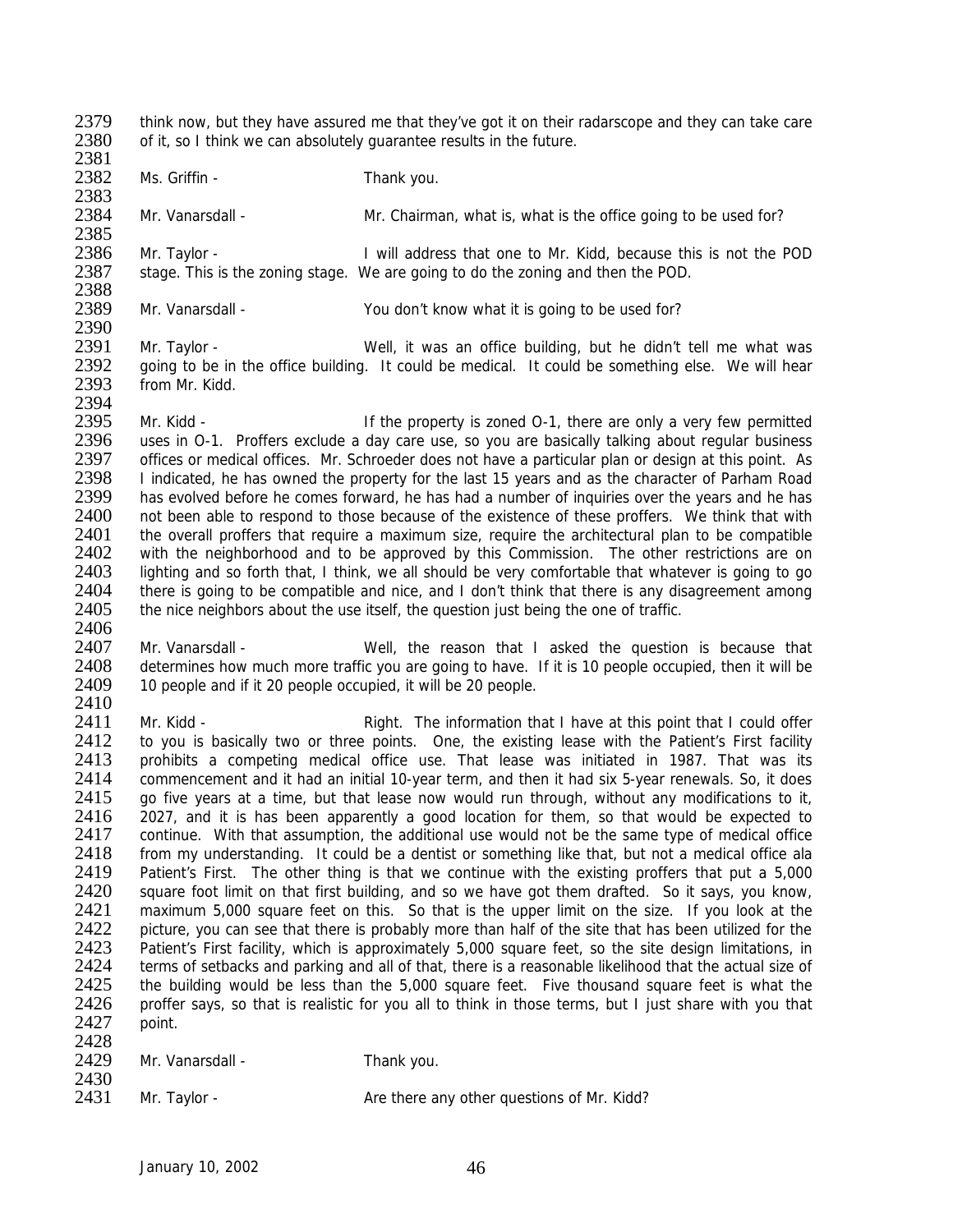$2432$ <br> $2433$ 

2459

2434

Mr. Marlles - There is still opposition.

2435 Mr. Taylor - <br>2436 Please come down to the podium and state your name and affiliation if you would like. Please come down to the podium and state your name and affiliation if you would like. 2437

2438 Mr. Williams - Matt Williams and I live at 8500 Gwinnett Road. Which is the 2439 second house on Parham coming down. second house on Parham coming down.

2440<br>2441 Mr. Taylor - **Is that the one you can see clearly on the slide, Mr. Williams?** 

2442<br>2443 2443 Mr. Williams - Yes. That is correct. I would like to see Mr. Schroeder change<br>2444 around a little bit here and build a residential home there that he could rent out. I don't see any around a little bit here and build a residential home there that he could rent out. I don't see any 2445 need to put another building on this property that (unintelligible), that it was, put this building back<br>2446 in the corner there, the Patient's First, and we have the Park and Ride in back of us, with a lot of in the corner there, the Patient's First, and we have the Park and Ride in back of us, with a lot of 2447 traffic. This was a little quiet neighborhood when I moved there 25 years ago and our homes have 2448 appreciated, and that has been nice. But vou're talking about giving us another building down on appreciated, and that has been nice. But you're talking about giving us another building down on 2449 the corner. Our homes are anywhere from \$100,000 to \$150,000 along that road, and why build<br>2450 another building to cause us more traffic and more problems, that are getting older, and I'd like to 2450 another building to cause us more traffic and more problems, that are getting older, and I'd like to 2451 see him build a nice home there and rent that out, and he obviously has a nice income from where 2451 see him build a nice home there and rent that out, and he obviously has a nice income from where 2452 he is now, and I don't blame him to want to increase his income. But if he would think about it, he 2452 he is now, and I don't blame him to want to increase his income. But if he would think about it, he 2453 could probably get a \$1,000 rent for a home setting on that lot, which would not mess you up on 2453 could probably get a \$1,000 rent for a home setting on that lot, which would not mess you up on<br>2454 Parham Road. All you guys run up and down Parham Road, so it is a mess out there, so if you put 2454 Parham Road. All you guys run up and down Parham Road, so it is a mess out there, so if you put 2455 up a building. he is going to have trouble parking there, and I would like to see you consider going up a building, he is going to have trouble parking there, and I would like to see you consider going 2456 back to a residential with that. Thank you for your time.

2457<br>2458 Mr. Taylor - Thank you.

2460 Mr. Vanarsdall - I can answer two of your questions. One of them the Land Use<br>2461 Plan of the County recommends office. It does not recommend residential. The second one and 2461 Plan of the County recommends office. It does not recommend residential. The second one and 2462 most important to me would be, if you want to ask for trouble, and you want to ruin a 2462 most important to me would be, if you want to ask for trouble, and you want to ruin a<br>2463 meighborhood, have a lot of rented houses in it. That is one way to go. And whoever builds their 2463 neighborhood, have a lot of rented houses in it. That is one way to go. And whoever builds their 2464 home if they do you would have absolutely no control over who lives in it or how many people 2464 home, if they do, you would have absolutely no control over who lives in it or how many people.<br>2465 Ten people could live in it There is no such thing as the number of a family. You may have four I 2465 Ten people could live in it. There is no such thing as the number of a family. You may have four, I<br>2466 may have six. The County has gone through trying to figure out how many people can live in a 2466 may have six. The County has gone through trying to figure out how many people can live in a<br>2467 bouse for years and they can't do it. I would strongly disagree with any kind of a rented home house for years and they can't do it. I would strongly disagree with any kind of a rented home 2468 there or home period. 2469

2470 Ms. Griffin - Then why does Mr. Schroeder want it rezoned if he doesn't have 2471 any idea what he wants to put on there?

2472<br>2473 Mr. Vanarsdall - Speculation.

2474<br>2475 2475 Ms. Griffin - Well, then shouldn't he do that after the fact? After it has been<br>2476 decided and he does have something to move in there and build there, then go back to the Board 2476 decided and he does have something to move in there and build there, then go back to the Board 2477 and have it rezoned? and have it rezoned?

2478<br>2479 Mr. Taylor - The Ma'am, could you come up to the podium and identify yourself for 2480 the record. The Director reminded me as a brand new chairman that I really need to get these on 2481 record and it hard to hear all of the comments. If you wouldn't mind, would you like to scroll all 2482 the way back and start over? the way back and start over?

2483<br>2484 Ms. Griffin - **I am Corrine Griffin again.**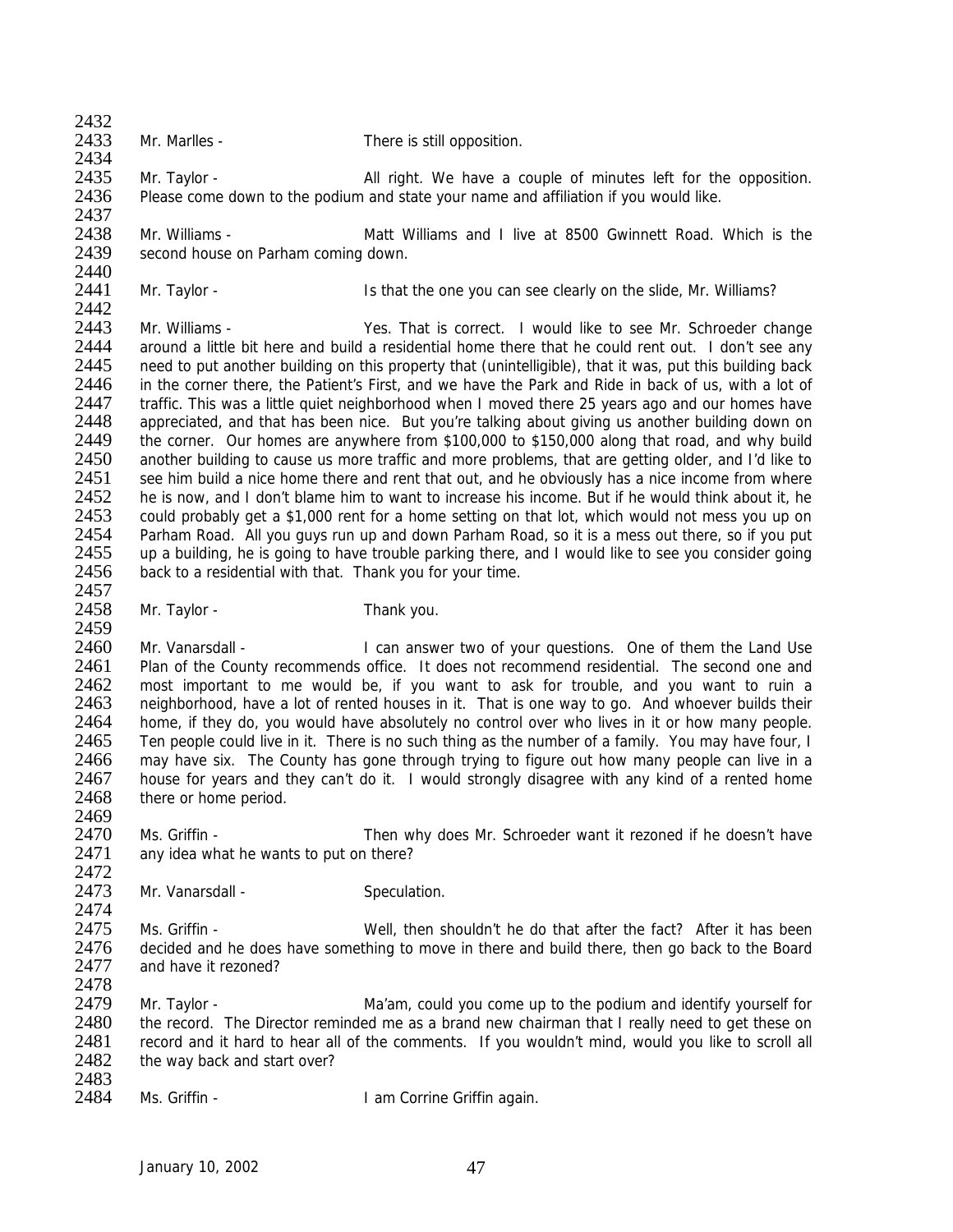2485<br>2486 Mr. Taylor - Pardon me. 2487 2488 Ms. Griffin - My name is Corrine Griffin and my question, why are you trying to<br>2489 have it rezoned before you have any idea what is going to be built there? Why don't they decide 2489 have it rezoned before you have any idea what is going to be built there? Why don't they decide<br>2490 who is going to build there, what is going to be there, and then come to the Commission and have who is going to build there, what is going to be there, and then come to the Commission and have 2491 it rezoned? Right now we are sitting here and you are asking us to have this rezoned, and we 2492 don't even know what is going to go there. don't even know what is going to go there. 2493<br>2494 2494 Mr. Taylor - OK. Thank you very much. I will try to answer that before the 2495 next speaker, and... next speaker, and... 2496<br>2497 Mr. Marlles - The Mr. Chairman, that does conclude the time. 2498<br>2499 Mr. Taylor - That concludes the time. That is the 10 minutes that we have, 2500 but maybe our Director would like to answer that question or I will answer that question. 2501 2502 Mr. Marlles - Is the question why are they proposing to rezone now before they<br>2503 have a specific use in mind? Well. I would say, and the applicant can certainly address that, but 2503 have a specific use in mind? Well, I would say, and the applicant can certainly address that, but 2504 the County's Land Use Plan does recommend office on this development, so a rezoning that would 2504 the County's Land Use Plan does recommend office on this development, so a rezoning that would<br>2505 be consistent with the Comprehensive Plan for the County is not out of line. It certainly will be 2505 be consistent with the Comprehensive Plan for the County is not out of line. It certainly will be 2506 reviewed. Any development on this site will be reviewed for all the County's various development 2506 reviewed. Any development on this site will be reviewed for all the County's various development<br>2507 standards including traffic. Often we will get a conceptual plan for a specific use at the time of 2507 standards, including traffic. Often we will get a conceptual plan for a specific use at the time of 2508 rezoning, but it is not totally unusual not to or out of the ordinary, but I would also add. I will allow rezoning, but it is not totally unusual not to or out of the ordinary, but I would also add, I will allow 2509 the applicant to respond to that question, too. 2510 2511 Mr. Vanarsdall - When you had your Community meeting, that was the first 2512 question you should have asked, well, what do you want to put there, and that determines 2513 everything else. So, and if he'd said, "Well, I don't know what I am going to put there," then it 2514 would not have been any surprise to you. 2515<br>2516 Ms. Griffin - We didn't have a Community meeting.  $\frac{2517}{2518}$ 2518 Mr. Taylor - I realize that. In fact, before you start, Mr. Kidd, just let me say<br>2519 this. Let me explain why you didn't. And that was because when I reviewed this case, and looked 2519 this. Let me explain why you didn't. And that was because when I reviewed this case, and looked<br>2520 at the land use, and I visited the site and I talked to Pastor Denton, it looked perfectly reasonable at the land use, and I visited the site and I talked to Pastor Denton, it looked perfectly reasonable 2521 to me that on that particular site, as Mr. Vanarsdall points out, that the O-1 use is a good use right 2522 along Parham Road. It is consistent with the use along there. It is consistent with what is on the along Parham Road. It is consistent with the use along there. It is consistent with what is on the 2523 site now and the issue that appealed to me immediately that we had to solve was the issue of 2524 transportation and parking, and we have worked very hard on that issue, to the point that I am 2524 transportation and parking, and we have worked very hard on that issue, to the point that I am<br>2525 quite satisfied that VDOT, one way or another, can solve the traffic problem that exists there. I am 2525 quite satisfied that VDOT, one way or another, can solve the traffic problem that exists there. I am<br>2526 also convinced from talking to Mr. Kidd about the fact that it will be 0-1, and that means basically 2526 also convinced from talking to Mr. Kidd about the fact that it will be O-1, and that means basically 2527 O-1 when it gets to the next stage, and we will review the type of structure in there, we will review. 2527 O-1 when it gets to the next stage, and we will review the type of structure in there, we will review, 2528 to an extent by reviewing that what the use will be and the intensity and the arrangement of the 2528 to an extent, by reviewing that what the use will be, and the intensity and the arrangement of the 2529 site, and I feel, after conferring with everybody that this is a perfectly reasonable beneficial use of 2529 site, and I feel, after conferring with everybody that this is a perfectly reasonable beneficial use of 2530 the site, and it will fit. The applicant has agreed to lots of landscaping and we can solve the traffic 2530 the site, and it will fit. The applicant has agreed to lots of landscaping and we can solve the traffic<br>2531 problem in and across the church and in that neighborhood either by lights or fixing up the road. 2531 problem in and across the church and in that neighborhood either by lights or fixing up the road.<br>2532 So, it seemed perfectly reasonable to me, and the staff. Would you like to speak to that, Mr. Kidd? So, it seemed perfectly reasonable to me, and the staff. Would you like to speak to that, Mr. Kidd? 2533 2534 Mr. Kidd - Well, very briefly. I would just say in terms of a neighborhood<br>2535 meeting, in advance of the December Planning Commission meeting. I did send a letter notice to 2535 meeting, in advance of the December Planning Commission meeting, I did send a letter notice to<br>2536 adiacent property owners. I didn't hear anything back, but at the December Planning Commission 2536 adjacent property owners. I didn't hear anything back, but at the December Planning Commission<br>2537 when it was indicated opposition. I did speak to some of the folks out in the lobby and we talked when it was indicated opposition, I did speak to some of the folks out in the lobby and we talked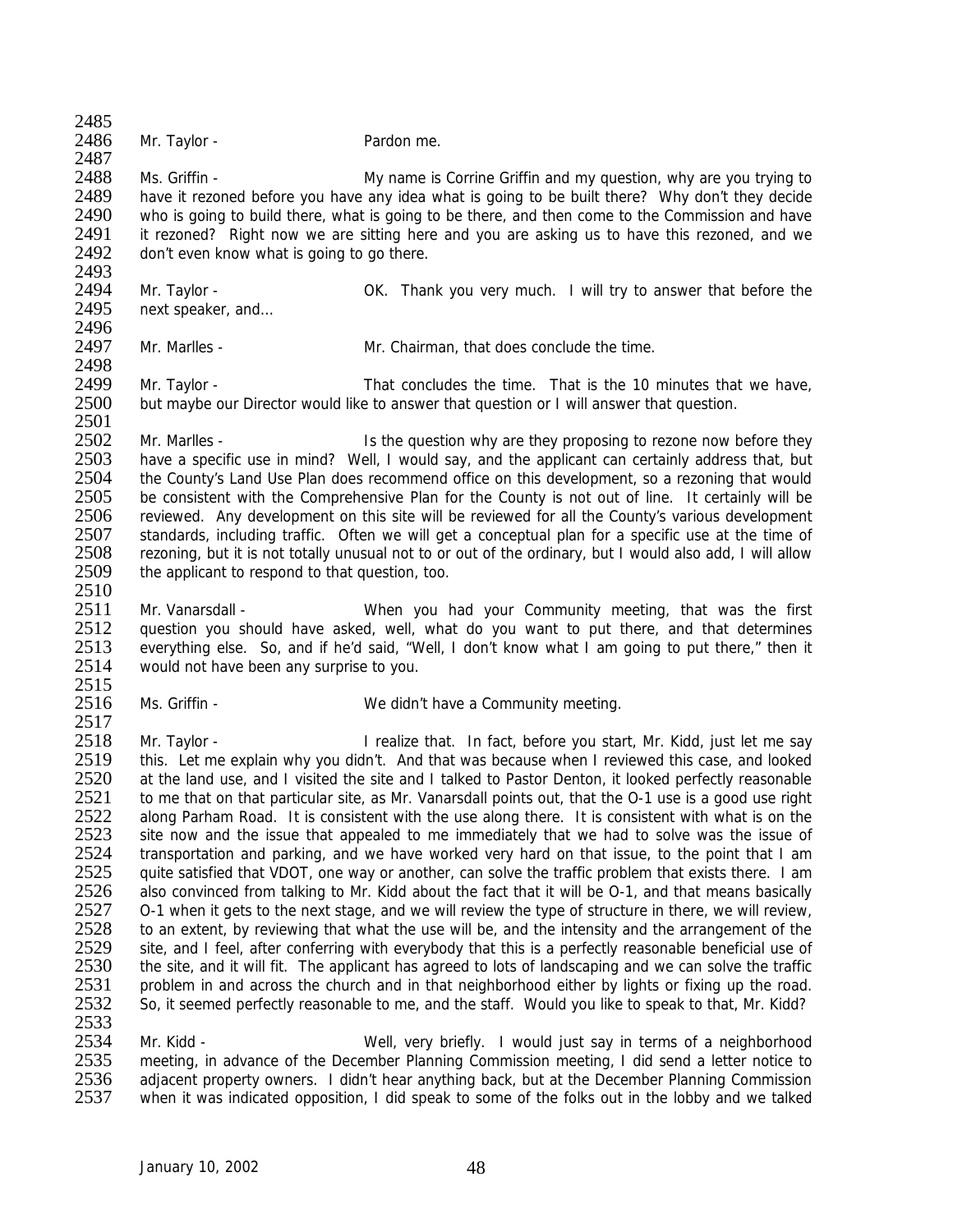2538 about what we would try to do between then and now, and I think we have been consistent with<br>2539 that I have been in communication with Mr. Shearin primarily on their behalf. We did have a 2539 that. I have been in communication with Mr. Shearin primarily on their behalf. We did have a<br>2540 meeting earlier today. I think I have answered that question in terms of proposed use. 2540 meeting earlier today. I think I have answered that question in terms of proposed use.

2541<br>2542 2542 Mr. Vanarsdall - In all fairness, I talked to Mr. Kidd and he told me, "Well, I would<br>2543 have been glad to have a community meeting, but I got absolutely no interest from the letters." have been glad to have a community meeting, but I got absolutely no interest from the letters." 2544 So, when we send out letters like that in my district and we don't get any response, we just say 2545 that nobody cares. that nobody cares.

2546<br>2547 2547 Mr. Kidd - The letters went to the adjacent property owners. Not all of you<br>2548 are adjacent property owners, and I understand it took time for that to filter down. Again, what the 2548 are adjacent property owners, and I understand it took time for that to filter down. Again, what the 2549 standard practice is and what the County does and what we do is send those notices to the 2549 standard practice is and what the County does and what we do is send those notices to the 2550 immediate adiacent property owners. I don't think there is any real, you know, difference of immediate adjacent property owners. I don't think there is any real, you know, difference of 2551 opinion there. I just want to reinforce what was said in terms of the zoning process and the POD<br>2552 process. Given the fact that this property is zoned 0-1 and has been zoned 0-1 since 1985, we are process. Given the fact that this property is zoned O-1 and has been zoned O-1 since 1985, we are 2553 only asking for a tweak in the proffer, and it is very restricted in terms of the type of use and with 2554 the additional proffers. I think that any question about the details can very legitimately and the additional proffers, I think that any question about the details can very legitimately and 2555 appropriately in following good land use and planning practices be dealt with at the POD stage, and 2556 I think this is a good use for this property. It is really the only appropriate use, given all of the 2556 I think this is a good use for this property. It is really the only appropriate use, given all of the 2557 factors and considerations, and I again ask you to recommend approval. factors and considerations, and I again ask you to recommend approval.

2558<br>2559 2559 Mr. Taylor - Thank you, sir. The time is up. I will just say that consistent with<br>2560 what Mr. Kidd has said and looking at the property and looking at the alternatives, and talking to 2560 what Mr. Kidd has said and looking at the property and looking at the alternatives, and talking to 2561 the staff. I had no calls from any neighbors with the exception of Rev. Denton, and my number is the staff, I had no calls from any neighbors with the exception of Rev. Denton, and my number is 2562 available to everybody, and I am convinced that every issue that has been raised can be resolved<br>2563 to everybody's satisfaction, either through a series of meetings or using the O-1 by-right to everybody's satisfaction, either through a series of meetings or using the O-1 by-right 2564 development for the parcel. At the POD stage we will be able to work out whatever refinements 2565 that we need to make for the benefit of the entire community. So, with that, I will move approval 2566 of Case C-72C-01.

2567<br>2568 Mr. Jernigan - Second.

2569<br>2570 2570 Mr. Taylor - Motion made by Mr. Taylor and seconded by Mr. Jernigan. All in<br>2571 favor say ave. All opposed say no. The aves have it. The motion passes. favor say aye. All opposed say no. The ayes have it. The motion passes.

2572<br>2573 The Planning Commission approved recommendation to the Board of Supervisors of Case C-72C-01 2574 - Edward B. Kidd for Louis Clifford Schroeder.

2576 REASON: Acting on a motion by Mr. Taylor, seconded by Mr. Jernigan, the Planning Commission<br>2577 voted 5-0 (one abstention) to recommend that the Board of Supervisors **grant** the request 2577 voted 5-0 (one abstention) to recommend that the Board of Supervisors **grant** the request 2578 because the proffers continue to assure a quality form of development with maximum protection<br>2579 afforded the adiacent properties. afforded the adjacent properties.

2580<br>2581 2581 Mr. Marlles - Ladies and gentlemen, this will come up before the Board of 2582 Supervisors at the February 12, 2002 meeting, at 7:00 p.m. Supervisors at the February 12, 2002 meeting, at 7:00 p.m.

2583<br>2584 Mr. Taylor - **And if anybody would like to meet on this, I will give you some** 2585 cards and we can have a neighborhood meeting, and I am sure Mr. Kidd and the applicant will be 2586 happy to resolve most of the problems that we see. Mr. Marlles, is there anything else on the 2587 agenda?

2588<br>2589 2589 **DISCUSSION: Set Public Hearing for Capital Improvement Program 02-** 2590 **03 to 06-07 for February 14, 2002 (6:15 p.m.).** 

2575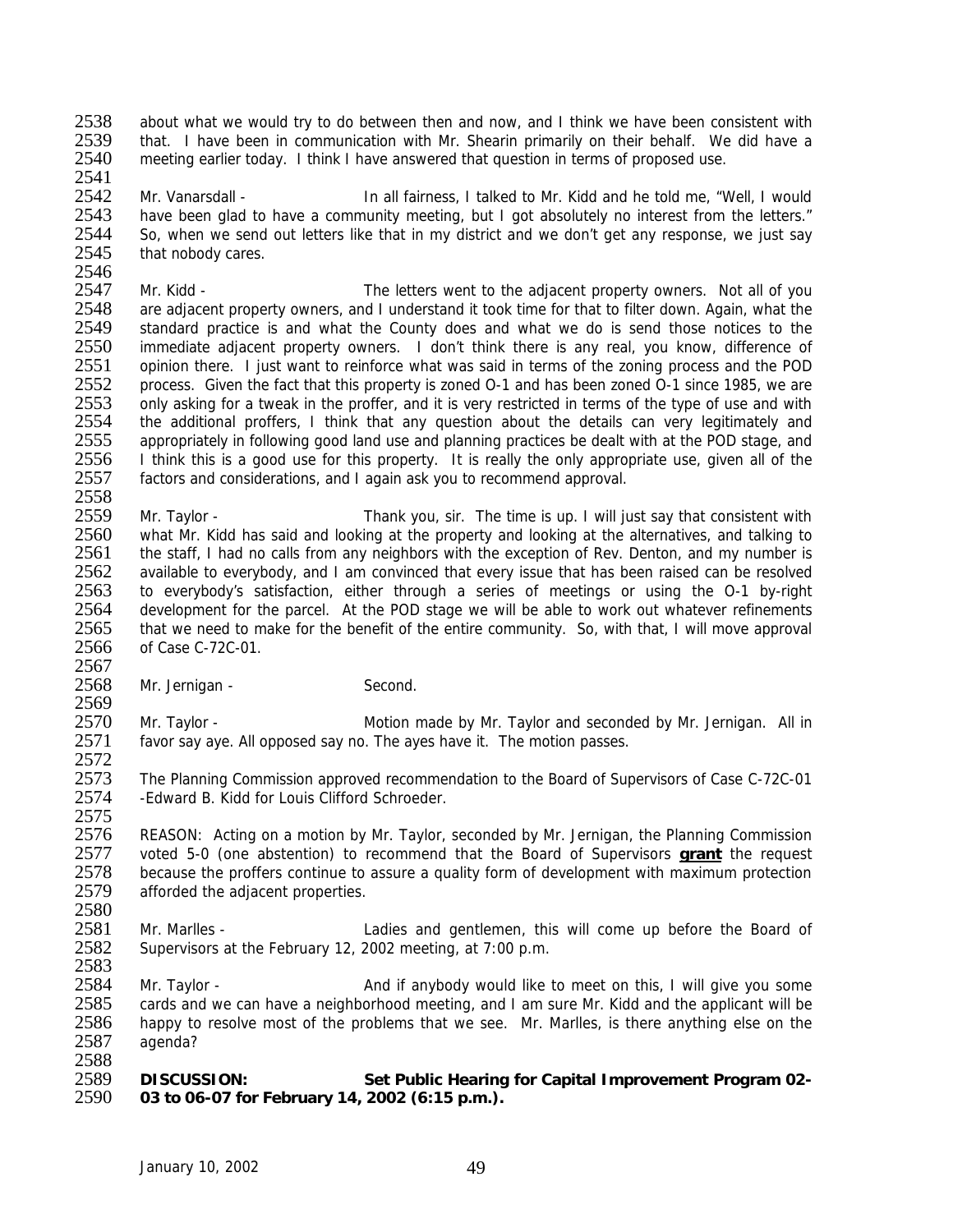2591<br>2592 2592 Mr. Marlles - Yes, sir. There are two items left. The first item has to do with<br>2593 setting a public hearing for presentation of the Capital Improvement Program for 2002-2003 to 2593 setting a public hearing for presentation of the Capital Improvement Program for 2002-2003 to 2594 2006-2007. 2595 2596 Mr. Vanarsdall - Why don't we have them go out before we talk about this? I 2597 cannot half hear. 2598<br>2599 2599 Mr. Marlles - Ladies and gentlemen, if you would, adjourn to the lobby, 2600 please, so we can continue our meeting. please, so we can continue our meeting. 2601<br>2602 Mr. Taylor - Thank you very much for coming. 2603 2604 Mr. Vanarsdall - Go ahead, Mr. Marlles. 2605 2606 Mr. Marlles - Thank you, Mr. Vanarsdall. The staff is requesting that the 2607 public hearing on the CIP be scheduled for the February 14 meeting and traditionally we do this 2608 before the regular meeting. We are requesting that it be set at 6:15 p.m. 2609<br>2610 2610 Mr. Vanarsdall - In the past that time has always suited the people who have to 2611 come, which is every administrator in this County. come, which is every administrator in this County.  $\frac{2612}{2613}$ Mr. Marlles - Yes, I believe that is correct. Yes, sir. 2614 2615 Mr. Vanarsdall - They don't have to go home and come back. My only question 2616 was "Are we going to get dinner at 5:30 p.m.?" 2617 2618 Mr. Marlles - Staff will have to look into that, Mr. Vanarsdall. I am sure the 2619 Commission's budget has sufficient funds for dinner in it. 2620<br>2621 2621 Mr. Vanarsdall - If there is no opposition, I will move that we have the public 2622 hearing on the CIP on February 14 at 6:15 p.m. and dinner at 5:30. hearing on the CIP on February 14 at 6:15 p.m. and dinner at 5:30. 2623<br>2624 Mr. Jernigan - Second. 2625<br>2626 2626 **APPROVAL OF MINUTES: December 13, 2001** 2627 2628 Mr. Taylor - The next item on the agenda is the approval of minutes? 2629 2630 Mr. Marlles - Yes, sir, for December 13, 2001. 2631<br>2632 2632 Mr.Taylor - Has everybody had the opportunity to read the minutes? Is 2633 there a motion? First, are there any corrections? there a motion? First, are there any corrections? 2634<br>2635 Mr. Vanarsdall - The Communist Hermit is a line of that the December 13, 2001 minutes be approved. 2636<br>2637 Mr. Archer - Second. 2638 2639 Mr. Taylor - Motion by Mr. Vanarsdall and second by Mr. Archer. All in favor 2640 say aye. All opposed say no. The motion passes. 2641<br>2642 2642 Mr. Archer - Mr. Chairman, before we close, are you ready to adjourn? I<br>2643 want to thank the Director for making the copies of the article *Stucco Woes* and distributing it to 2643 want to thank the Director for making the copies of the article *Stucco Woes* and distributing it to